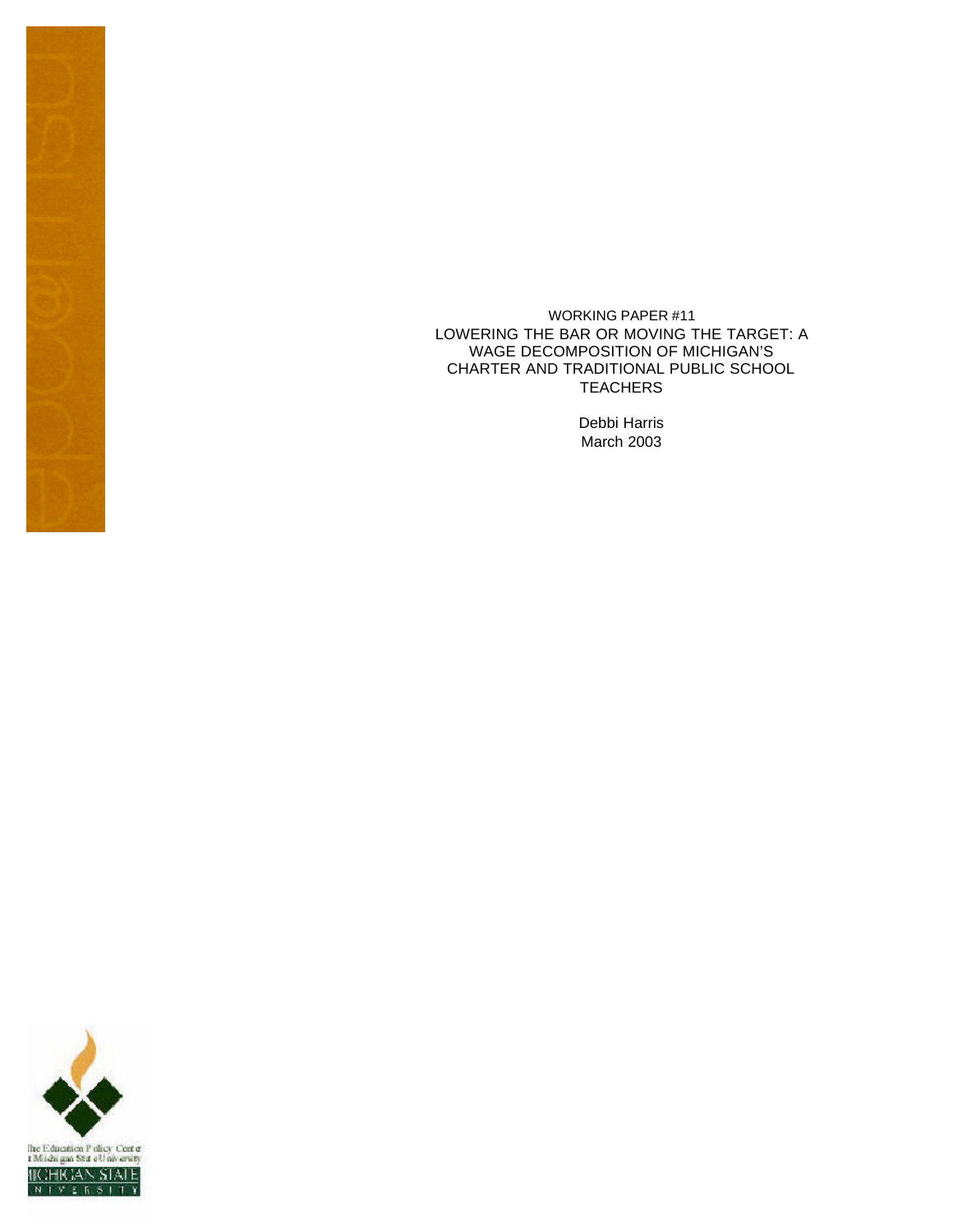# **LOWERING THE BAR OR MOVING THE TARGET: A WAGE DECOMPOSITION OF MICHIGAN'S CHARTER AND TRADITIONAL PUBLIC SCHOOL TEACHERS**

Debbi Harris

March 2003

Debbi Harris is a doctoral candidate in the Education Policy program in the College of Education at Michigan State University. Any opinions expressed are the author's own, and do not necessarily express the views of the Education Policy Center.

*Draft – Please do not cite or circulate without author's permission*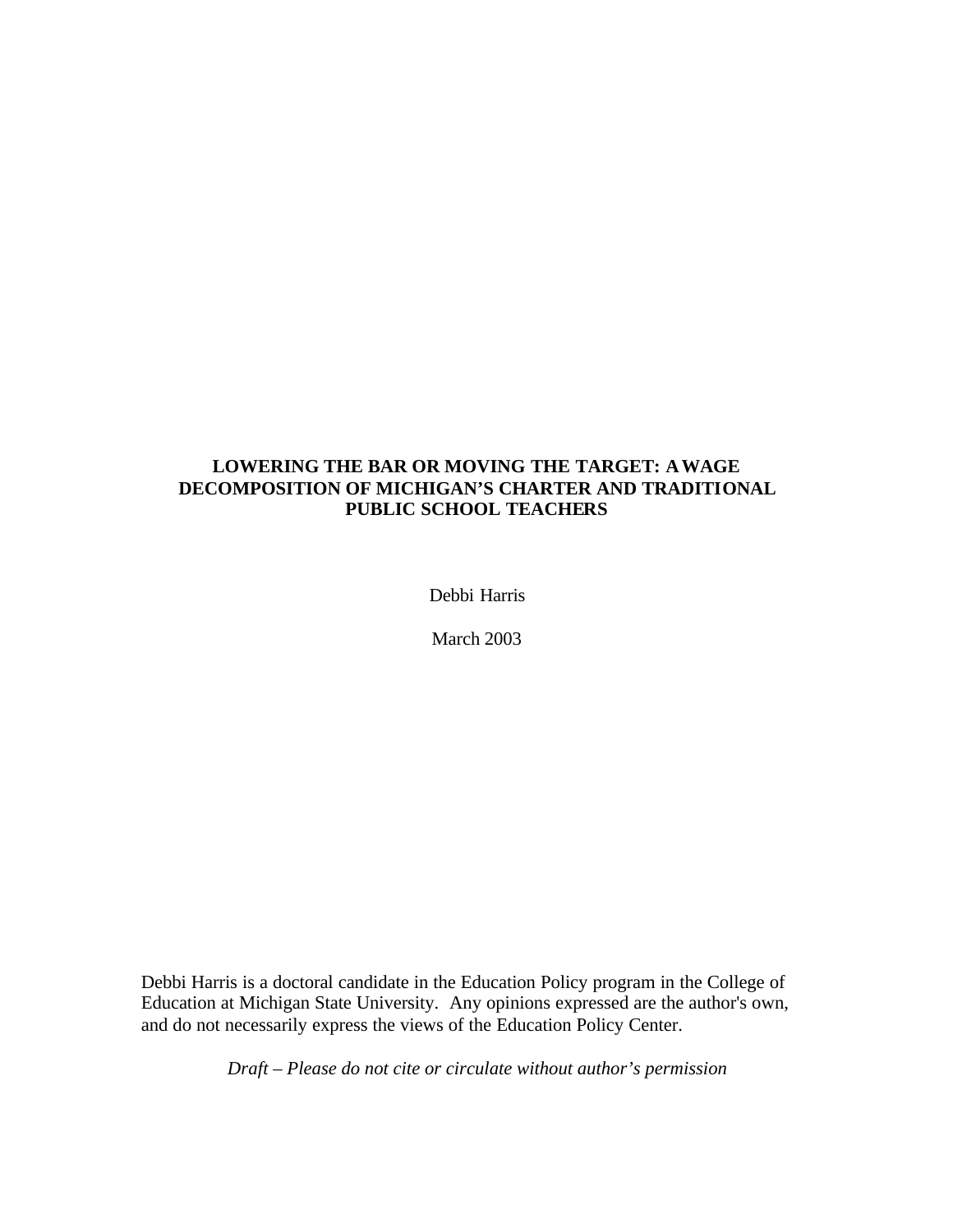Introduction

School choice and teacher quality are two issues that are currently at the forefront of education policy debate. The wisdom of expanding school choice opportunities is hotly debated by opposing groups – advocates and opponents both want a quality education to be available to all children but they differ over the governance structure that will maximize the chances of meeting that goal. Opponents of school choice often voice concerns that the quality of the education received by students will suffer under choice. They worry that a market mechanism may exacerbate current inequities in schooling and that parents will not have access to the information they need to be discriminating consumers of educational services. Proponents often maintain that the only way to improve school quality on a large scale is through the market mechanism of choice. Some even argue that a fundamental cause of mediocrity in schools is the institutional structure necessary for democratic control of public schools (Chubb & Moe, 1990).

Another issue that is receiving a great deal of attention is teacher quality. Teacher quality matters. Most people, if for no other reason than their experiences as students, would agree that teachers make a difference in student learning. Parents recognize the importance of teacher quality every time they request a specific teacher for their child. In fact, according to a 1998 Harris poll, 90% of Americans believe that the most important factor in improving student achievement is having a well-qualified teacher in every classroom (Sparks, 2000). The federal government also recognizes the importance of teaching quality. The No Child Left Behind Act of 2001 requires that all teachers of core academic subjects be "highly qualified" by the end of the 2005-2006 school year. This requirement applies to all public schools, whether traditional or charters.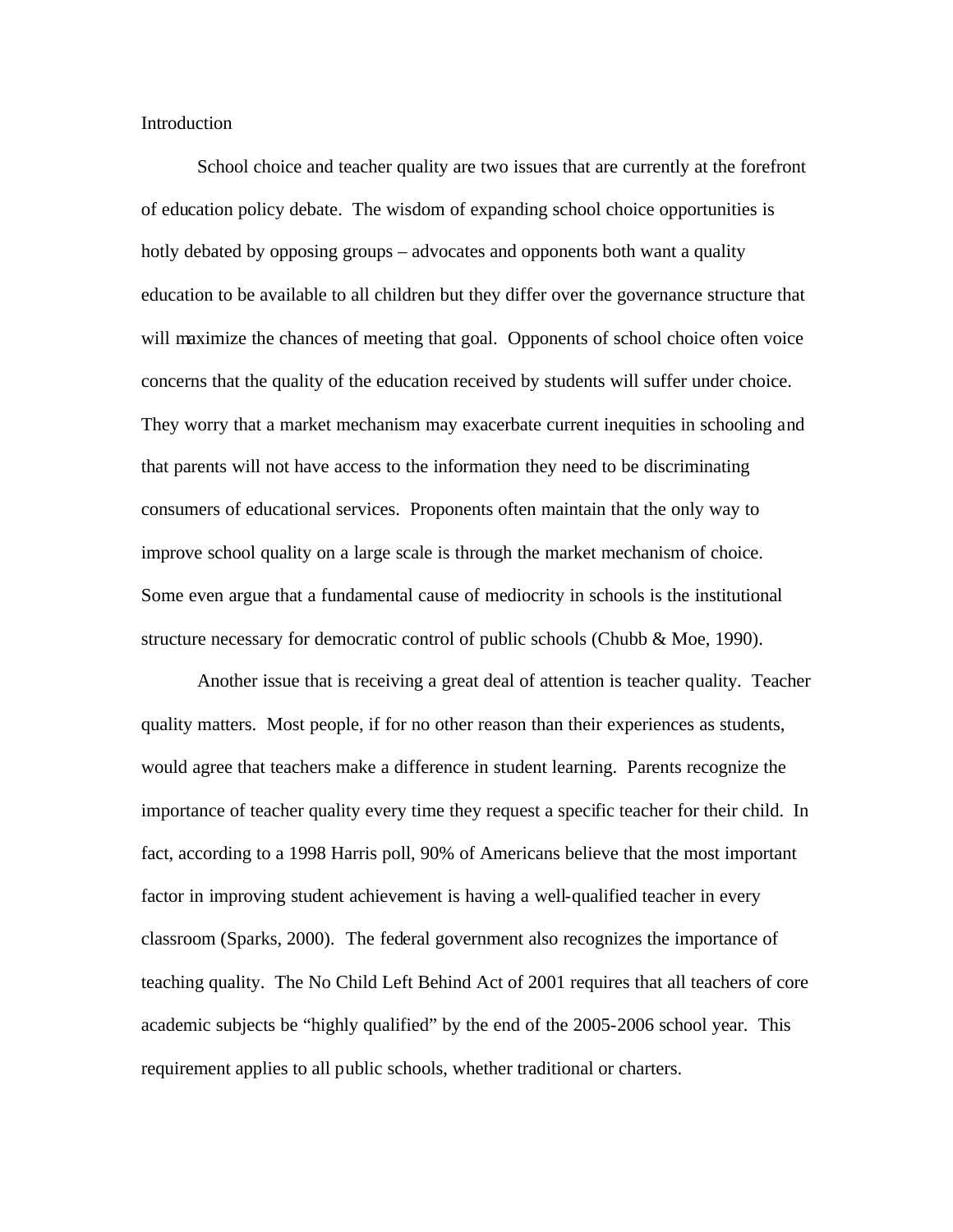This paper brings together these two important issues, choice and teacher quality, by examining the impact that one choice program – Michigan's charter schools – is having on teacher quality within the state. Michigan's charter school teachers have different characteristics than the state's traditional public school teachers and it is unclear whether this is a positive or negative development. Charter school opponents argue that charter schools are unwilling to pay for high quality teachers and instead hire young, uncertified, underqualified teachers to staff their schools. Charter school proponents argue that charter schools do take teacher quality seriously, but focus on demonstrated teaching ability rather than less meaningful bureaucratic criteria.

This paper analyzes the salary determinants of Michigan's charter and traditional public schools using information from the 1999-2000 Schools and Staffing Survey. Salary determinants include school characteristics (e.g., urbanicity and student poverty), teacher characteristics (e.g., years of experience, certification status, and selectivity of undergraduate institution attended), and teacher perceptions of employment conditions (e.g., degree of influence in school decision making and school climate). Using the Blinder-Oaxaca wage decomposition technique, wage effects that are due to different characteristics of traditional and charter school teachers are disentangled from wage effects that are due to different administrator choices about valued teacher characteristics. For example, teachers in Michigan's traditional schools generally have more experience and are more highly paid than their counterparts in charter schools. The decomposition allows wage differences due to higher experience endowments among teachers in traditional schools to be separated from wage effects due to the fact that traditional school administrators are willing to pay a higher return to experience than their charter school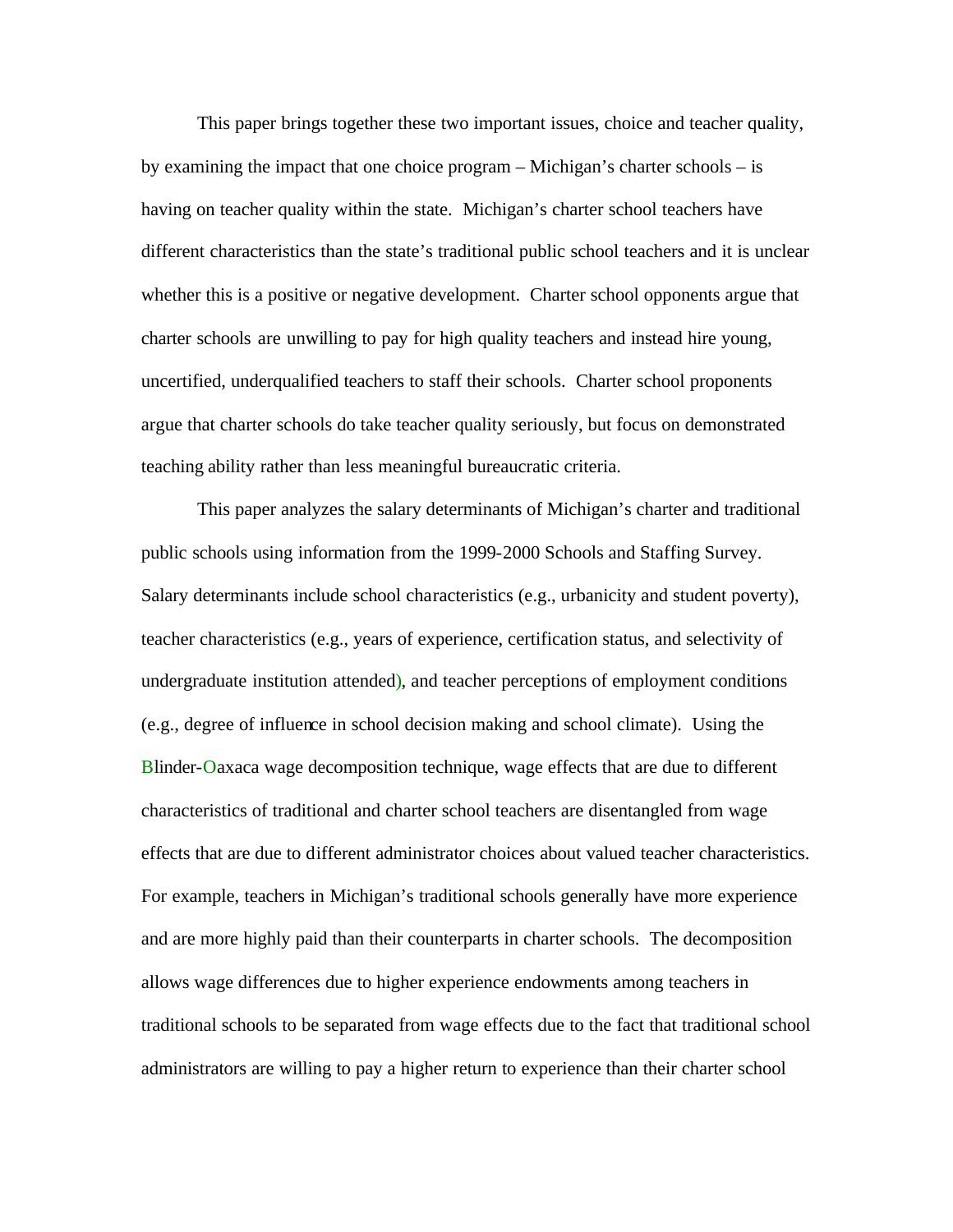counterparts. Understanding the current staffing choices being made by charter school administrators will assist policymakers in crafting thoughtful charter school accountability measures that promote high teacher quality without undermining innovation in teacher selection.

### Literature Review

The quality of a school's teaching force has a significant effect on student learning (Goldhaber, 2002; Sanders & Horn, 1998; Wenglinsky, 2000) and has a larger impact on student achievement than any other measurable factor under the control of the school (Rivkin, Hanushek, & Kain, 2000). While the importance of good teaching is well documented, the teacher characteristics correlated with good teaching have not been clearly established. Years of experience appear to be positively associated with teacher quality but this effect may only be strong during the first few years of a teacher's career (Goldhaber, 2002; Rivkin et al., 2000). Some studies have found that fully certified teachers outperform those who are not similarly credentialled (Darling-Hammond, Berry, & Thoreson, 2001) while others have found little difference between fully certified teachers and those who are teaching with emergency credentials (Goldhaber & Brewer, 2000). The possession of master's degrees does not appear to positively impact teacher quality (Rivkin et al., 2000) yet most teachers receive a higher salary for earning advanced degrees. The selectivity of a teacher's undergraduate institution (Ehrenberg & Brewer, 1994; Summers & Wolfe, 1977) and high scores on tests of verbal ability (Ehrenberg & Brewer, 1995) are both positively correlated with teacher quality. The possession of a major in the subject area taught has also been found to be associated with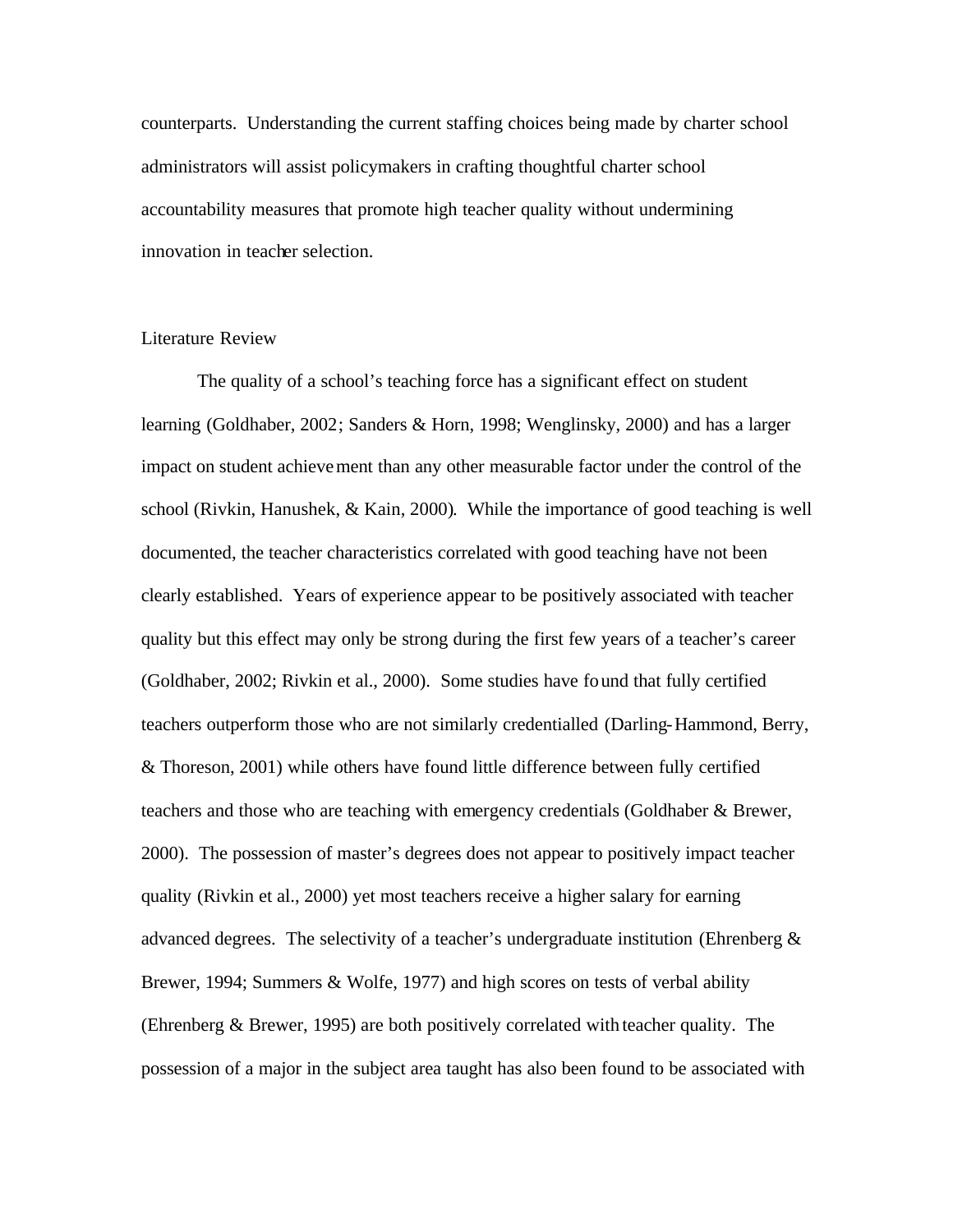higher teacher quality, particularly for math and science teachers (Monk, 1994). When modeling implicit salary schedules for Michigan's traditional public and charter schools, most of the above factors will be included in the analysis. The only exception is verbal ability – no measures of that variable are available in the data set.

It seems sensible for schools to select teachers with characteristics that are positively correlated with high quality teaching and to pay higher salaries to those teachers. This is not always happening. Ballou (1996) finds that, even when given a choice among applicants willing to accept the offered salary, traditional public school administrators do not tend to select applicants who graduated from more selective colleges or have a major in the subject area in which they are planning to teach. In addition, salary schedules often reward teachers only for years of experience and the possession of advanced degrees – this is the case in approximately 95% of traditional public school districts in the United States (Goldhaber, 2001). Given the controversy regarding the characteristics that are associated with good teaching, it is difficult to say whether or not this experience- and education-based salary schedule will attract and retain high quality teachers, but it does ignore many teacher characteristics that are correlated with quality.

The assertion has been made that schools facing competition will be more likely to base teacher hiring and retention decisions on quality considerations (Hanushek & Rivkin, 2001; Hoxby, 2000). Since charter schools face a competitive environment, they have an incentive to staff their schools with teachers who are seen as highly qualified. In addition, charters are a relatively new addition to the educational landscape and do not have a long history of rewarding years of experience and advanced degrees – this may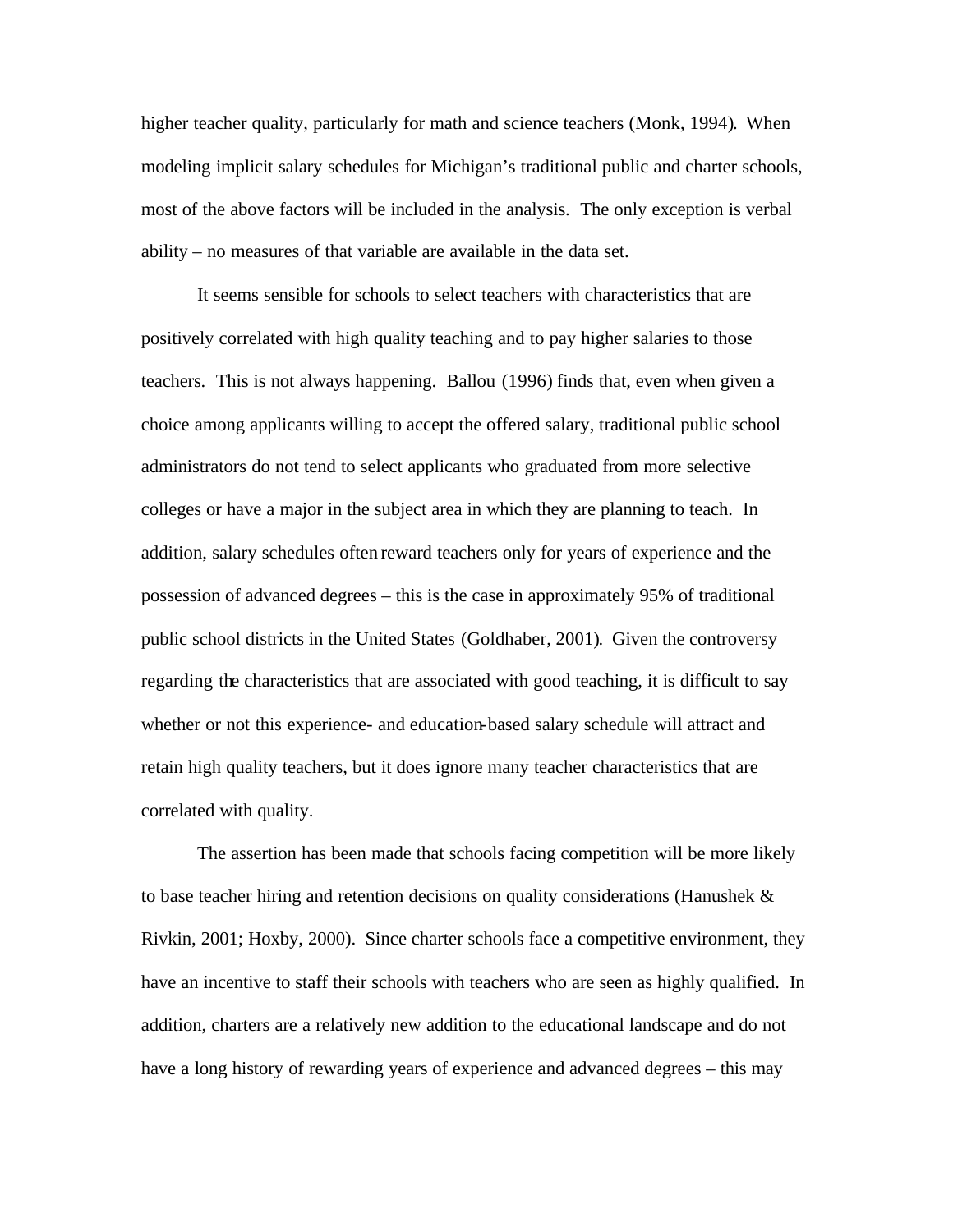make it easier for them to design salary schedules that differ from the traditional public school norm.

While salary information for charter school teachers has been largely unavailable, previous researchers have been able to look at the characteristics of charter school teachers and compare them to the characteristics of traditional public school teachers. Charter school teachers are generally less experienced and less likely to be certified than traditional public school teachers (Bomotti, Ginsberg, & Cobb, 1999; Gill, Timpane, Ross, & Brewer, 2001; Podgursky & Ballou, 2001). Michigan's charter school teachers are even less experienced than their counterparts in other states (Horn & Miron, 1999). Previous research has also found that Michigan's charter school teachers are much more likely to be certified than charter school teachers in other states (Miron & Nelson, 2002). This finding is not surprising since Michigan, unlike many other states, requires all of its charter school teachers to hold regular certification.

A few studies include information on charter school salaries. Podgursky and Ballou (2001) find that charter school salaries are competitive with public school salaries for teachers with similar experience levels. They also find that the most important factors affecting initial salary offers by charter school administrators are the experience and education of the prospective teacher – this is similar to the criteria in the salary schedules used by most traditional public schools. Unlike traditional public schools, charter schools seem to be willing to pay more for teachers who attended selective colleges and tend to hire more teachers who attended selective colleges than traditional public schools do (Hoxby, 2000). In addition, almost one-third of charter schools pay bonuses for teachers in certain subject areas, most often math and science (Podgursky & Ballou, 2001)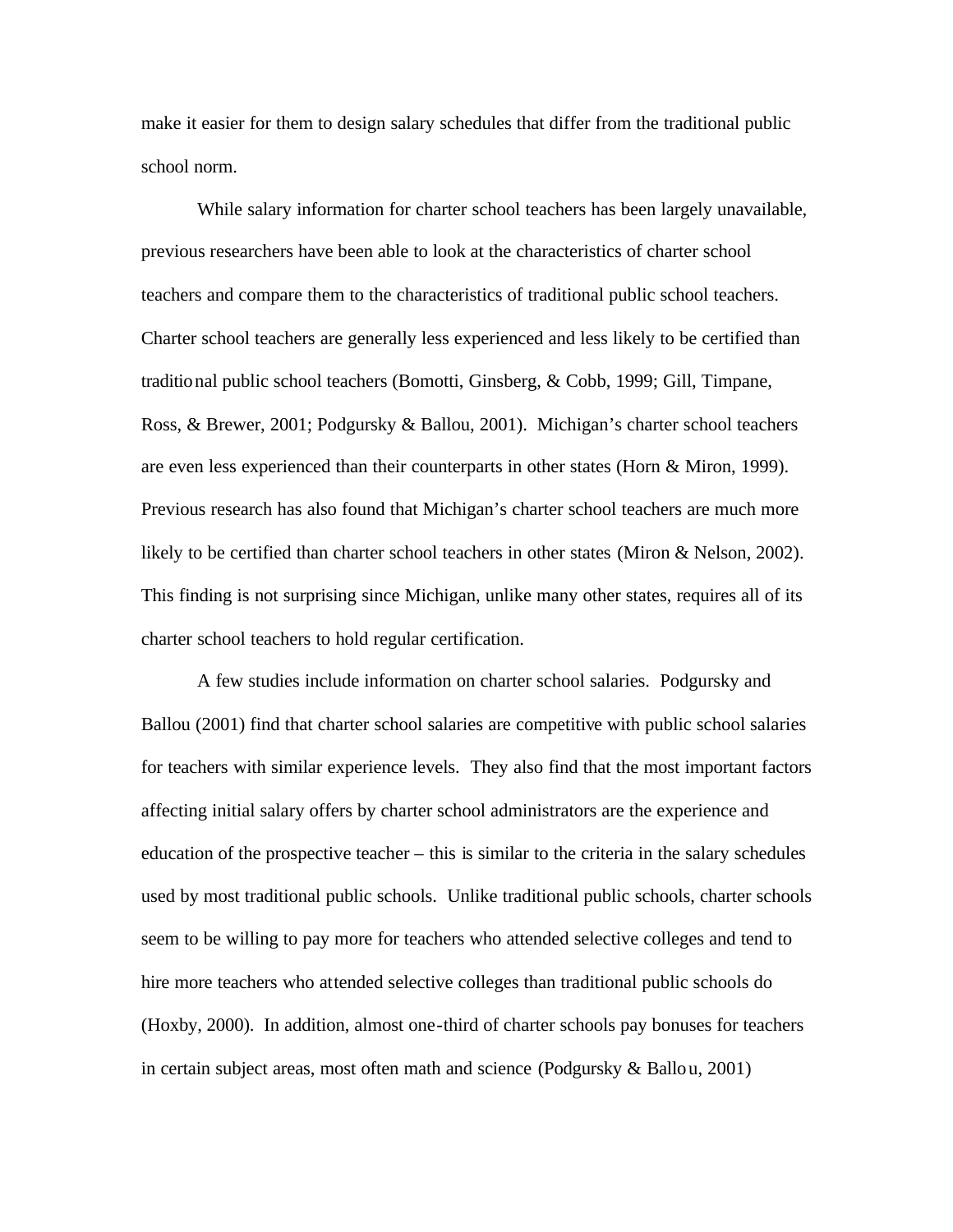Teachers make employment decisions based on both the salary offer and the nonwage characteristics for a particular position. Non-pecuniary job characteristics may offset the generally lower salaries offered by charter schools. Charter school teachers are typically quite satisfied with their positions but teachers in traditional public schools report high levels of satisfaction as well (Buckley & Fisler, 2002). Teachers in Colorado charter schools report a greater sense of empowerment in their classrooms (but less empowerment in their schools) than traditional public school teachers (Bomotti et al., 1999). When asked why they choose to teach in a charter school, the majority of teachers select "the freedom to teach the way I want" from a menu of possible responses (Koppich, Holmes, & Plecki, 1998). This is consistent with the Colorado finding of greater classroom empowerment in charter schools. More than one-quarter of charter school teachers also mention desirable student attributes as a factor in their employment decision (Koppich et al., 1998).

### Determinants of Teacher Salaries

Teacher salaries are a function of supply and demand. Each school requires a relatively inelastic number of teachers each school year. School or district administrators make salary offers that they hope will attract and retain teachers with desirable characteristics.

For Michigan's traditional public schools, these offers are based on a district salary schedule that is negotiated with the teachers' union. The base salary level and any wage differentials are established through the collective bargaining process. Wage differentials are usually limited to certification status, years of teaching experience, and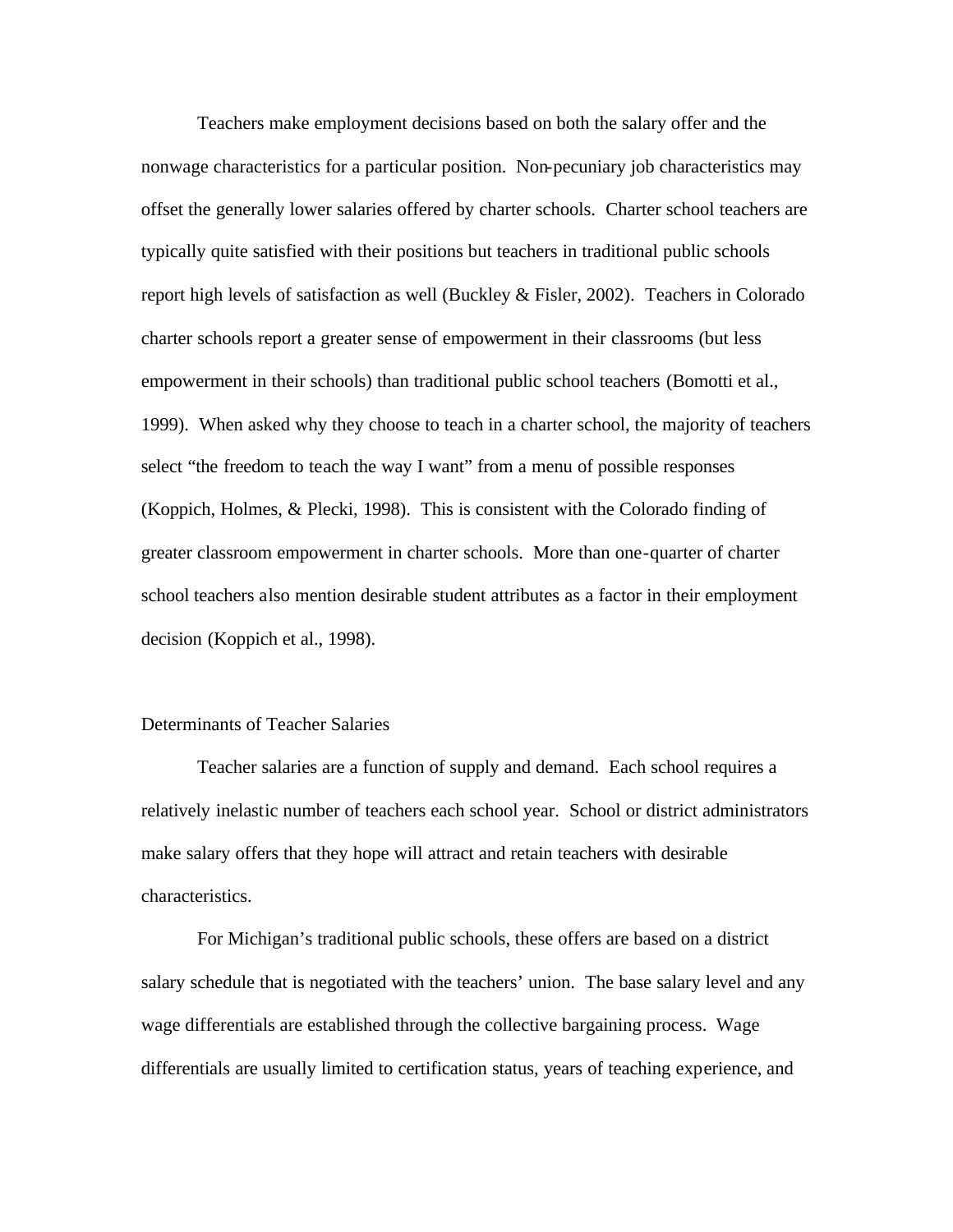the earning of degrees beyond the baccalaureate level. In contrast, the majority of Michigan's charter schools do not establish salaries through the collective bargaining process. The only exception to this is the small number of charters that are authorized by the school board of a local district – they are bound by the district's collective bargaining agreement (*Charter school teachers*, 2002). Charter school operators are usually free to make wage offers that reflect differentials for characteristics the school operator feels are important. These might include selectivity of undergraduate institution attended, grade level taught, and subject matter taught.

Potential teachers consider these offers in light of any alternative employment offers that may be available and the nonpecuniary characteristics of a given position. Since only teachers who accepted wage offers for the 1999-2000 school year are considered in this model, we will assume that any alternative employment offers were less desirable than the teacher's current position. The nonpecuniary characteristics of a position are of interest because of the potential impact that they have on compensating wage differentials. These nonpecuniary characteristics of employment include school characteristics such as urbanicity and student poverty and the teacher's perception of employment conditions such as influence over school policy. Ideally, the school characteristics and teacher's perception of employment conditions would be measured at the time of the wage offer. This is not possible due to the limitations of the data so it will be assumed that school characteristics and teacher's perceptions during the school year are similar to those that existed at the time the wage offer was accepted.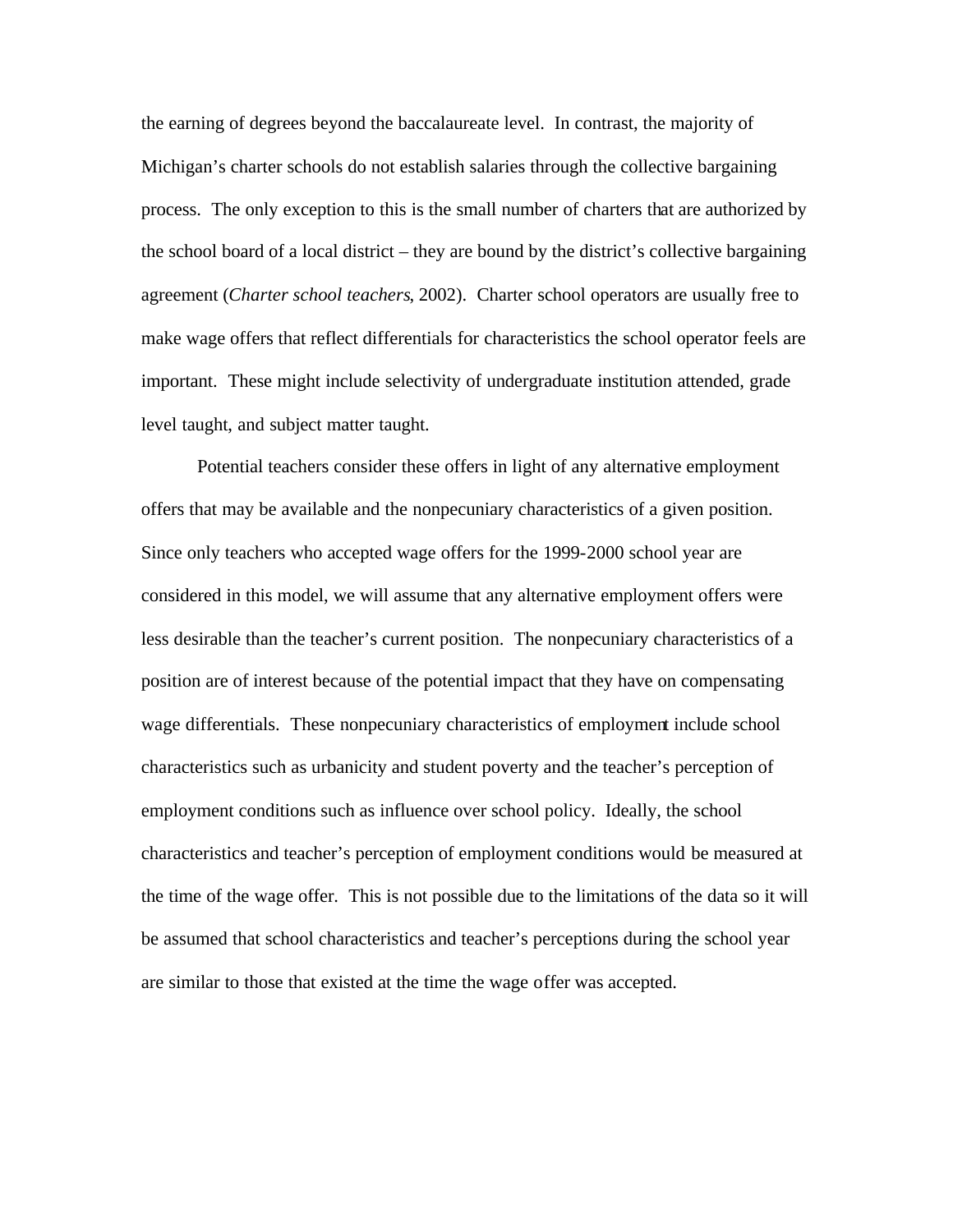To summarize, administrators make salary offers based on the characteristics of individual teachers and teachers accept or reject these offers based on the amount of the offer and the nonpecuniary characteristics of the job.

# *The Legislative Framework*

Michigan's charter schools (which are legally designated as "Public School Academies" rather than as charter schools) were established in 1996 by Public Law 380, also known as Act 451. Article 1, part 6A, section 380.505 of this law discusses the restrictions placed on teacher hiring. It states that, "Except as otherwise provided by law, a public school academy shall use certificated teachers according to state board rule." ("The Revised School Code," 1976) There are three situations in which a charter school may use noncertificated individuals as teachers. These situations are; when a full time tenured or tenure track public university faculty member is the teacher in a charter that is operated by that state public university, when a full time member of a community college teaches a subject they have taught at that community college for at least five years and that community college is the operating entity, and in situations where a school district would be permitted to use noncertified teachers.

Twenty states in addition to Michigan require charter school teachers to be certified. Eleven states require that some percentage of teachers in a charter school be certified while five states and Washington, DC do not require teachers in charters to be certified (*Charter school teachers*, 2002).

The Michigan legislation does not mandate any restrictions on charter schools' salary levels or schedules and, outside of the certification requirement, does not discuss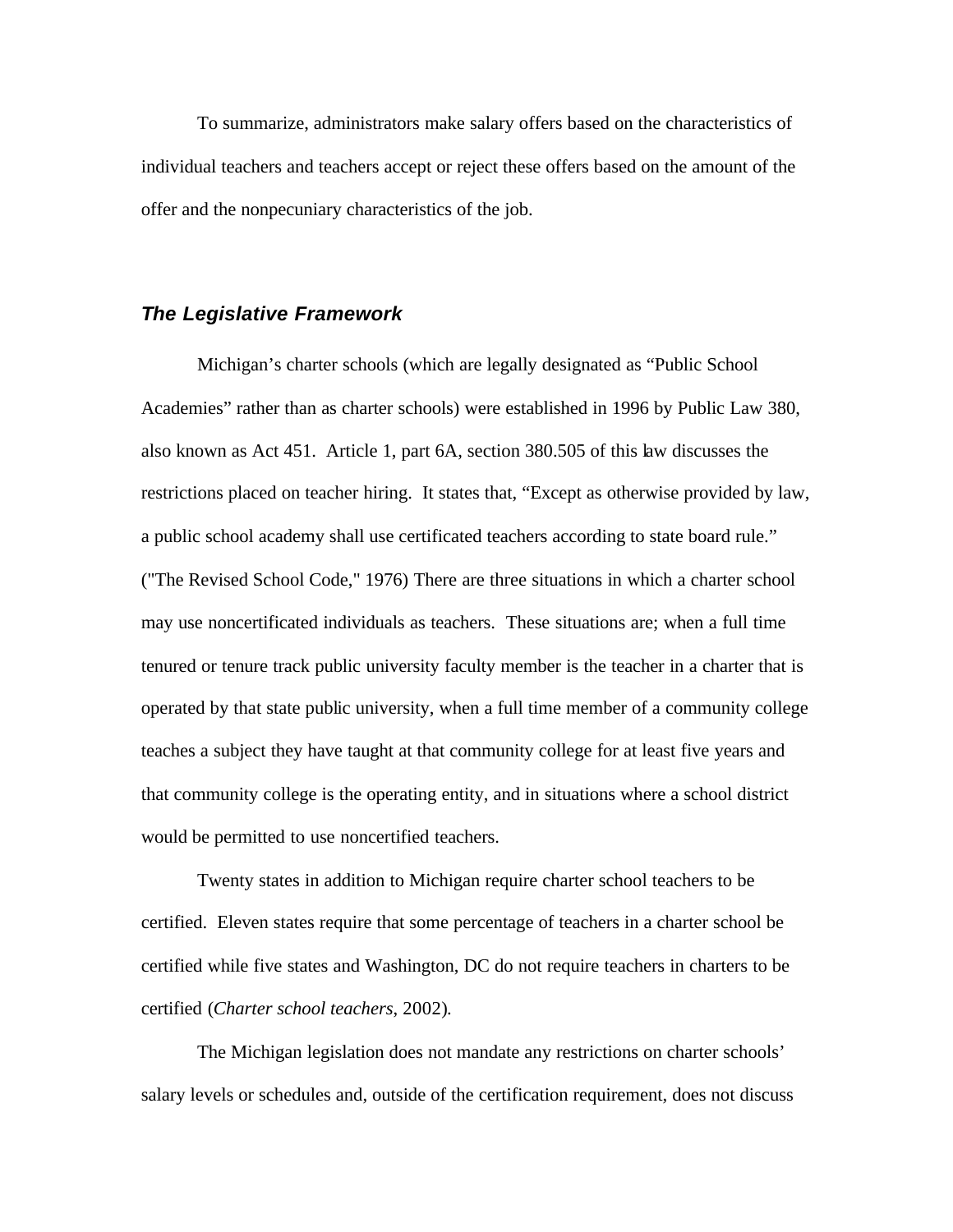desirable teacher qualifications. These matters are left to the individual school's discretion. Charter school operators establish teacher salaries in twenty-four states (including Michigan) and in Washington, DC. Collective bargaining agreements are the basis for charter school teacher salaries in ten states and procedures for setting salaries vary in the remaining three states that have charter schools (*Charter school teachers*, 2002).

#### Methodology

### **Description of the Sample**

This paper uses data collected as part of the 1999-2000 Schools and Staffing Surveys (SASS). Data from the public school teacher and school surveys and the charter school teacher and school surveys are included.

The sampling frame for the public school survey is the set of schools included in the 1997-98 Common Core of Data. Districts and principals are identified from the set of sampled schools. Teachers are then chosen from a list of current teachers provided by the selected schools. The weighted response rate for Michigan's school survey is 89.5% and the Michigan teacher survey has a 73.5% weighted response rate (Gruber, Wiley, Broughman, Strizek, & Burian-Fitzgerald, 2002).

The charter school survey is a population survey, rather than a sample. All charter schools that were operational in 1998-1999 and were still open in the 1999-2000 school year are included in the survey. The weighted response rate for the charter school survey is 86.1% and the weighted response rate for the teacher survey is 71.8% (Gruber et al., 2002).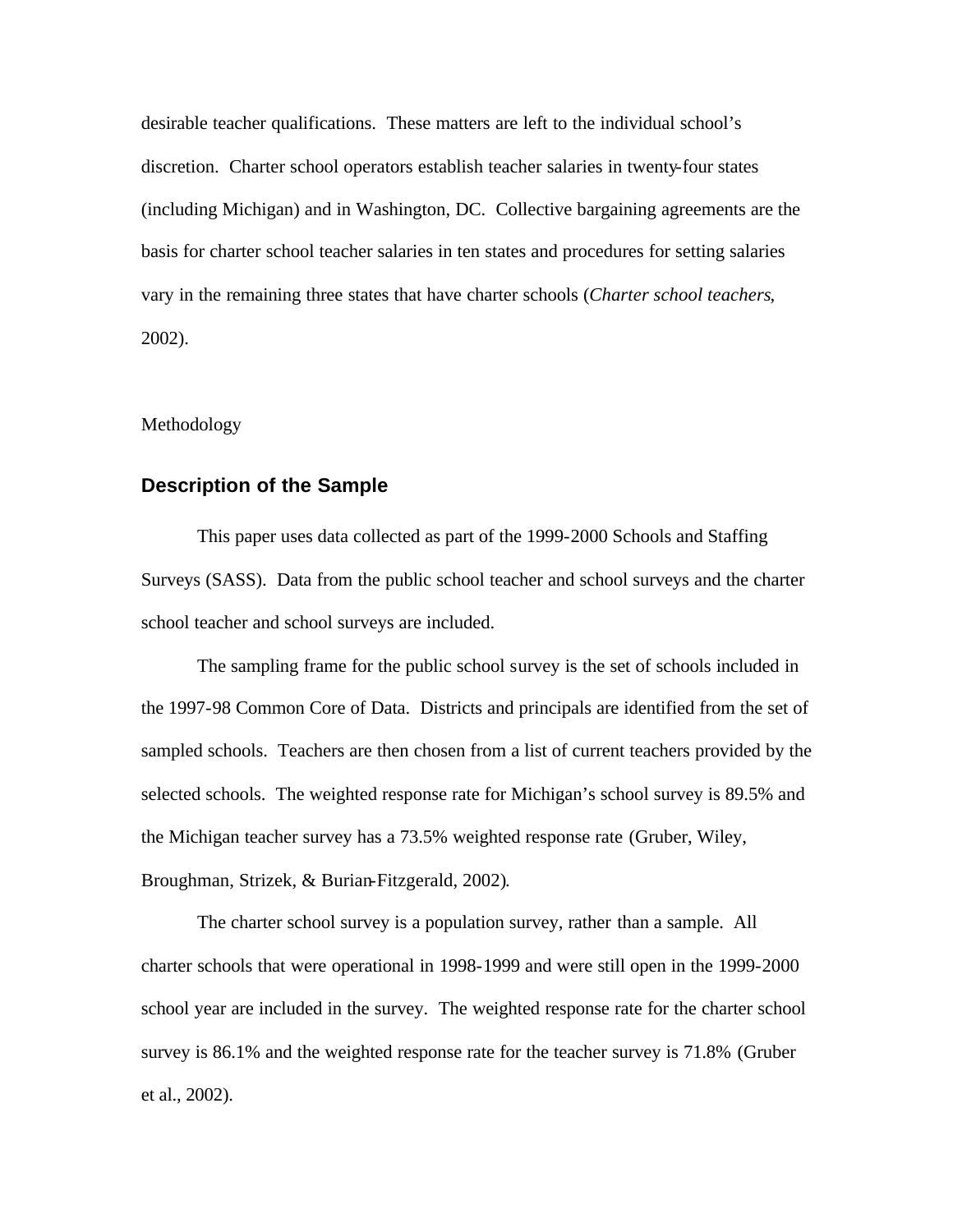# **Data Cleaning**

This analysis uses a sub-sample of the public and charter school teacher survey data. Only teachers who characterize themselves as regular full-time teachers are included in the sample. Respondents who describe themselves as regular part-time teachers, itinerant teachers, long-term substitutes, short-term substitutes, teacher's aides, student teachers, administrators, media specialists, other professional staff, or support staff are dropped from the sample. This results in the exclusion of 11.7% of the sample. Almost half of these excluded cases were itinerant teachers – teachers who provide instruction at more than one school. Itinerant teachers were excluded because the salary and school characteristic information for these teachers would only reflect the location where they completed the survey (which may not have been the school where they taught most of the time) and because they may have adjusted their salary information to reflect the portion that they thought "belonged" with that school's survey.

The unweighted traditional public school sample includes 723 teachers. These teachers are weighted in the analysis to represent 86,507 traditional public school teachers made up of 45,401 elementary school teachers and 41,106 secondary school teachers. For middle schools, I defer to NCES's classification. If middle schools contain any combination of grades 5 and below, they are considered elementary schools. Otherwise, they are considered secondary schools.

The unweighted charter school sample includes 468 teachers. The charter school weighted sample represents 1,954 teachers- 1,332 elementary school teachers and 622 secondary school teachers.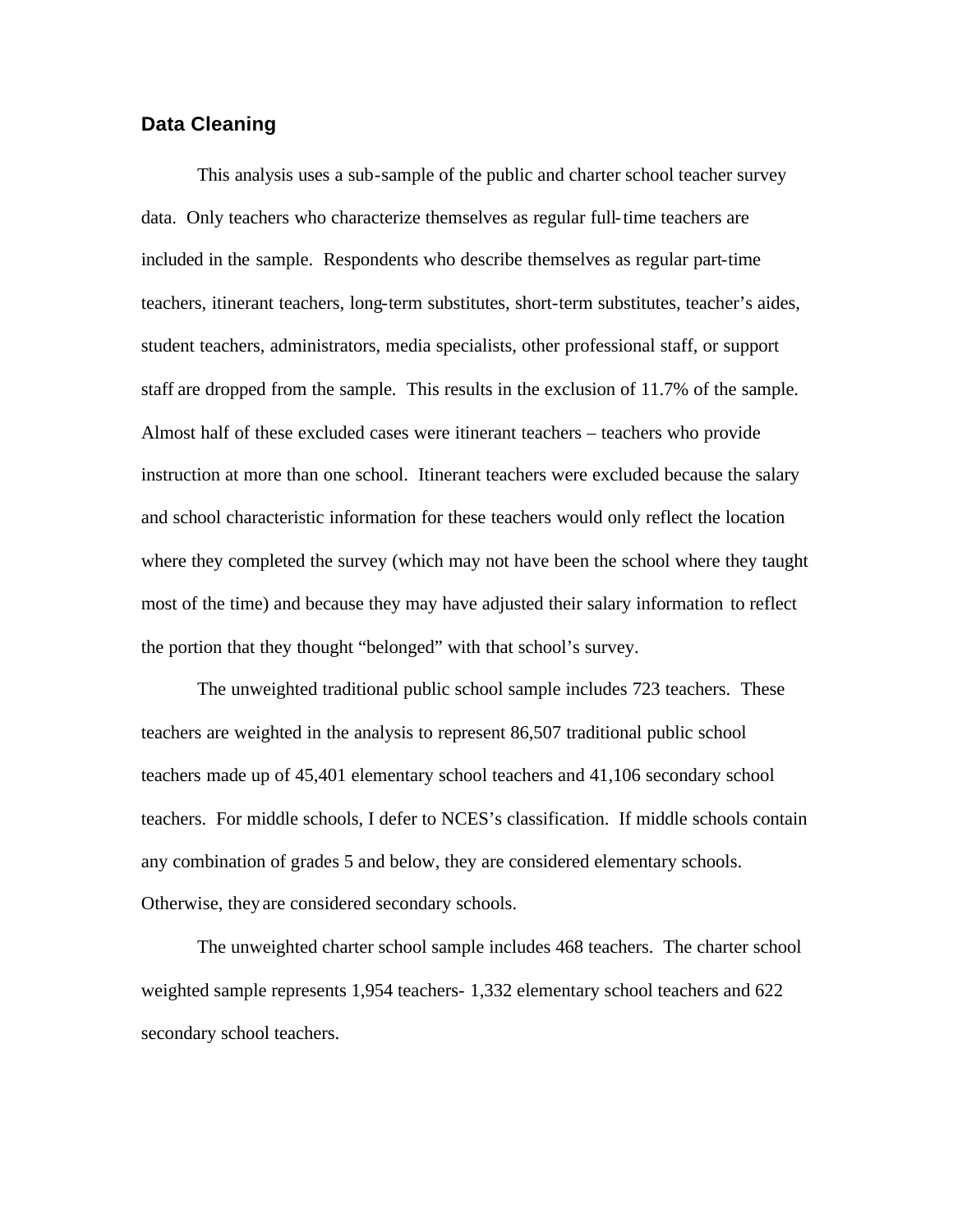Cases with any missing variables are dropped from the final analysis. Table 1 shows the number of cases that are dropped from each sample because of missing values for particular variables. If a variable is not listed, there are no missing cases for that particular variable.

| Table 1: Removal of Cases With Missing Variables |                                              |       |
|--------------------------------------------------|----------------------------------------------|-------|
| Variable                                         | Traditional Public Schools   Charter Schools |       |
| Initial number of cases                          | 723                                          | 468   |
| - selectivity of                                 | $-19$                                        | $-30$ |
| undergraduate institution                        |                                              |       |
| - percent minority                               | $-3$                                         | $-16$ |
| students                                         |                                              |       |
| - has master's degree                            | $-3$                                         | -8    |
| - percentage of students                         | $-90$                                        | $-86$ |
| eligible for free and                            |                                              |       |
| reduced lunch                                    |                                              |       |
| Final number of cases                            | 616                                          | 356   |
|                                                  |                                              |       |

Note: The numbers do not add up because some cases had missing values for more than one variable.

The missing cases for selectivity of undergraduate institution includes 38 cases where teachers did not report the requested information. There are 11 additional cases where teachers did report their undergraduate institution but that university is not ranked by Barron's. Most of these are theological seminaries or institutions located outside of the United States.

The frequency distributions for percentage of minority students and percentage of students eligible for free and reduced lunch were examined to make sure that the missing cases did not produce an unusual distribution. The missing cases for each variable did not appear to come from a particular part of the distribution.

### *Variables used in the Model*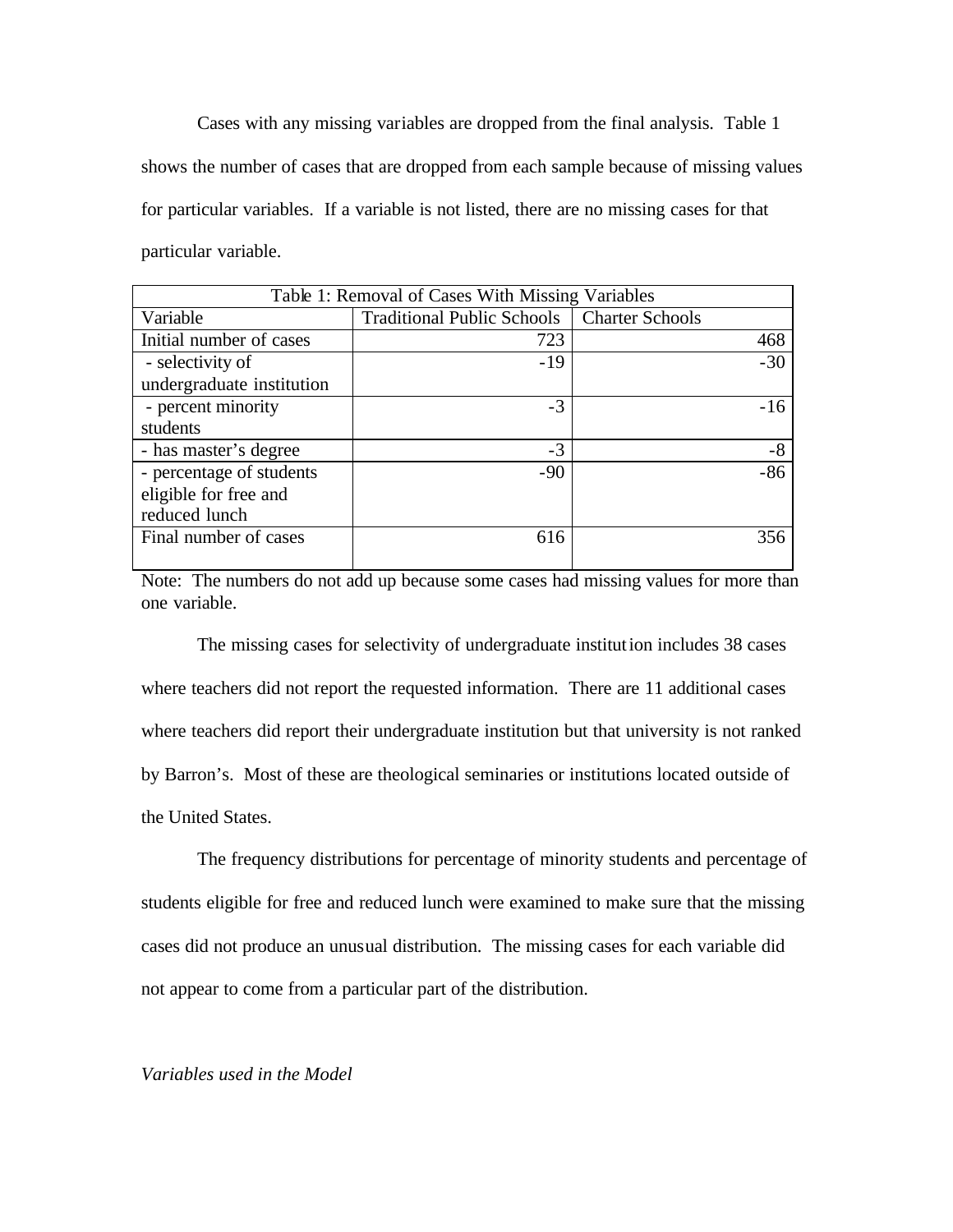Lnwage: The dependent variable used in this model is the log of teacher's selfreported academic year base teaching salary. Michigan's charter school teachers earn significantly less than traditional school teachers in the state (see Table 2) but this may reflect lower endowments for certain characteristics among charter school teachers rather than simply being the result of depressed pay scales.

| Table 2: Salaries of Michigan's Public School Teachers |                                                             |      |  |
|--------------------------------------------------------|-------------------------------------------------------------|------|--|
|                                                        | <b>Traditional Public Schools</b><br><b>Charter Schools</b> |      |  |
| Less than $$25,000$                                    |                                                             | 6.6  |  |
| $$25,001 - 35,000$                                     | 19.0                                                        | 78.7 |  |
| $$35,001 - 45,000$                                     | 22.9                                                        | 11.0 |  |
| $$45,001 - $55,000$                                    | 25.6                                                        | 3.5  |  |
| $$55,000 +$                                            | 31.3                                                        |      |  |

All numbers are expressed in percentages unless otherwise specified.

Teacher characteristics: All of these variables pertain to teacher characteristics that school employers may find desirable or, in the case of the union variable, that may change the nature of the salary offer process.

Exper and Expersq: These variables reflect a teacher's total years of teaching experience in both public and private schools. The quadratic form of this variable is also included to reflect the diminishing marginal return to teacher quality of increasing years of experience. Charter school teachers in Michigan have fewer years of teaching experience than their counterparts in traditional public schools (see Table 3).

| Table 3: Years of Experience of Michigan's Public School Teachers |                                   |                        |
|-------------------------------------------------------------------|-----------------------------------|------------------------|
|                                                                   | <b>Traditional Public Schools</b> | <b>Charter Schools</b> |
| One year                                                          | 5.2                               | 20.8                   |
| Two or Three years                                                | 77                                | 35.4                   |
| Four or Five years                                                | 12.6                              | 19.0                   |
| Six to Ten years                                                  | 16.7                              | 12.4                   |
| Eleven or more years                                              | 57.8                              | 12.3                   |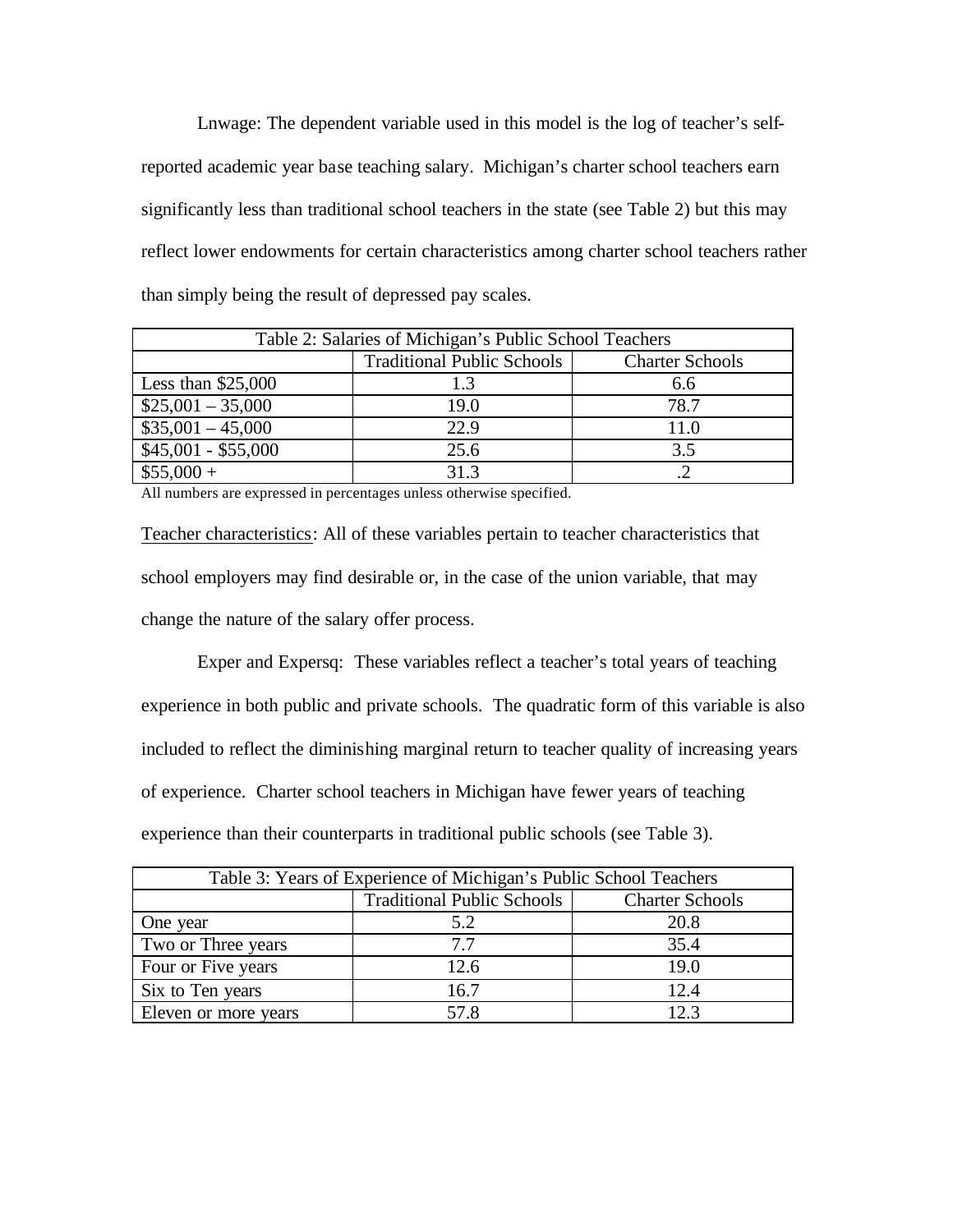Certif: This dummy variable is based on whether or not a teacher is certified in his or her main teaching assignment<sup>1</sup>. The regression includes a certification variable with "1" representing possession of a regular, advanced, provisional, or probational certificate and "0" representing teachers reporting temporary, emergency, or no certification. Table 4 provides a breakdown of teachers' certification status for their main teaching assignment.

| Table 4: Certification in Main Teaching Assignment of Michigan's Public School |                                   |                        |
|--------------------------------------------------------------------------------|-----------------------------------|------------------------|
| <b>Teachers</b>                                                                |                                   |                        |
|                                                                                | <b>Traditional Public Schools</b> | <b>Charter Schools</b> |
| Regular, advanced,<br>provisional, or probational<br>certificate               | 96.6                              | 72.9                   |
| Temporary or emergency<br>certificate or uncertified                           | 3.4                               | 2.7.1                  |

Michigan's charter school teachers are much less likely to possess a regular, advanced, provisional, or probational certificate in their main assignment area than traditional school teachers. This finding is surprising given that Miron and Nelson (2002) report that 92.8% of Michigan's charter school teachers describe themselves as certified to teach in Michigan and, as discussed above, Michigan law requires teachers to be certified in almost all cases. This is not simply due to a large proportion of charter school teachers

 $\overline{a}$ 

 $<sup>1</sup>$  A teacher is considered certified if he or she possesses a regular, advanced, provisional, or probational</sup> certificate. In Michigan, provisional certificates are issued to teachers who have completed all the requirements for certification but have fewer than three years of teaching experience. The Schools and Staffing Survey listed this type of certificate as " probational." The survey defined a "provisional" certificate as one given to persons who are currently participating in an alternative certification program. During the survey period, Michigan did not have any state approved alternative certification programs. Due to the potential confusion over the survey's wording, both responses were treated as meeting the requirements for a provisional certificate in Michigan.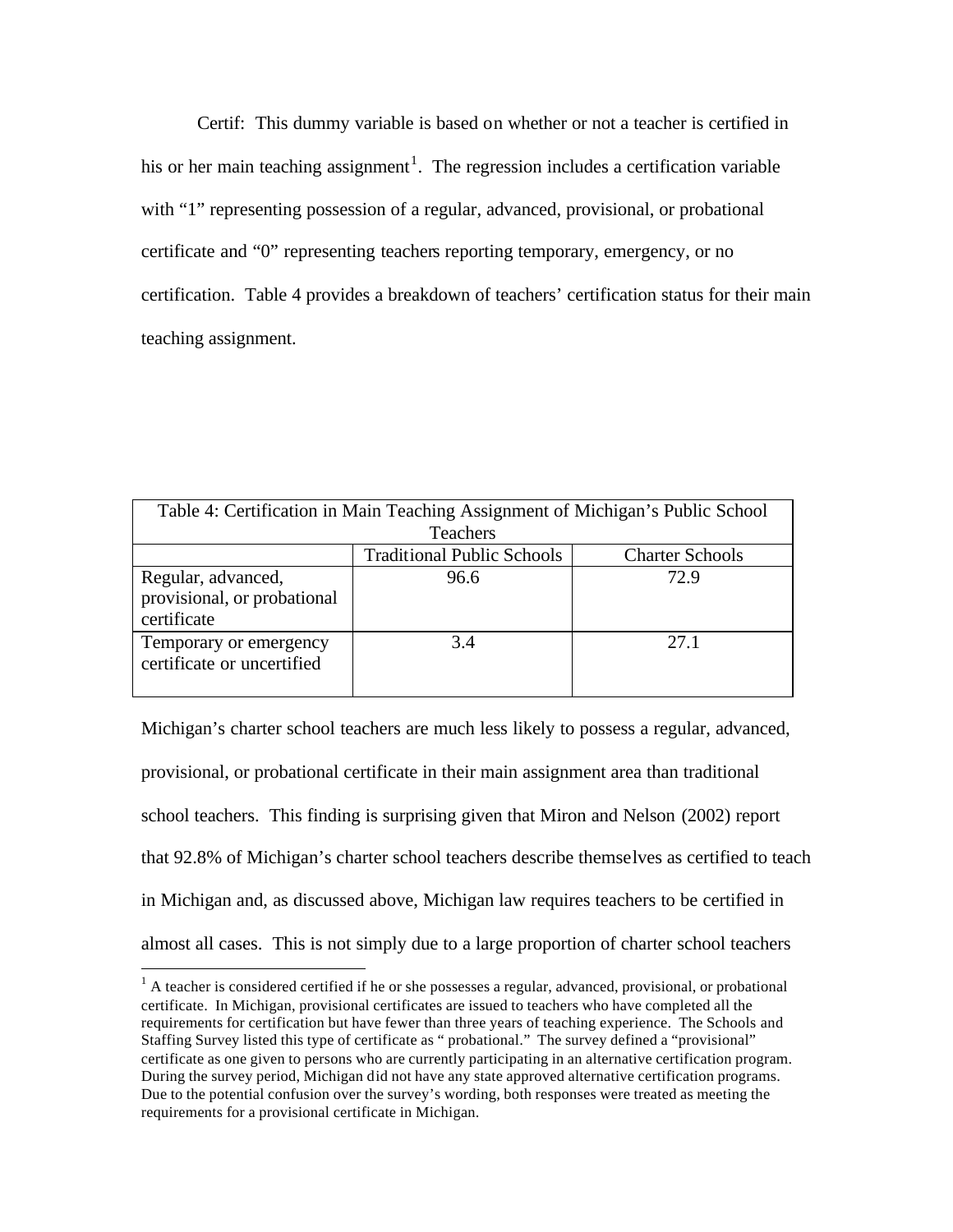who are certified in subjects other than their main teaching assignment. Table 5 reports the highest certificate held in any subject area and there is still a large proportion of Michigan charter school teachers who do not report regular, advanced, provisional, or probational certification. Highest certificate held is not included in the regression since it is so highly correlated with certification in main teaching assignment.

| Table 5: Highest Certificate Held by Michigan's Public School Teachers |                                   |                        |
|------------------------------------------------------------------------|-----------------------------------|------------------------|
|                                                                        | <b>Traditional Public Schools</b> | <b>Charter Schools</b> |
| Regular, advanced,<br>provisional, or probational<br>certificate       | 98.0                              | 77.1                   |
| Temporary or emergency<br>certificate or uncertified                   | 2.0                               | 22.9                   |

Masters: This dummy variable reflects whether or not teachers possess master's degrees. No distinction is made between degrees in education, in subject matter specializations, or in other fields. Traditional public school teachers are much more likely to have master's degrees than teachers in charter schools are (Table 6).

| Table 6: Possession of Master's Degrees by Michigan's Public School Teachers |      |      |  |
|------------------------------------------------------------------------------|------|------|--|
| <b>Traditional Public Schools</b><br><b>Charter Schools</b>                  |      |      |  |
| Has master's degree                                                          | 55.9 | 21.0 |  |
| Does not have master's                                                       | 44.1 | 79 O |  |
| degree                                                                       |      |      |  |

Collrank: Collrank describes the selectivity of the undergraduate institution that the teacher attended. The descriptions in Table 7 are based on ratings from the Barron's 2001 Profiles of American Colleges and were used to create three dummy variables – colcom1 for attendance at most and highly competitive colleges, colcom2 for attendance at a very competitive college, and colcom3 for attendance at a less competitive or noncompetitive college.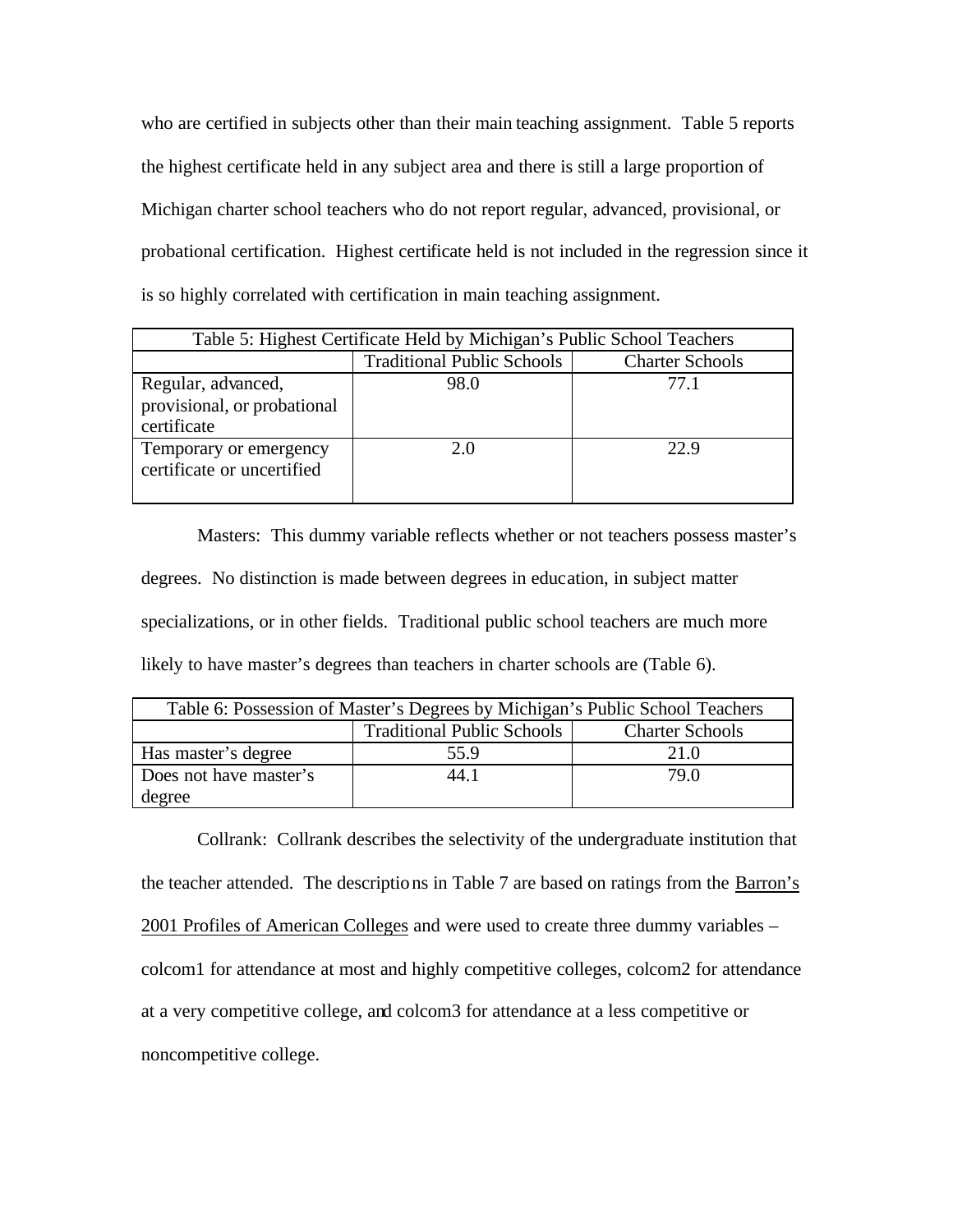| Table 7: Selectivity of Undergraduate Institutions Attended by Michigan's Public<br><b>School Teachers</b> |                                   |                        |
|------------------------------------------------------------------------------------------------------------|-----------------------------------|------------------------|
|                                                                                                            | <b>Traditional Public Schools</b> | <b>Charter Schools</b> |
| Most competitive                                                                                           | .2                                | .7                     |
| Highly competitive                                                                                         | 3.2                               | 3.4                    |
| Very competitive                                                                                           | 20.9                              | 22.1                   |
| Competitive                                                                                                | 57.6                              | 47.2                   |
| Less competitive                                                                                           | 16.7                              | 18.6                   |
| Noncompetitive                                                                                             | 15                                | 8.0                    |

Union: This dummy variable describes whether teachers are members of a "teacher's union or an employee association similar to a union." Almost all of Michigan's full time traditional public school teachers report union membership (98.3%) while very few full time charter public school teachers are members of teacher's unions  $(7.2\%)$ .

Teamin: This dummy variable describes the teacher's race – white or non-white. Charter schools have a much larger percentage of non-white teachers than traditional

public schools.

| Table 8: Race of Michigan's Public School Teachers          |  |  |  |
|-------------------------------------------------------------|--|--|--|
| <b>Traditional Public Schools</b><br><b>Charter Schools</b> |  |  |  |
| White<br>89.5<br>75.4                                       |  |  |  |
| Non-white<br>10.5<br>24.6                                   |  |  |  |

Teamale: This dummy variable describes the teacher's gender – female or male.

Elemtch: This reflects whether a teacher is an elementary (as opposed to secondary) school teacher.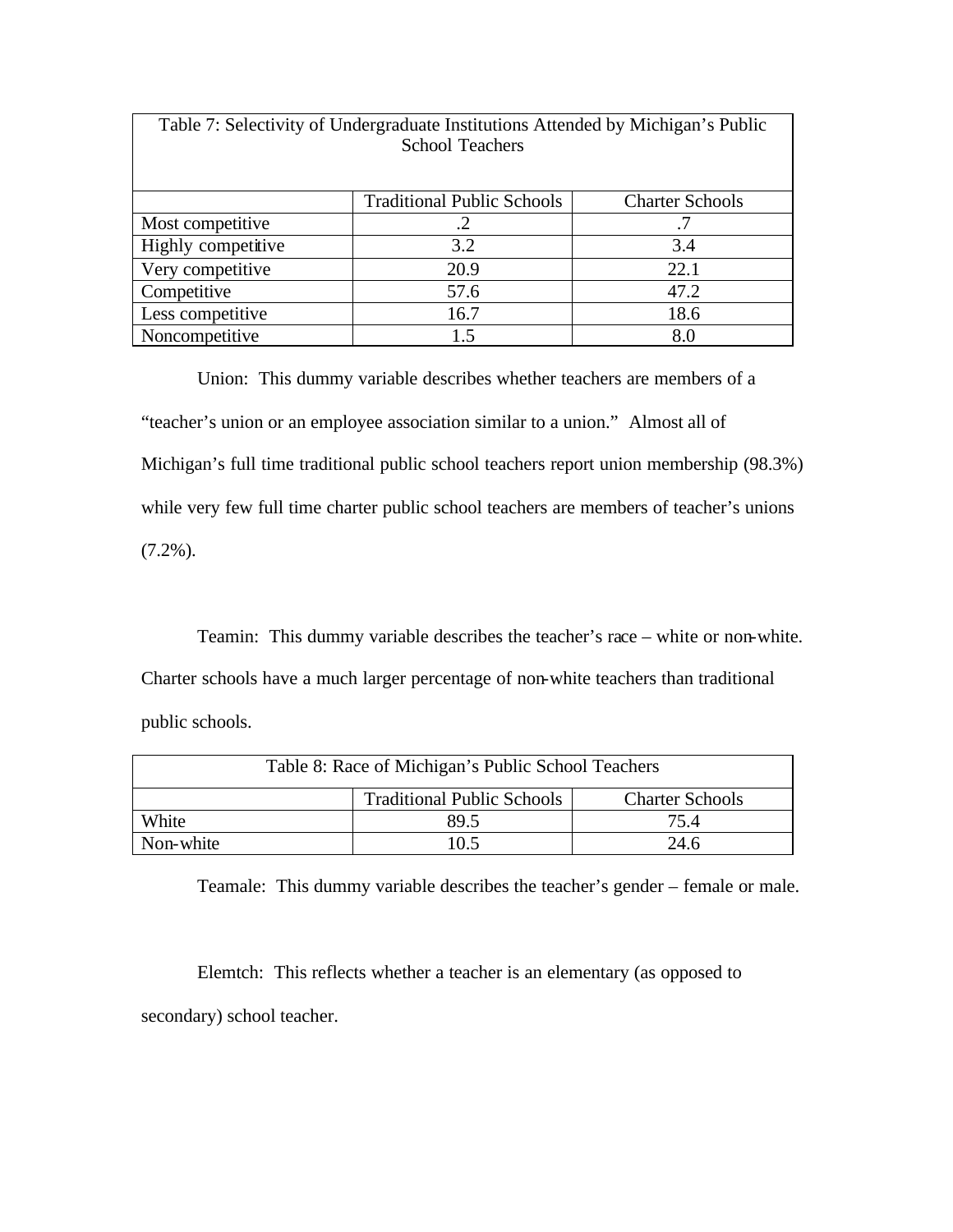Scitch, Mathtch, and Spedtch: These dummy variables reflect whether or not a teacher's main assignment is in science, mathematics, or special education, respectively. These fields of specialization were chosen because they are commonly considered shortage areas. $2$ 

Mathmaj, Scimaj: There is evidence that science and math teachers who majored in their subject area may be more effective than science and math teachers who did not. These variables reflect whether teachers majored in one of these subjects. These variables are also interacted with the variables describing whether or not a teacher's main assignment is in one of these areas.

School Characteristics: These variables pertain to characteristics of the school or the school's students that may affect compensating wage differentials demanded by teachers.

Centcity: This variable describes the urbanicity of the school. This is a dummy variable with "1" representing a central city location. "0" represents urban fringes, large towns, small towns, and rural areas.

Rursmall: This dummy variable represents a school that is located in a rural area or small town.

 $\overline{a}$ 

 $2 \text{ Each of these variables was also interacted with the certification variable to determine whether teachers.}$ who are certified in these fields receive a salary premium beyond the premium for certification in nonshortage areas. This interaction did not have any significant impact on the results for charter schools and it produced a covariance matrix for traditional public schools that was very close to singular. Because of this problem, the interaction was dropped from the regression.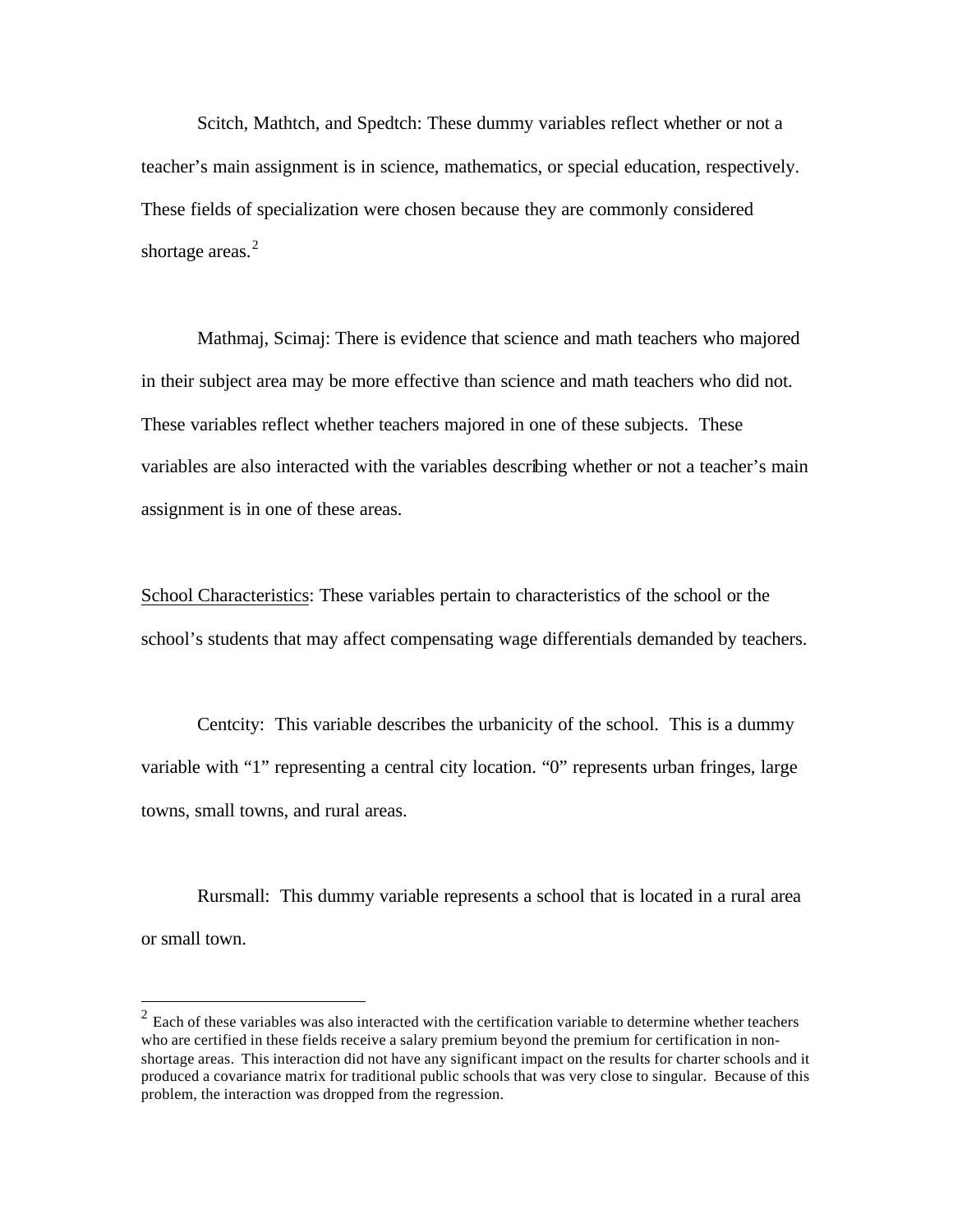Minenr: Minenr reflects the percentage of non-white students in a school. Minenr is also interacted with the teacher race dummy since the compensating differentials demanded by white and non-white teachers may operate differently.

Pctfrl: This variable describes the percentage of students in the school eligible for free and reduced lunch.

Schsize: This categorical variable describes the size of a school's enrollment. The categories are "1" for enrollments of fewer than 50 students, "2" for enrollments of 50-99, "3" for 100-149, "4" for 150-199, "5" for 200-349, "6" for 350-499, "7" for 500- 749, "8" for 750-999, "9" for 1000-1199, "10" for 1200-1499, "11" for 1500-1999, and "12" for enrollments of more than 2000 students. School size is also interacted with the Sectch variable since secondary schools tend to be much larger than elementary schools. Teacher's school size preferences may differ depending on whether the teacher works at the elementary or secondary level.<sup>3</sup>

Teacher's Perceptions of Employment Conditions: These variables pertain to teacher's perceptions about characteristics of the school or the school's students. As with the actual characteristics of the school, these perceptions may affect compensating wage differentials demanded by teachers.

<sup>&</sup>lt;sup>3</sup> The categorical variable is used rather than the actual enrollment because the dataset has missing cases for the latter while the categorical variable does not have any missing cases.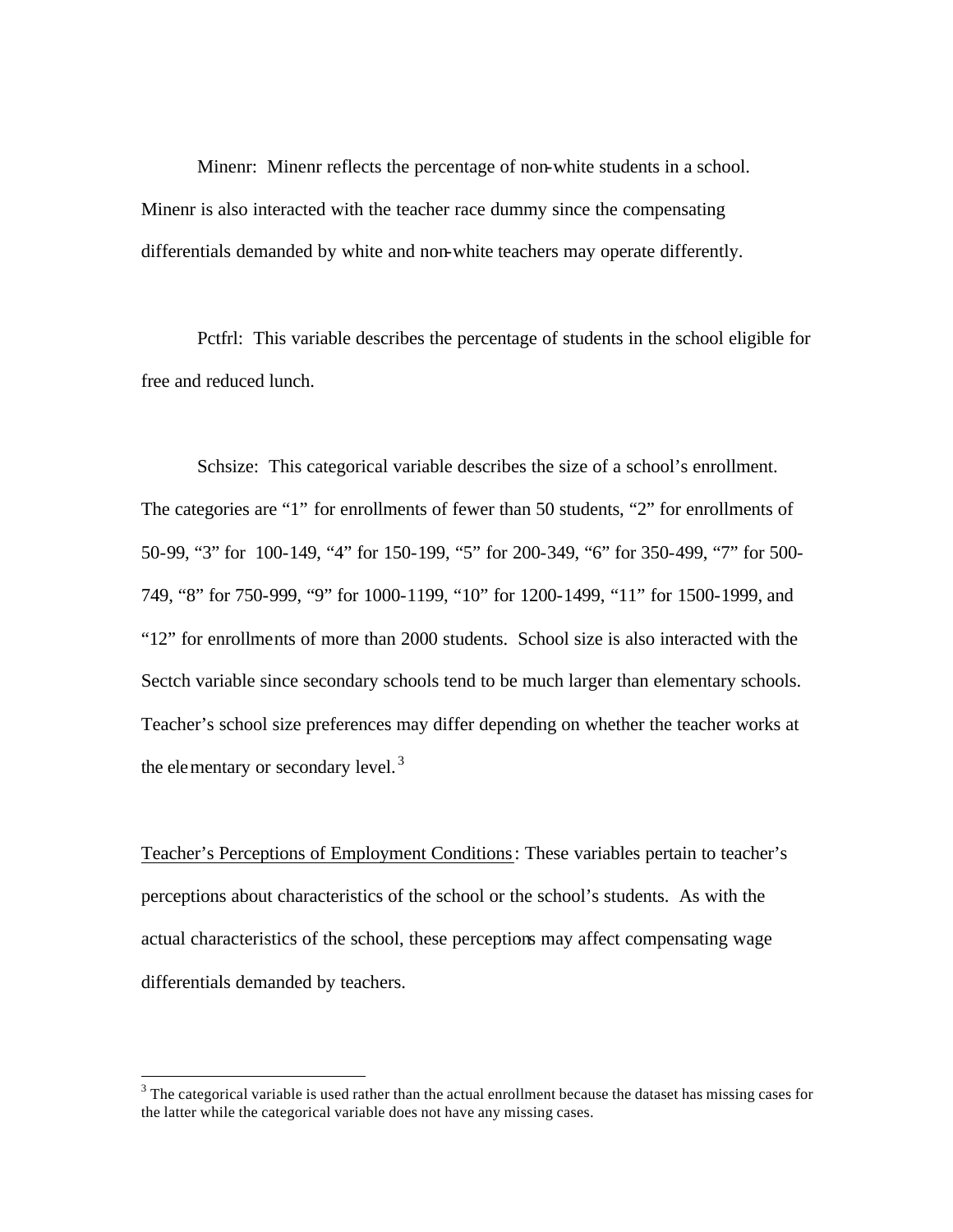Students: This scaled variable reflects teacher's perceptions of problems at the school, particularly problems related to student behavior such as disrespect, apathy, alcohol and drug abuse, and tardiness and absenteeism. The larger the scaled value for this variable, the less of a problem these factors are. This variable, and the following two variables, are based on teacher responses to a series of survey questions (see Appendix A). The variables used in the regression were first scaled using a Rasch Rating Scale Model. The resulting logit values were then transformed to a Z-scale for ease in interpretation.

Influence: This scaled variable reflects the influence that teacher's feel they have over school policy. A larger value indicates the perception of greater influence.

Climate: This scaled variable is based on series of questions related to school climate. Areas include the teacher's perceptions of working conditions, collegiality, and administrator behavior. A smaller value for this variable reflects positive teacher perceptions.

### **Description of the Model**

In this model, the variables discussed above are used to predict the log of teacher's annual base salaries:

$$
\mathrm{lnW}_{i} = \boldsymbol{b}_{0} + \boldsymbol{b}_{1}T_{i} + \boldsymbol{b}_{2}S_{i} + \boldsymbol{b}_{3}P_{i}
$$

Where W is the teacher's annual base salary,

T is the vector of teacher characteristics,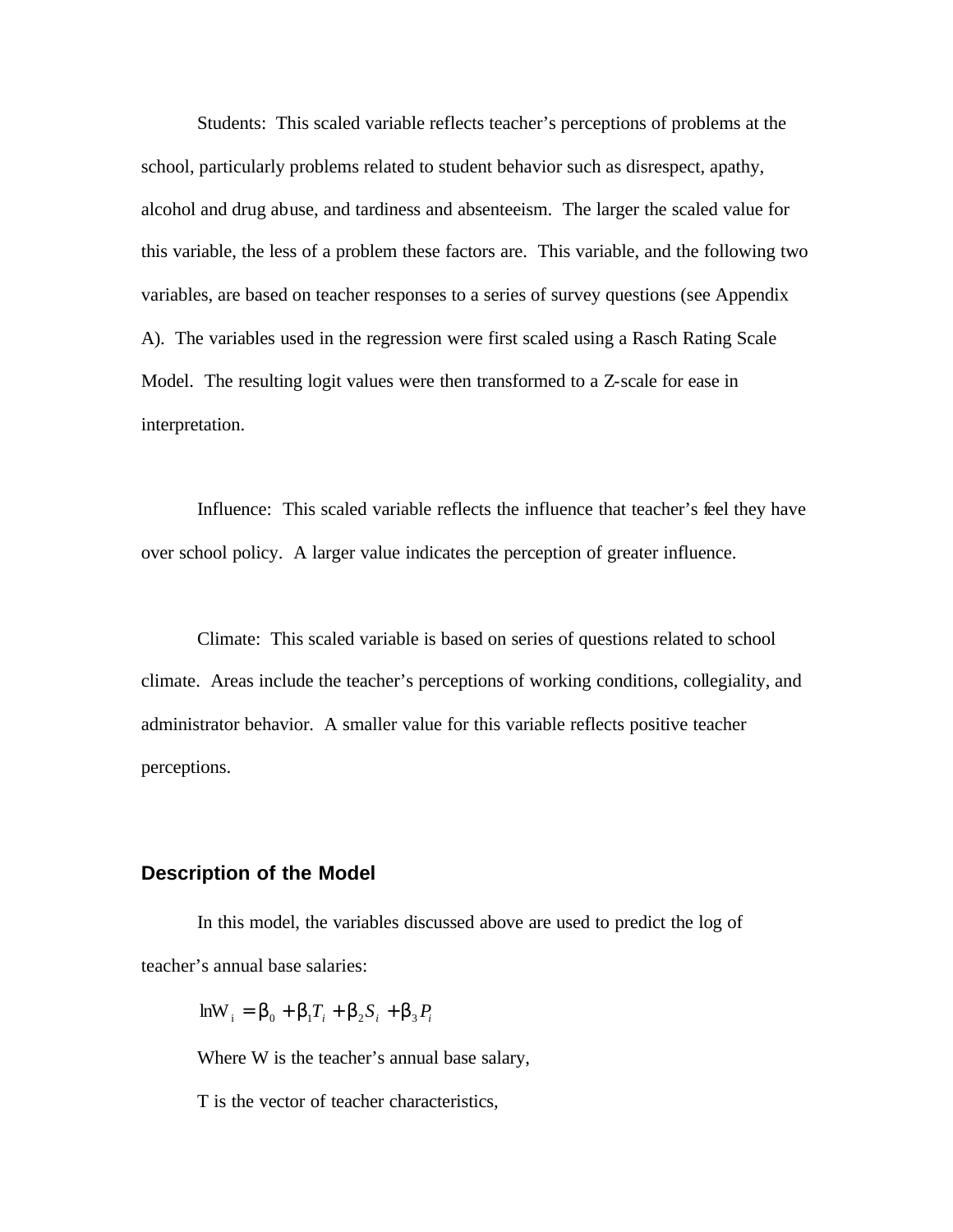S is the vector of school and student characteristics, and

P is the vector of teacher's perceptions of employment conditions.

Variables include measures of teacher characteristics (e.g., years of experience and selectivity of undergraduate institution attended); school characteristics (e.g., urbanicity and student poverty); and teacher perceptions of employment conditions (e.g., degree of influence in school decision making and school climate). Separate regressions are run for charter and traditional public school teachers; this generates implicit salary functions for each type of school. The Blinder-Oaxaca decomposition method is then used to separate wage effects due to different characteristics of charter and traditional public school teachers from wage effects that are the result of different reward structures being used in charter and traditional public schools.

#### *The Blinder-Oaxaca Wage Decomposition Methodology*

The Blinder-Oaxaca decomposition method is used to statistically separate wage gaps due to actual differences between two populations and differences due to employer preferences (Blinder, 1973; Oaxaca, 1973). While most commonly used in studies of gender and racial discrimination, the model can be used to look at different preferences between two groups of employers. In this study, it is used to look at preferences of charter school teachers and administrators compared to the preferences of traditional public school teachers and administrators.

The method is based on the standard wage regressions for two populations: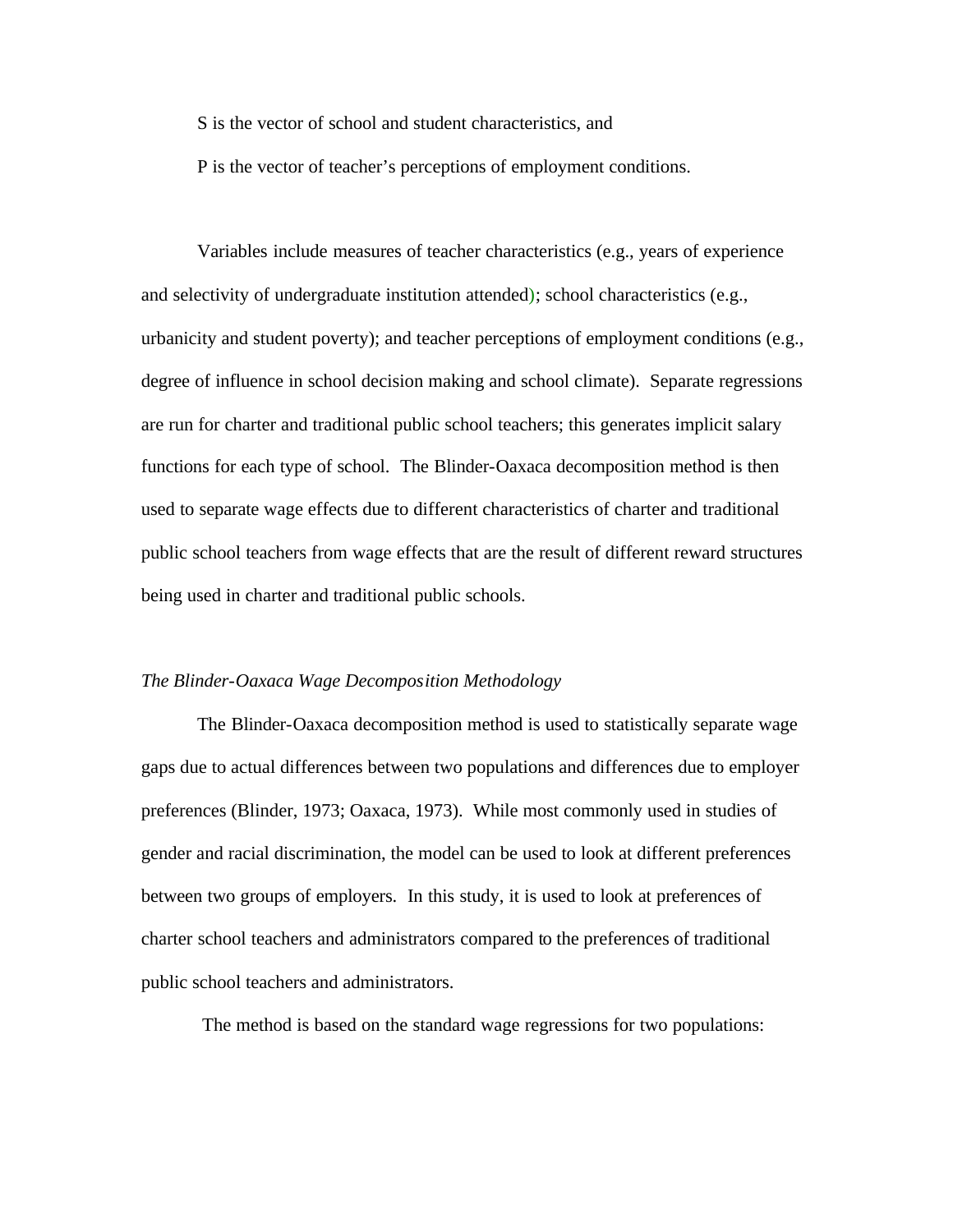$$
\ln W^a = \boldsymbol{b}_0^a + \boldsymbol{b}_k^a X^a + \boldsymbol{e}^{a}
$$
\n(1)

$$
\ln W^{\scriptscriptstyle b} = \boldsymbol{b}_0^{\scriptscriptstyle b} + \boldsymbol{b}_k^{\scriptscriptstyle b} X^{\scriptscriptstyle b} + \boldsymbol{e}^{\scriptscriptstyle b}
$$

(2)

where the "a" superscript denotes the first population of interest, the "b" superscript denotes the second population of interest, W is the individual's wage, and

X is the vector of observable employee and school characteristics

Next, the fact that the mean ln W for each group is equal to the sum of the means of each X times the predicted β for each X is exploited to produce an equation describing the difference between the average ln W for each group:

(3) 
$$
\overline{(\ln W^a - \ln W^b)} = (\hat{\boldsymbol{b}}_0^a - \hat{\boldsymbol{b}}_0^b) + (\hat{\boldsymbol{b}}_k^a \overline{X}_k^a - \hat{\boldsymbol{b}}_k^b \overline{X}_k^b)
$$

Finally, simple algebraic manipulation yields the equation:

$$
(\overline{\ln W^a} - \overline{\ln W^b}) = \hat{\bm{b}}_k^a (\overline{X}_k^a - \overline{X}_k^b) + (\hat{\bm{b}}_0^a - \hat{\bm{b}}_0^b) + \overline{X}_k^b (\hat{\bm{b}}_k^a - \hat{\bm{b}}_k^b)
$$
\n(4)

The first term is the salary difference due to different average values for each observable characteristic among the two groups. The second term is the difference in intercepts for each of the two groups. The third term is the portion of salary difference that is the result of a different reward structure being used for the two groups. This third term is quite useful because it allows the coefficients for each of our characteristics to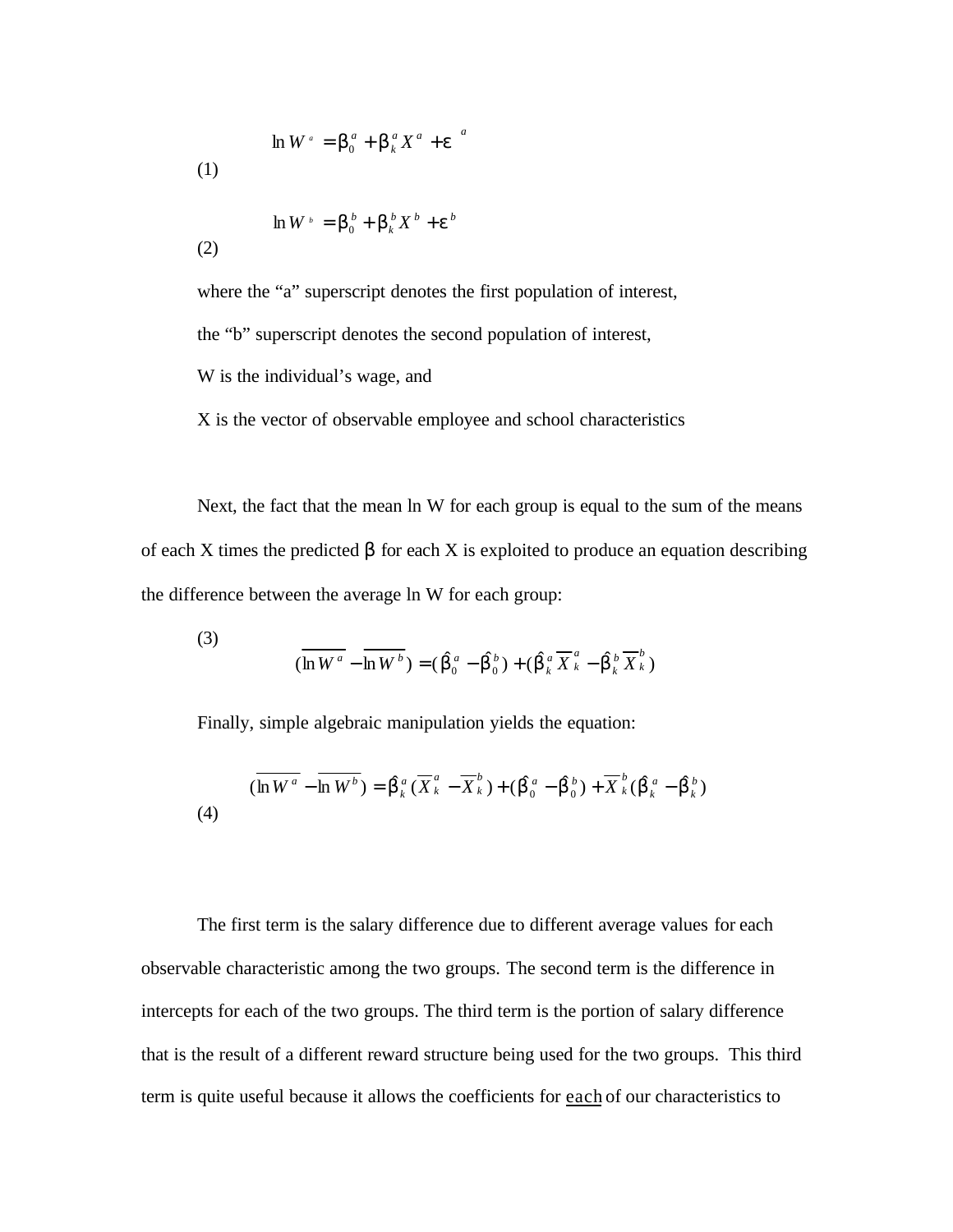vary between groups, rather than simply being captured in an overall dummy variable for charter school teachers.

There are two main limitations to this method – the index number problem and the fact that analysis is done at the mean. The index number problem refers to the fact that the decision to make one group the reference group and the other the comparison group may affect the results. In other words, if equation (5) was used in place of equation (4), it could change the results of the analysis.

(5) 
$$
(\overline{\ln W^b} - \overline{\ln W^a}) = \hat{\bm{b}}_k^b (\overline{X}_k^b - \overline{X}_k^a) + (\hat{\bm{b}}_0^b - \hat{\bm{b}}_0^a) + \overline{X}_k^a (\hat{\bm{b}}_k^b - \hat{\bm{b}}_k^a)
$$

In this analysis, traditional public school teachers are used as the reference group for the primary discussion. The analysis was also repeated with charter school teachers as the reference group. When charter teachers are used as the reference group, the results of the wage decomposition are quite different from the results when traditional teachers are the reference group (results with charter teachers as the reference group are available from the author upon request). This is not surprising since the two groups are so different from each other. If the final term in equations 4 and 5 is based on very different values for  $\overline{X^k}$ , it will change the magnitude of the effect that the different pay scales have on the wage difference. If the *b* 's are quite different, it will change the apparent wage difference due to different observable characteristics. This limitation is not problematic – the choice of reference group changes the nature of the questions asked but it does not affect the integrity of the answers to those questions. When traditional public school teachers are used as the reference group, we discover how much the wage gap would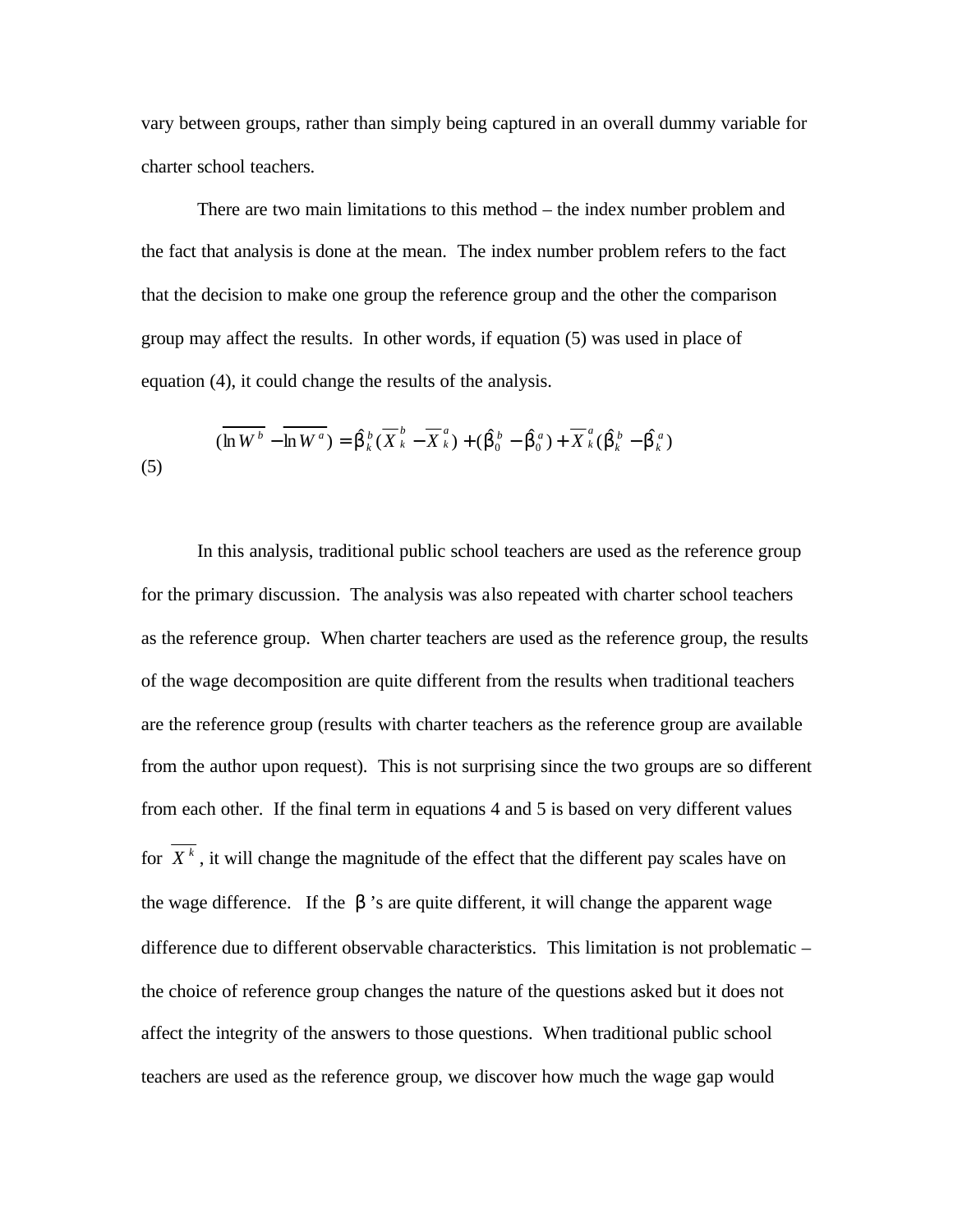close if traditional public school teachers had the same characteristics as charter school teachers and if charter school administrators rewarded measured characteristics in the same manner as public school administrators. If charter teachers had been used as the reference group, the questions would have been the effect on the wage gap if charter school teachers had the same characteristics and if public school administrators rewarded measured characteristics in the same manner as charter school administrators. Both sets of questions are interesting – this analysis attempts to answer only the first set.

The second limitation – that the analysis is done at the mean – is not addressed in this study. While economists have attempted to address this problem, there is no generally agreed upon solution. The results that follow should be interpreted with caution if the reader is interested in teachers whose characteristics look quite different from those of the average teacher.

#### Results of the Regressions and Decomposition

#### *Summary statistics for selected variables*

The average charter school teacher in the sample has a substantially lower salary than the average teacher in a traditional public school – 33% less (see Table 9). This is the result of several factors including salaries that are generally set at a lower base level, lower endowments of financially rewarded characteristics (such as experience) than teachers in traditional public schools, and a different reward structure than that used in traditional public schools. The disaggregation of this \$15,560 average salary difference will be the subject of a later section of the paper.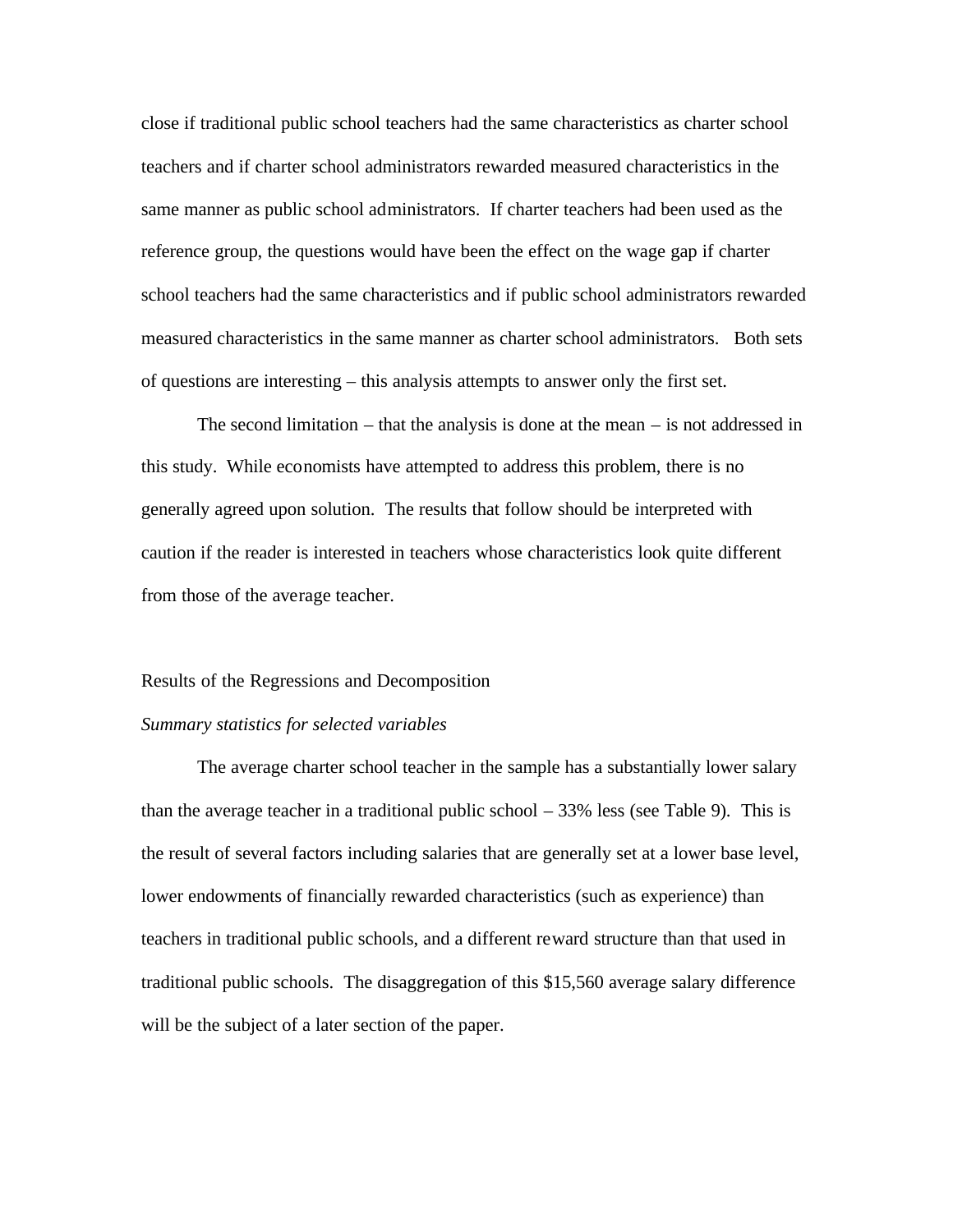The average traditional public school teacher is much more experienced than the average charter school teacher. This is not surprising – Michigan's charter school law was not enacted until 1996 so teachers who began their careers with charters would have fewer years of experience than the average traditional public school teacher's sixteen years of experience. The lower salaries in charters and the fact that most charter schools do not participate in the state's retirement system gives experienced traditional public school teachers a strong financial incentive to remain in the traditional system even if they are inclined to move to a charter for non-pecuniary reasons.

As mentioned earlier, the overwhelming majority of Michigan's traditional public teachers is certified. This is not true in Michigan's charter schools and this finding is troubling since charters are legally required to hire certified teachers. Assuming that charter school operators are not deliberately ignoring the law, this may indicate that they are having difficulty finding certified personnel. Speculation as to the source of this difficulty will wait until the regression results allow for a ceteris paribus analysis.

Traditional public school teachers are more likely to have master's degrees than charter school teachers but their larger number of years in teaching is a likely reason for this difference. Charter school teachers are more likely to have graduated from less or noncompetitive colleges than traditional public school teachers. As with certification, this may be influenced by the demographics of Michigan's charter schools.

Michigan's charter school teachers are more likely to be non-white than traditional public school teachers. This may be the result of active recruiting of minority teachers by charter school operators or there may be characteristics of charter schools (such as an embracing of cultural diversity) that make them more attractive to some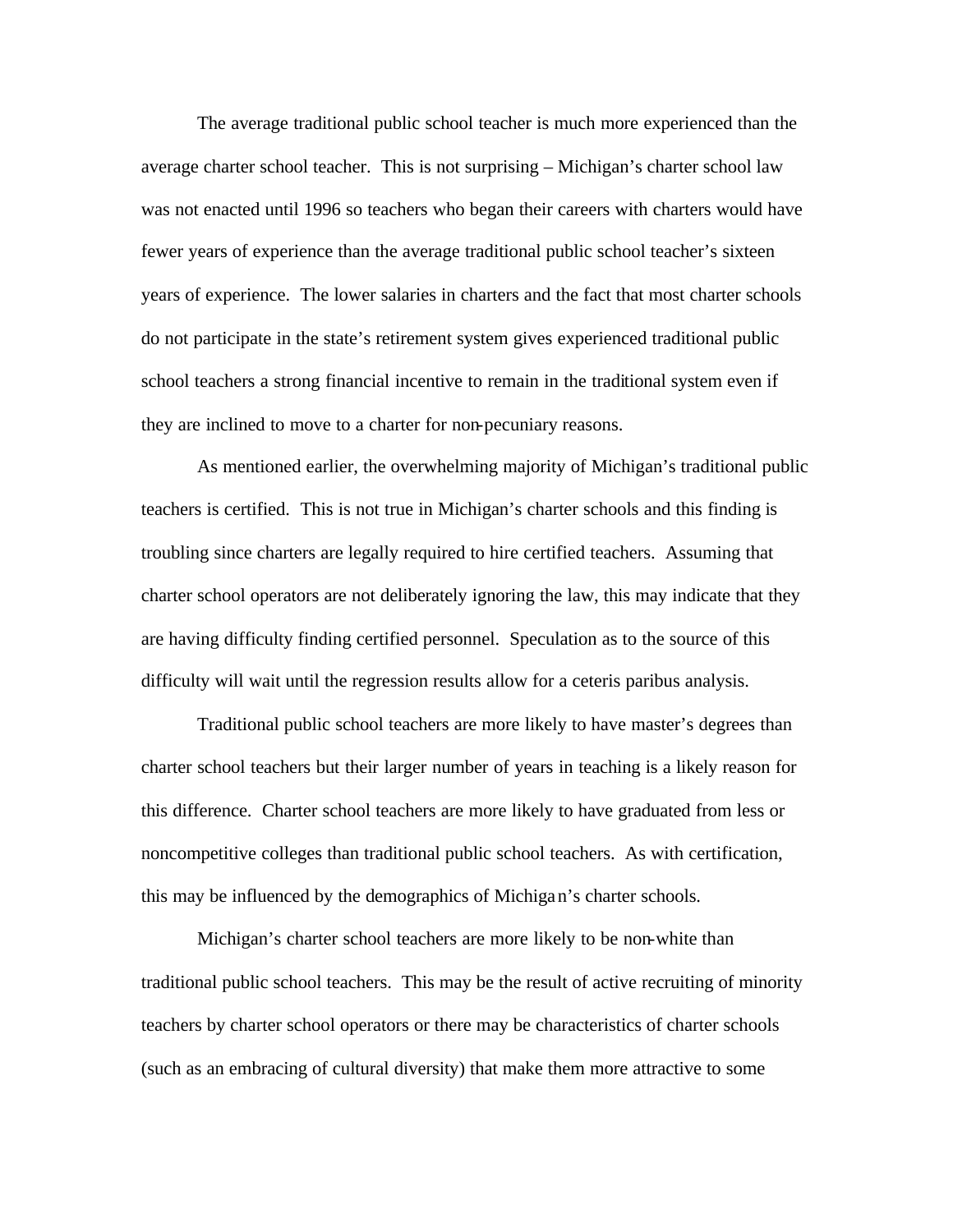minority teachers. Charter school teachers are more likely to be teaching elementary age students (rather than secondary) when compared to traditional public school teachers. This reflects the large proportion of charter schools that include or are limited to the elementary grades.

Charter school teachers are less likely to be male than teachers in traditional public schools. This is not surprising given the lower salaries in charter schools and the large proportion of elementary schools. Few charter school teachers report that special education is their main teaching assignment. This may reflect a smaller proportion of special education students enrolled in these schools or it may be the result of a strong commitment to inclusion in charter schools and an accompanying reduction in the need for special education teachers.

Michigan's charter schools are much more likely to be located in central city areas than traditional public schools. The average minority enrollment in charters is over 50% and over 40% of students are eligible for free and reduced lunch. This is strikingly different from the average traditional public school and may have a significant impact on the teachers who choose to accept positions in charter schools.

Charter schools tend to be smaller than the average traditional public school. Given that many charters are elementary schools and that they are so new, this is not surprising.

Teachers in charter schools have slightly more positive perceptions of their students than teachers in traditional public schools. This is true despite the challenging demographics faced by many charter school teachers. Charter school teachers also feel that they have much more influence over school policy than teachers in traditional public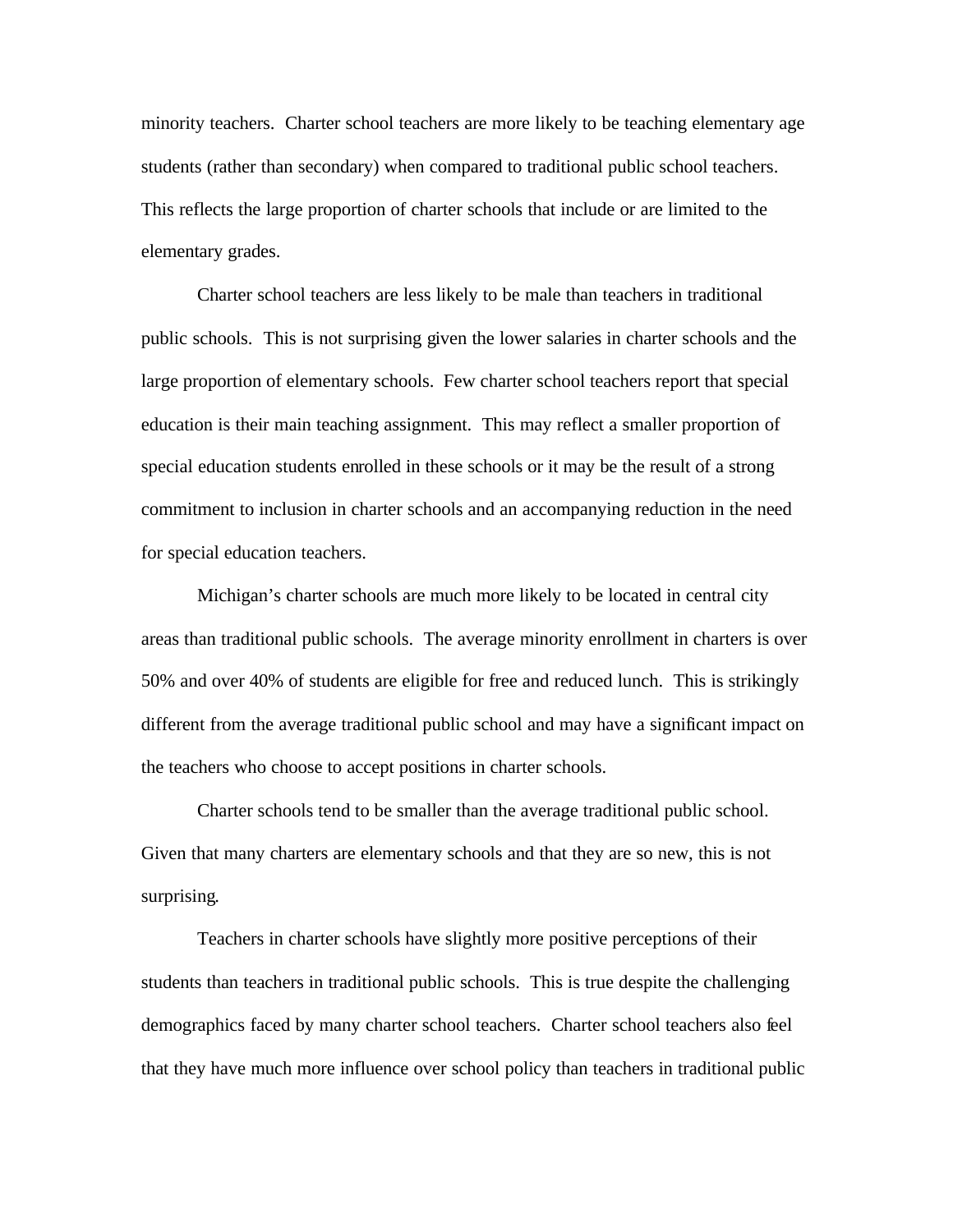schools. This is not surprising since charters are generally smaller and have less entrenched bureaucracy than their traditional public school counterparts.

| Table 9: Mean values of selected variables |                       |                        |  |  |
|--------------------------------------------|-----------------------|------------------------|--|--|
| Variable                                   | Traditional           | <b>Charter Schools</b> |  |  |
|                                            | <b>Public Schools</b> |                        |  |  |
| Annual salary                              | 47,067                | 31,508                 |  |  |
|                                            | (13,088)              | (6,009)                |  |  |
| Log of wages                               | 10.719                | 10.342                 |  |  |
|                                            | (.287)                | (.175)                 |  |  |
| Total experience (years)                   | 16.007                | 5.588                  |  |  |
|                                            | (10.830)              | (6.438)                |  |  |
| Certified teacher                          | .957                  | .744                   |  |  |
|                                            | (.203)                | (.437)                 |  |  |
| Master's degree                            | .535                  | .220                   |  |  |
|                                            | (.499)                | (.414)                 |  |  |
| Graduate of most or highly                 | .050                  | .043                   |  |  |
| competitive college                        | (.218)                | (.204)                 |  |  |
| Graduate of very competitive               | .196                  | .196                   |  |  |
| college                                    | (.397)                | (.398)                 |  |  |
| Graduate of less or                        | .169                  | .269                   |  |  |
| noncompetitive college                     | (.375)                | (.444)                 |  |  |
| Teacher union member                       | .979                  | .096                   |  |  |
|                                            | (.143)                | (.295)                 |  |  |
| Teacher non-white                          | .091                  | .229                   |  |  |
|                                            | (.288)                | (.420)                 |  |  |
| Teacher male                               | .383                  | .265                   |  |  |
|                                            | (.486)                | (.442)                 |  |  |
| Elementary level teacher                   | .293                  | .571                   |  |  |
|                                            | (.456)                | (.496)                 |  |  |
| Science main assignment                    | .104                  | .067                   |  |  |
|                                            | (.305)                | (.249)                 |  |  |
| Math main assign.                          | .090                  | .094                   |  |  |
|                                            | (.286)                | (.292)                 |  |  |
| Special education main                     | .129                  | .028                   |  |  |
| assign.                                    | (.335)                | (.165)                 |  |  |
| Majored in science                         | .087                  | .049                   |  |  |
|                                            | (.282)                | (216)                  |  |  |
| Majored in math                            | .051                  | .041                   |  |  |
|                                            | (.221)                | (.198)                 |  |  |
| School in central city                     | .166                  | .491                   |  |  |
|                                            | (.372)                | (.500)                 |  |  |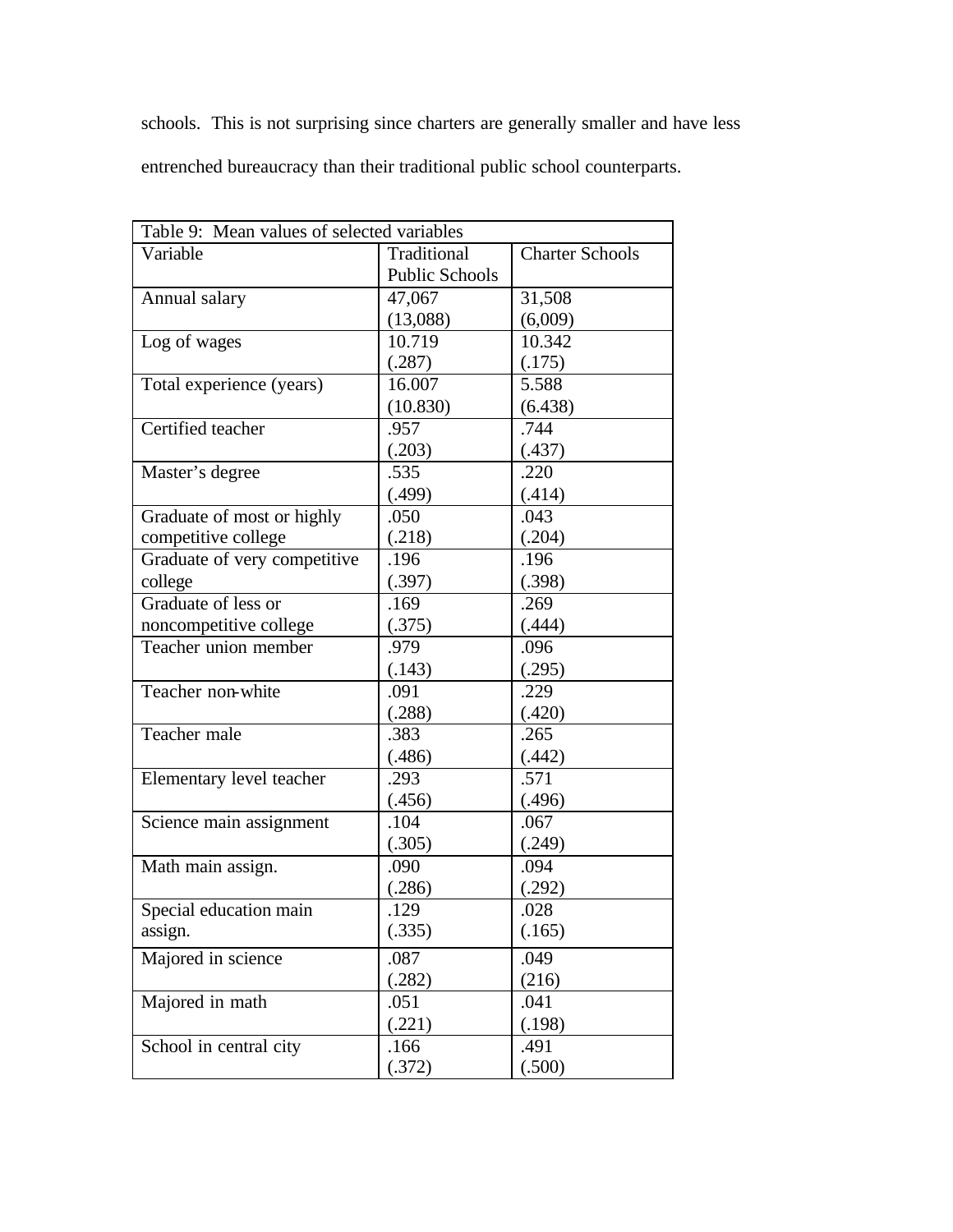| School in rural area/small                                                               | .272     | .128     |
|------------------------------------------------------------------------------------------|----------|----------|
| town                                                                                     | (.446)   | (.335)   |
| % minority students in school                                                            | 17.656   | 52.095   |
|                                                                                          | (26.630) | (41.234) |
| % students in school eligible                                                            | 27.163   | 40.467   |
| for free and reduced lunch                                                               | (26.497) | (30.533) |
| School size                                                                              | 7.191    | 4.957    |
|                                                                                          | (2.475)  | (1.632)  |
| Teacher perception of                                                                    | .318     | .374     |
| students                                                                                 | (1.038)  | (.990)   |
| Teacher perception of                                                                    | $-.027$  | .329     |
| influence over school policy                                                             | (.950)   | (1.128)  |
| Teacher perception of school                                                             | $-.114$  | $-.044$  |
| climate<br>$\mathbf{1}$ $\mathbf{1}$ $\mathbf{1}$ $\mathbf{1}$ $\mathbf{1}$ $\mathbf{1}$ | (1.021)  | (1.114)  |

Numbers in parentheses are standard deviations

# *Results of the Regressions*

# Traditional Public Schools:

Traditional public schools in Michigan almost all use the single salary schedule. This schedule pays certified teachers based on their years of experience and the acquisition of advanced degrees. Teacher salaries do not reflect whether or not the teacher is certified for the subject(s) he or she is actually teaching. They also reward advanced degrees in any subject equally – a teacher with a master's degree in mathematics receives the same pay as a teacher with a master's in geriatric care.

Given the parameters of the uniform salary schedule, it is not surprising that experience and possession of a master's degree are practically and statistically significant determinants of traditional public school teacher's salaries. Teachers are paid roughly 4% for each year of teaching experience they have and receive around a 6.7% salary premium for possession of a master's degree (see Table 10). While it appears that certification is rewarded, the magnitude of the reward is unclear – there are so few uncertified teachers in the sample that the coefficient for certification is not statistically significant.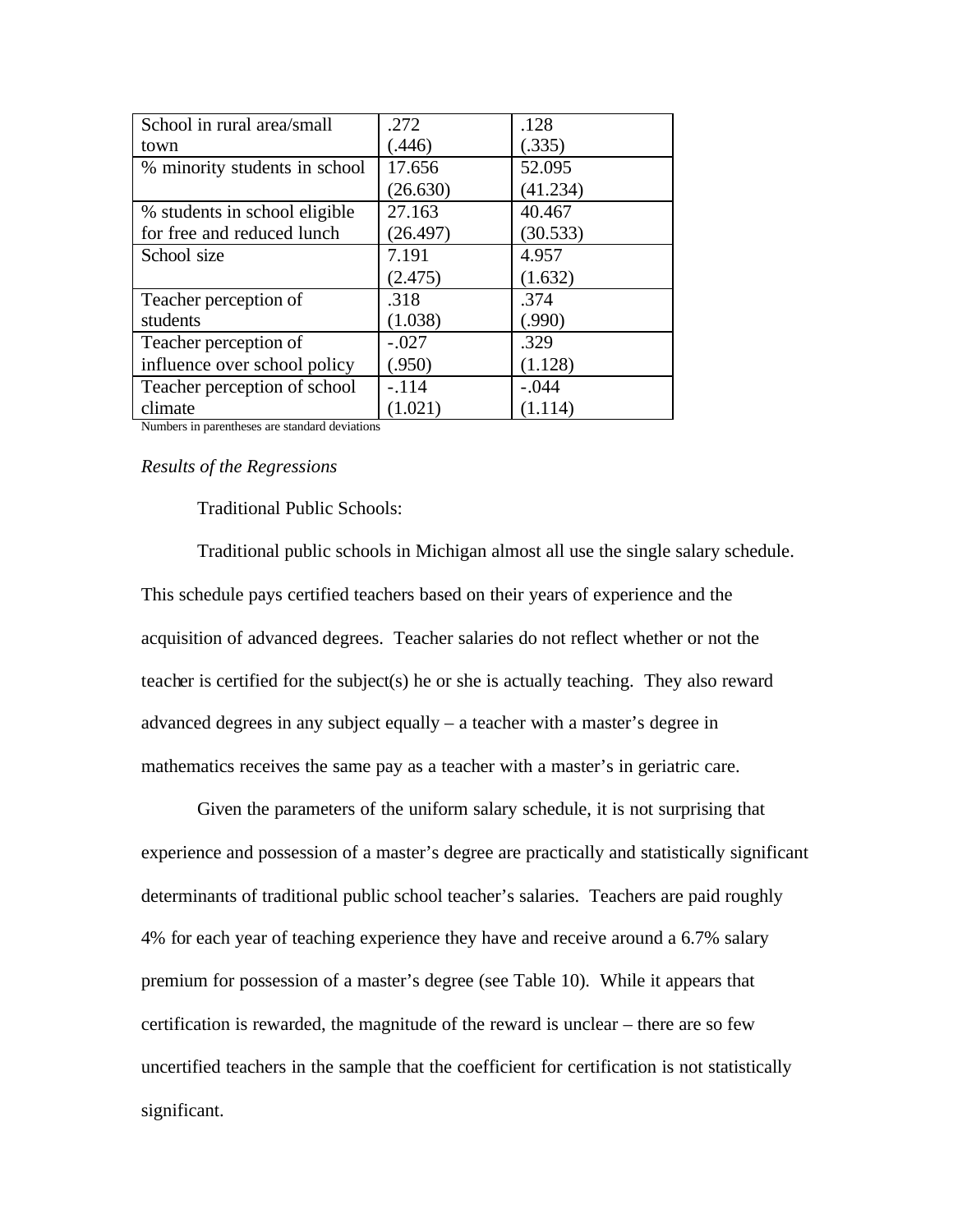Certification, experience, and master's degree would be the only important determinants of salaries if teachers were randomly distributed across Michigan's traditional public schools but teachers are not randomly assigned to schools. Teachers have preferences regarding their employment and can express these preferences by demanding compensating differentials under certain conditions.

We might expect teachers who graduated from highly selective colleges to seek out districts and schools with higher salaries since graduates of selective colleges can demand more in the general labor market and we would expect graduates of less competitive colleges to have lower salary expectations. It does not appear that this is the case in traditional public schools –graduates of less or noncompetitive colleges earn roughly 4% more than graduates of competitive colleges. Either the graduates of less prestigious institutions are primarily the ones seeking higher salaries or administrators in traditional public schools prefer these graduates of less prestigious schools. Previous studies (Ballou, 1996; Berliner, 1987; Wise, Darling-Hammond, & Berry, 1987) suggest that the latter may be the case – given a choice, traditional school administrators may be selecting graduates of less selective colleges. This may be the result of geographical considerations that are not included in the model – many teachers work in schools near the high schools that they themselves attended and the pattern of college attendance from various parts of the state may be affecting selection. Also, administrators may be concerned that graduates of more prestigious universities will not remain in teaching for long (Berliner, 1987). They may be willing to forgo college selectivity if they feel that it will improve teacher retention rates. There may also be a tendency for school administrators to be biased against bright candidates (Berliner, 1987). One study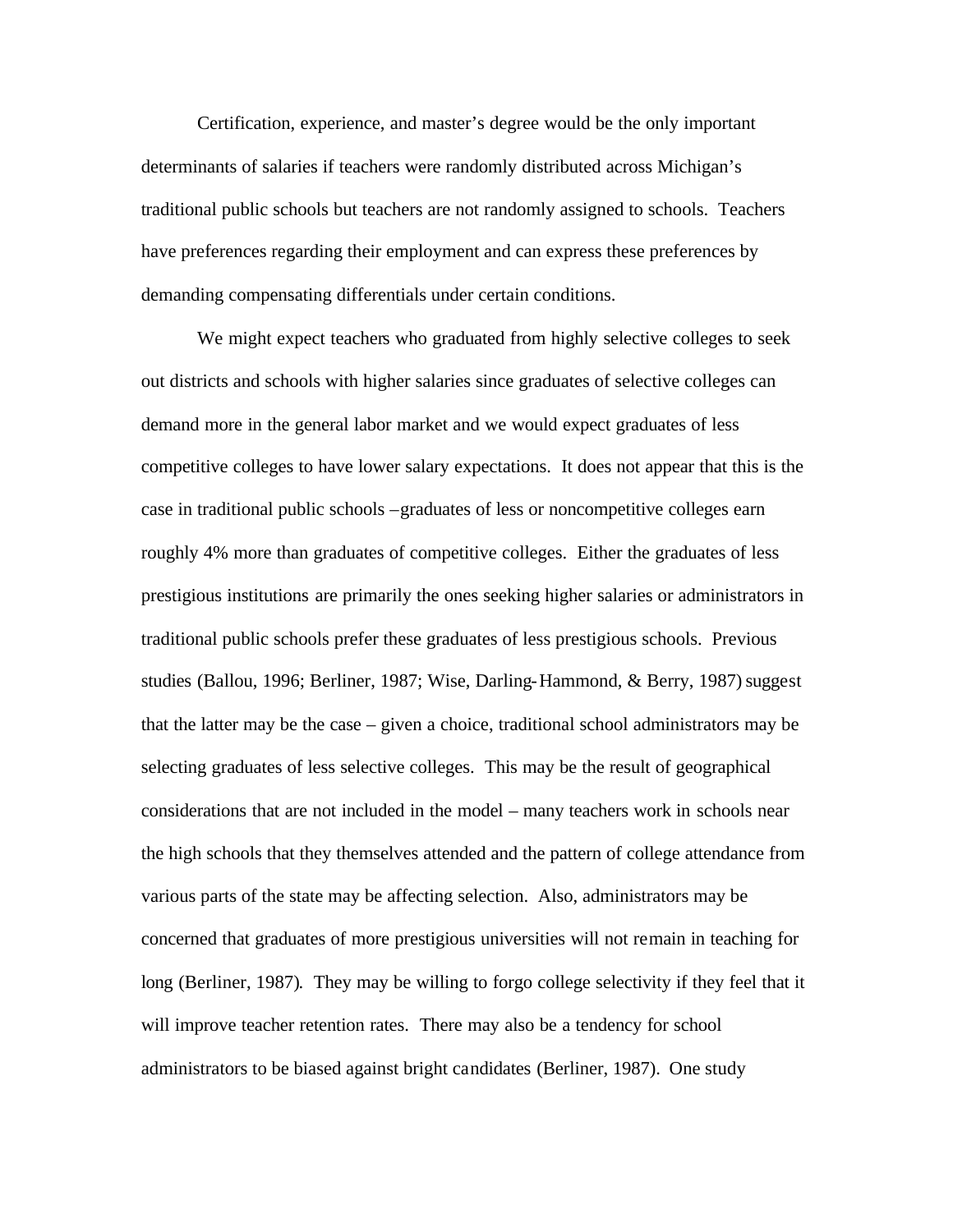reported that, "It is commonplace for administrators to report that…'the smarter you are, the worse you will do'" (Wise et al., 1987, p.59).

A final explanation has to do with the interview instrument used by many public school districts to aid in teacher selection. There is evidence (Berliner, 1987; Wise et al., 1987) that these interview instruments may be biased against graduates of prestigious institutions. Berliner (1987) found that the teacher selection instrument he examined was "severely biased in favor of conventional affective responses, and against contentoriented or more cognitively-oriented individuals" (p. 10). This also appears to be true of the instrument that I examined – an instrument that is heavily used in Michigan's traditional public schools. For example, one question asks prospective teachers what they enjoy about teaching. According to the rating scale provided with the instrument, the appropriate answer would discuss students rather than the teacher's enjoyment of his or her subject matter. This focus on the affective domain is found throughout the instrument. If teachers from less selective schools are more likely to provide answers in the affective – rather than content – domain, than graduates of more rigorous schools, the instrument will be biased towards the selection of teachers who graduated from less selective colleges. If traditional public school administrators are heavily dependent on the results of these teacher selection instruments (anecdotally, this appears to be the case in Michigan), this may explain why high paying schools appear to be avoiding the graduates of prestigious undergraduate institutions.

Teacher race, gender, and level taught are all insignificant indicators. The 95% confidence intervals for all three of these variables straddle zero. The same is true for a main assignment of science and math. There is a substantial premium (7%) for teachers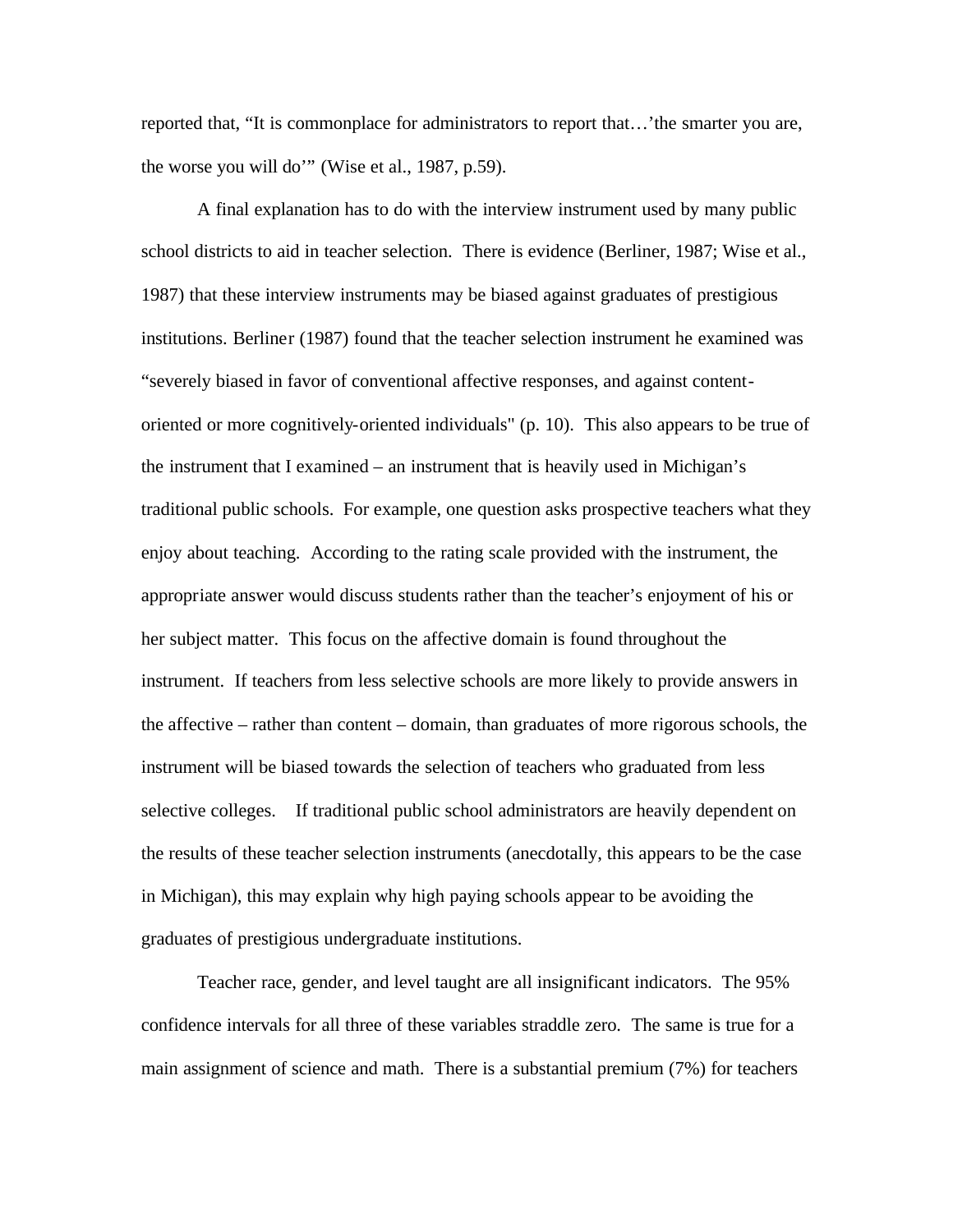whose main assignment is special education. The premium paid to teachers whose main assignment is special education is the result of contractually agreed upon compensation for the additional duties (such as paperwork requirements and attendance at IEP meetings) that these teachers face when compared to regular education teachers. This extra compensation for special education teachers is often included in contract negotiations between Michigan's school districts and union personnel.

Teachers in rural areas have salaries that are roughly 9% less than their suburban counterparts. This probably reflects the lower cost of living in these areas and the fact that many rural districts are relatively poor and cannot offer large salaries. Teachers in central cities do not make significantly more than suburban teachers – there does not appear to be a compensating differential offered in exchange for the higher cost of living and longer commutes in many of Michigan's cities.

No wage differential exists for schools with a high percentage of students eligible for free and reduced lunch. While not statistically significant  $(p=0.018)$ , it appears that schools with a high percentage of minority students pay lower salaries than schools with fewer minority students. This is only the case when high minority schools are employing white teachers – the effect disappears when the interaction between % minority students and a non-white teacher is included.

Larger schools pay roughly 1.5% more than smaller schools. The reason for this relationship between salaries and school size is unclear. Historically, larger schools have paid more than smaller schools (Labaree, 1989) but traditional public school salaries are now set at the district, not school, level. Districts with larger schools (these are often not larger districts – the correlation between district and school size is only .2) appear to be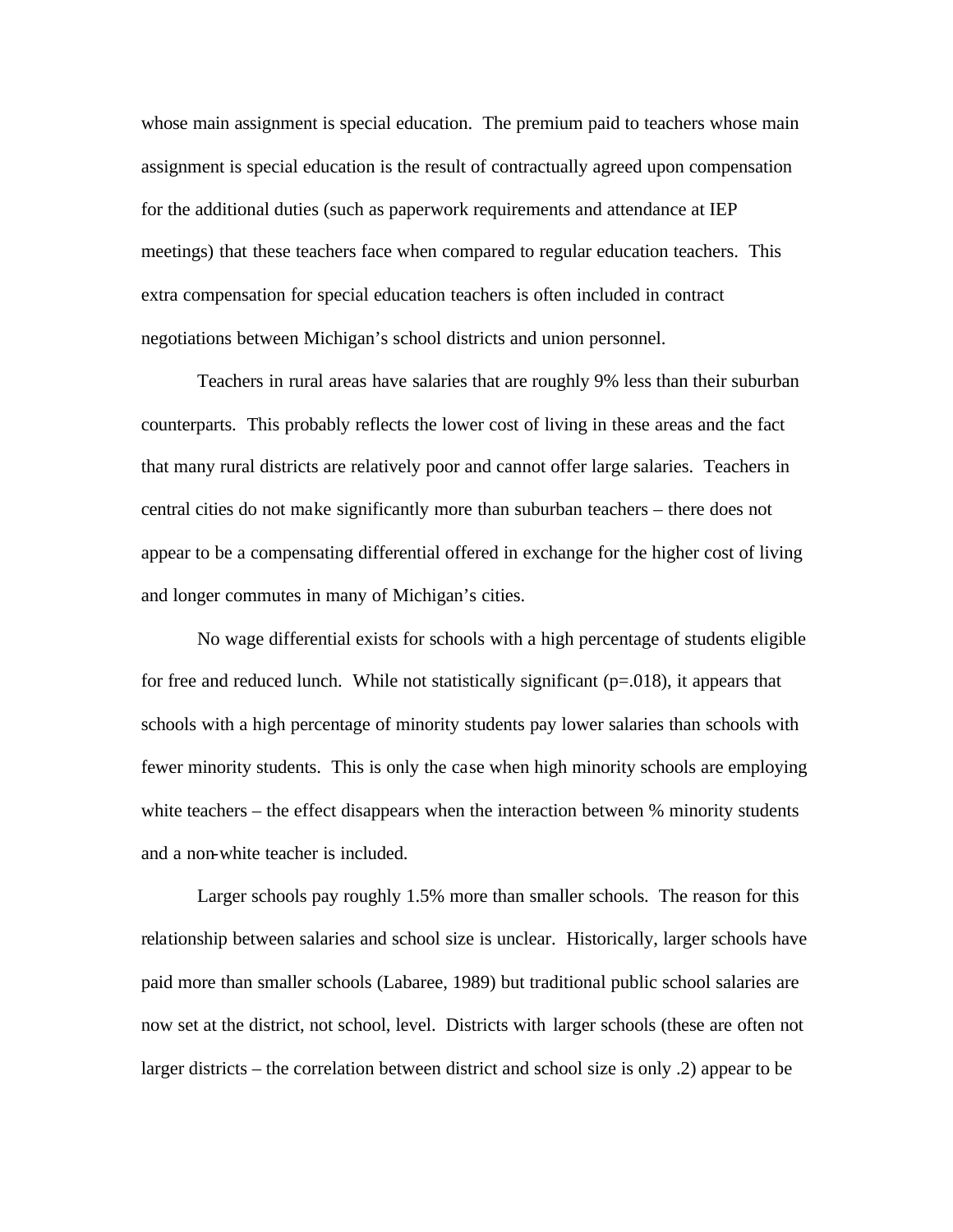paying higher salaries than districts with smaller schools. This may be related to cost savings associated with having fewer, larger schools within a district.

Of the variables pertaining to teacher's perceptions of employment conditions, none are statistically significant. If the direction of the salary differential for the climate is correct, teachers demand a premium to teach schools with a less desirable climate. If the direction of the differentials for perception of students and perception of influence over school policy are correct, teachers who face fewer problem behaviors in their students and who have more influence over school policy receive higher salaries than teachers in less desirable situations.

Charter public schools:

Charter schools in Michigan are required to staff their schools with certified teachers. Given this mandate and the fact that many of their teachers are not certified, it is reasonable to expect these schools to be willing to pay a salary premium to certified teachers. This is not the case – teachers who are certified in their main assignment are not paid significantly more than uncertified teachers (see table 10).

Experience and the possession of a master's degree are both rewarded financially by charter schools but to a lesser degree than in traditional public schools. Since experience is related to teacher quality, the small (1.5%) premium for each additional year of experience is consistent with rewarding quality predictors. Given the dearth of evidence that advanced degrees are associated with higher teacher quality, the 8% premium paid for a master's degree is a bit surprising. Charters may be forced to offer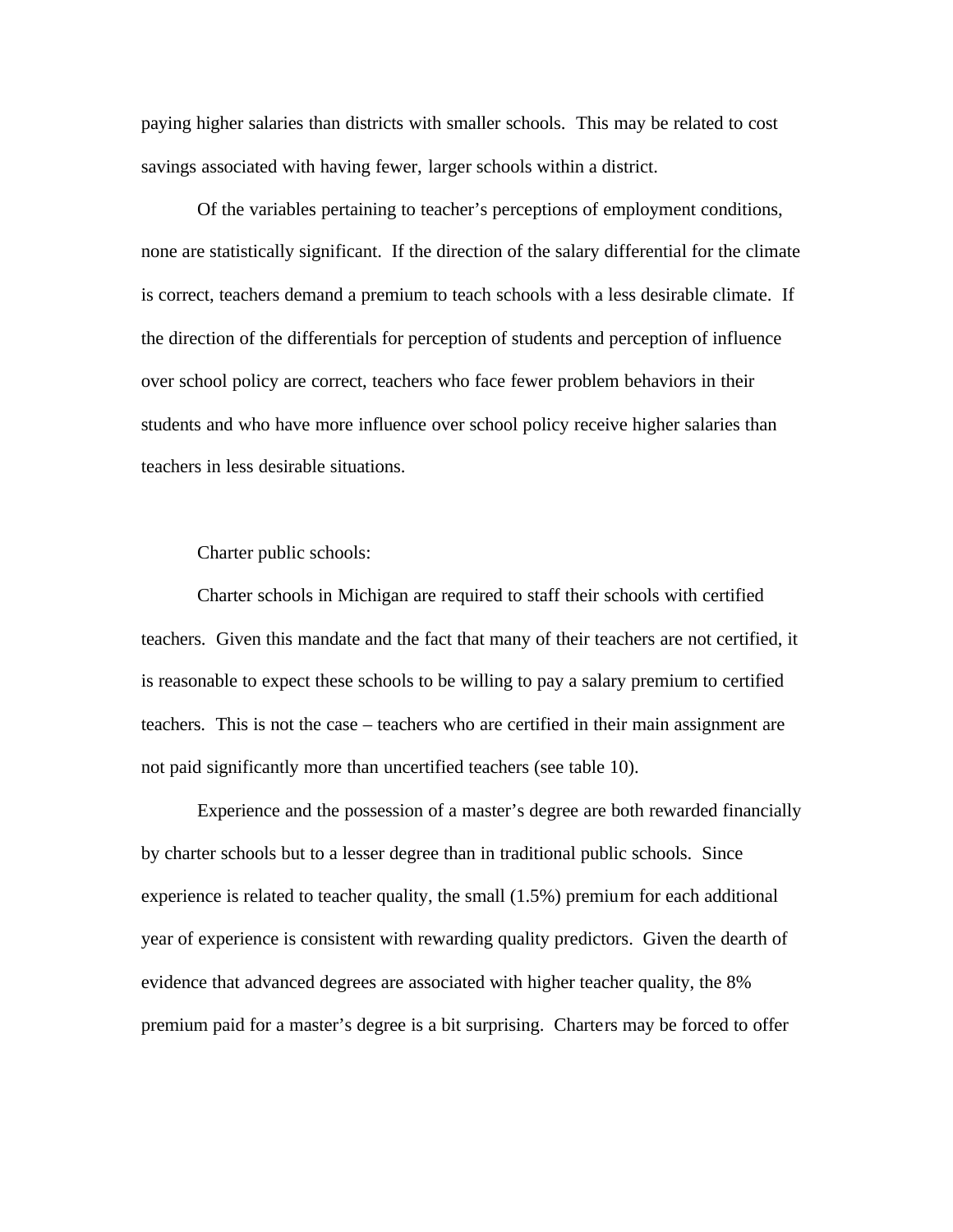this premium in order to compete with traditional public schools or administrators may value advanced degrees more than educational researchers do.

Unlike traditional public schools, charters do not offer perverse financial incentives to graduates of less or noncompetitive colleges. They pay a premium of almost 7% to graduates of most or highly competitive colleges. While not statistically significant, this premium is practically significant. Other than this premium for top schools, charter school administrators appear to be indifferent (from a salary standpoint) to the quality of a teacher's undergraduate institution.

Teachers who belong to a union make significantly more than their non-unionized counterparts. Most of these teachers probably teach in charters that are chartered by the local school district and are covered by the district's collective bargaining agreement.

Non-white charter school teachers are paid almost 11% more than white teachers. Many of Michigan's charters are located in urban areas and have a large minority population. Several stress multiculturalism in their curriculums. Either administrators in these schools are willing to pay a premium for minority teachers or minority teachers select charters, whatever their location or curriculum, that pay the most.

Unlike traditional schools, charters pay a premium to secondary school teachers. Since secondary teachers often have more non-education employment possibilities than elementary teachers, this compensating differential makes sense if schools want to attract and retain high quality secondary teachers.

The subject specialization variables need to be interpreted with caution. While it is at first counterintuitive that teachers whose main assignment is science make almost 8% less than teachers of other subjects, this is more than offset by the 9.5% premium paid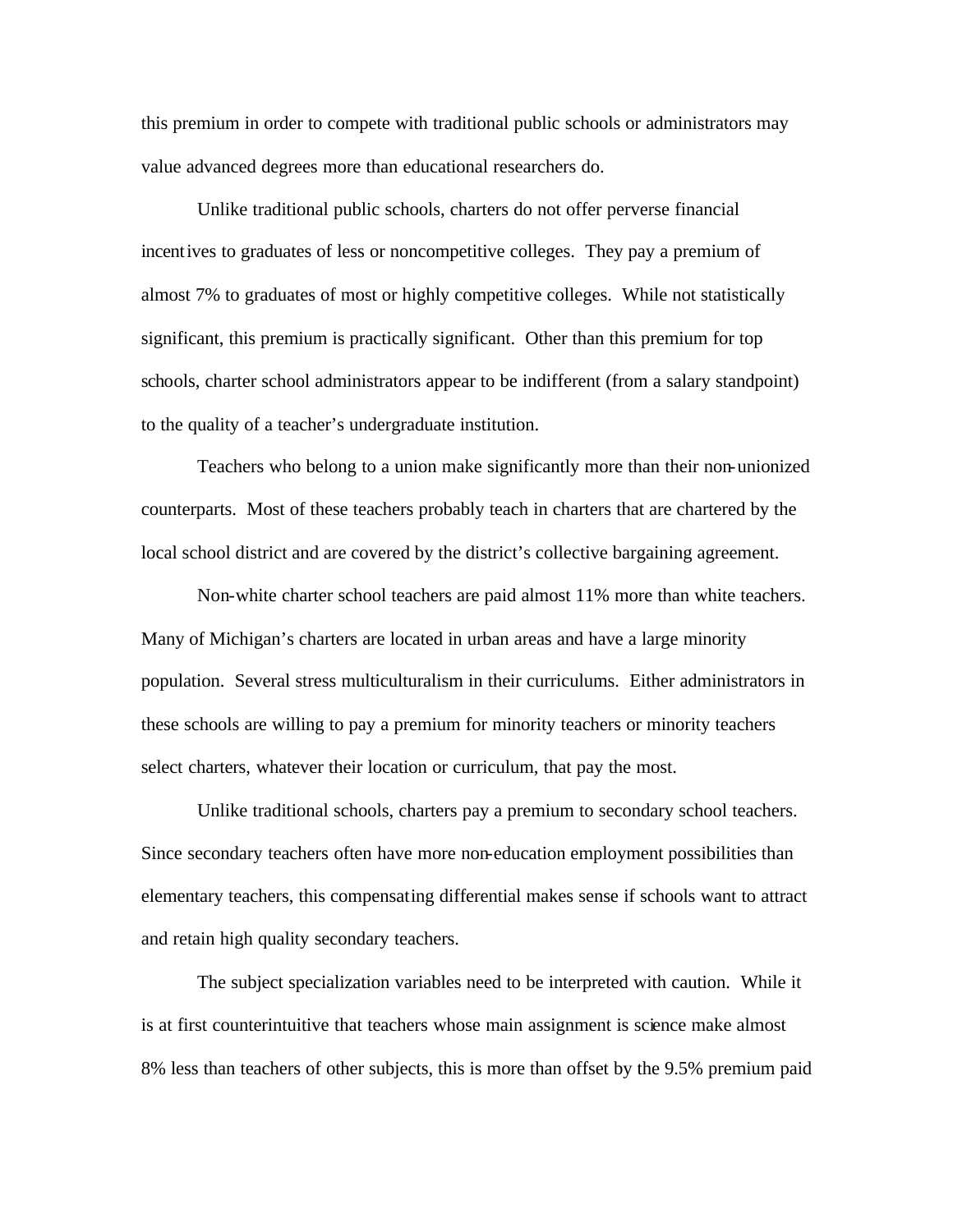to teachers who majored in science. The net effect is a premium of roughly 1.5% offered to science majors who are teaching science as their main assignment (The interaction of the two was not statistically or practically significant). The results are similar for math teachers but are not as robust.

As with traditional public schools, charters located in central cities do not pay more than those in suburban areas. There are so few Michigan charters in rural areas that a meaningful analysis of any differential for rural schools could not be done. No practically significant salary differential exists for high poverty charter schools. Again, this is similar to the results for traditional public schools.

Charter teachers in schools with a high percentage of minority students are paid substantially more than charter teachers with a lower percentage of minority students. If the percentage of minority students in a school increases from 20% to 70%, the average teacher's salary will increase by 5%. This salary premium appears to be relevant only only for white teachers. The student and teacher race interaction term is non-zero only when the teacher's race is non-white. When the teacher is not white, the effect of the interaction negates the effect of the percentage of minority students variable. There is evidence that white teachers are more likely to leave teaching positions when their students are black (Freeman, Scafidi, & Sjoquist, 2002) so it is not unreasonable to expect white teachers to demand a salary premium to teach in high minority schools.

Teacher's perception of influence over school policy is positively related to salaries. This is counterintuitive – we would expect teachers to be willing to trade off increased influence for lower salaries. It is possible that teachers dislike influence over school policy but a more plausible explanation is that charter administrators who allow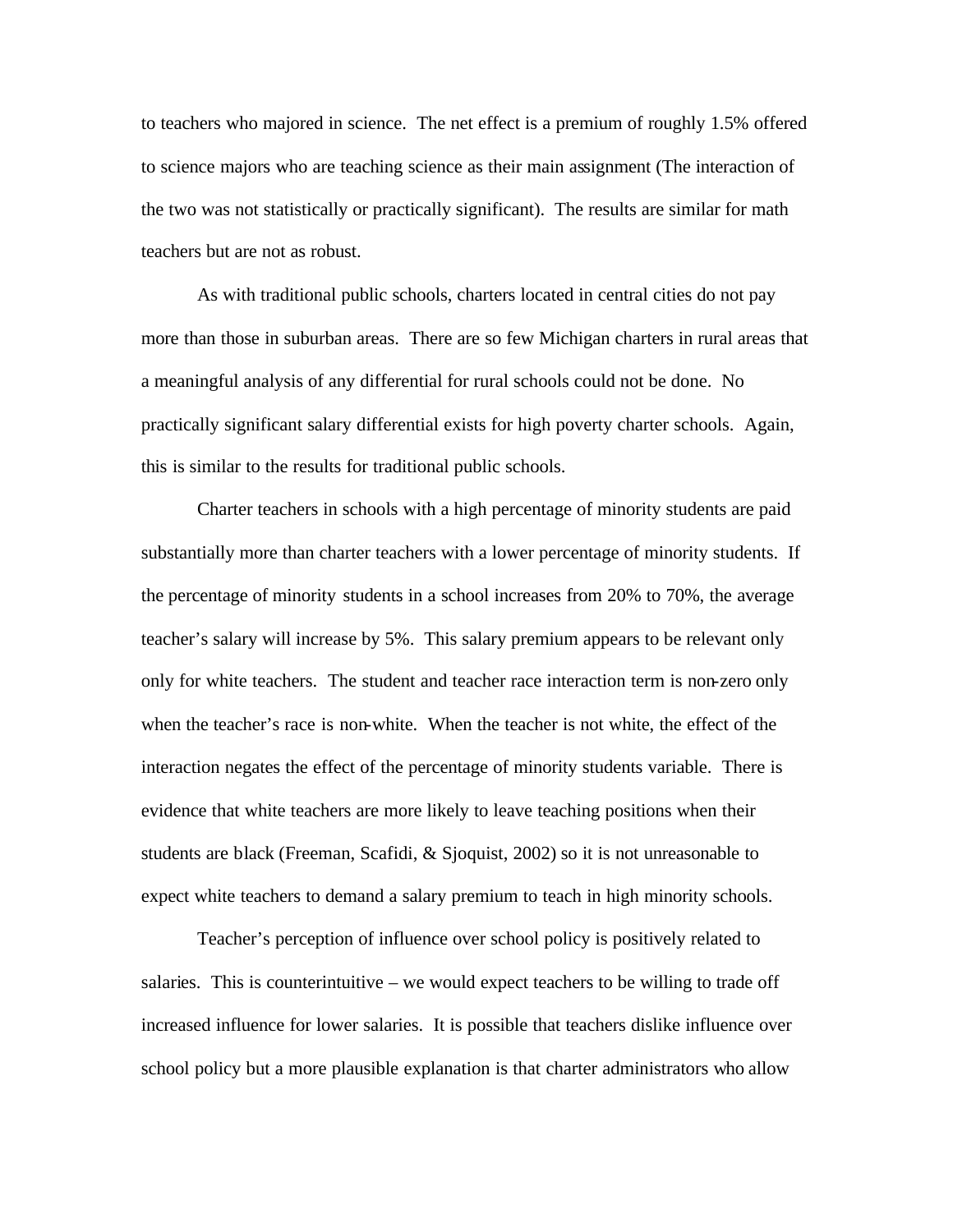teachers to have greater influence over school policy also tend to value their teachers and this greater valuation of teachers is reflected in higher salaries. The results for perception of school climate probably reflects the direction, if not the magnitude, of any salary differential. Charter school teachers appear to demand a premium to teach in schools with a less desirable climate.

#### Explanatory power of the models:

The traditional and charter wage regressions are able to explain roughly 70% and 40%, respectively, of the salary variation between teachers (see Table 10). The lower explanatory power of the charter regressions is a function of several factors. Virtually all traditional public schools in Michigan use a single salary schedule that rewards teachers for years of teaching experience and for advanced degrees. Charter schools are much less likely to be limited to this type of schedule The exception is charters that are operated by school districts are included in the district's collective bargaining agreements -- they use the same salary schedule as the traditional public schools in the district. If charters choose to use very complex, nuanced salary schedules, whether explicitly or implicitly, these would be difficult to model and would lower the explanatory power of the regression used here.

Second, charter schools may also be rewarding traits such as teacher's undergraduate GPA or verbal ability that could not be included in the model due to the limitations of the data. This type of reward schedule would also explain the lower  $R^2$  in the charter analysis.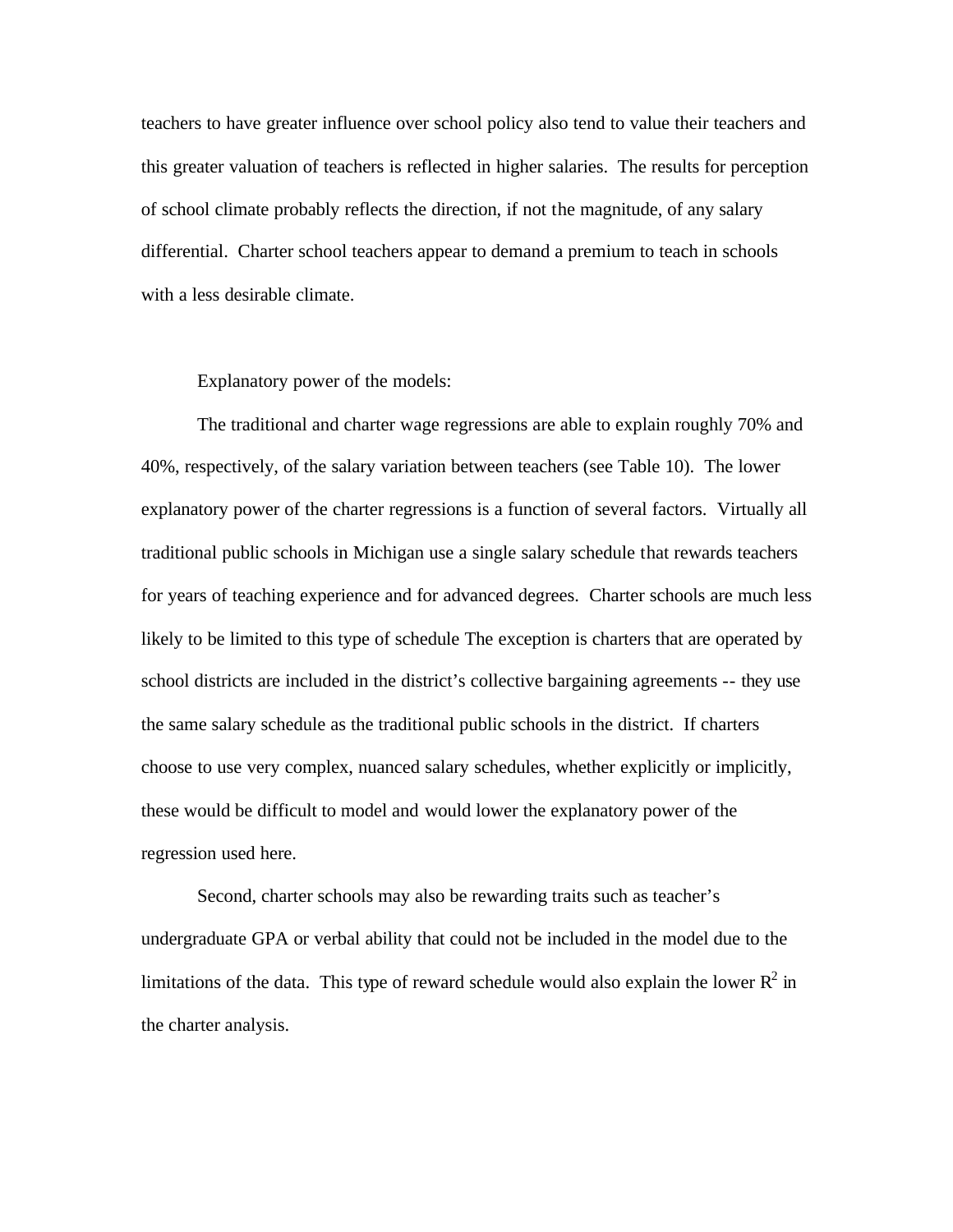A third possibility is that various charter schools are developing a variety of innovative, but very clear, salary schedules and that aggregation of the data across schools masks the clarity of each individual's school salary schedules. Almost 75% of Michigan's charter schools are operated by for-profit Educational Management Organizations (EMO's) (Miron & Nelson, 2002). It is likely that each of these EMO's has a clear salary schedule but aggregating across EMO introduces quite a bit of heterogeneity. A final possibility is that charter schools do not have particularly coherent salary schedules and that salary decisions are made somewhat capriciously. This would also reduce the explanatory power of the models.

| Table 10: Results of the Regressions |                                   |                        |
|--------------------------------------|-----------------------------------|------------------------|
| Variable                             | <b>Traditional Public Schools</b> | <b>Charter Schools</b> |
| R-squared                            | .726                              | .403                   |
| Total experience (years)             | $.041**$                          | $.015**$               |
|                                      | (.003)                            | (.004)                 |
| Total experience squared             | $-.001**$                         | $-.0003**$             |
|                                      | (.000)                            | (.000)                 |
| Certified teacher                    | .067                              | .020                   |
|                                      | (.048)                            | .024                   |
| Master's degree                      | $.133**$                          | $.080**$               |
|                                      | (.018)                            | (.026)                 |
| Graduate of most or highly           | $-.072*$                          | .068                   |
| competitive college                  | (.042)                            | (.046)                 |
| Graduate of very competitive         | $-.002$                           | .012                   |
| college                              | (.017)                            | (.021)                 |
| Graduate of less or                  | $.042**$                          | $-.002$                |
| noncompetitive college               | (.021)                            | (.019)                 |
| Teacher union member                 | $-.043$                           | $.063**$               |
|                                      | (.066)                            | (.030)                 |
| Teacher non-white                    | $-.039$                           | $.109**$               |
|                                      | (.056)                            | (.043)                 |
| Teacher male                         | .005                              | $-.029$                |
|                                      | (.017)                            | (.018)                 |
| Elementary level teacher             | .073                              | $-.095*$               |
|                                      | (.086)                            | (.056)                 |
| Science main assignment              | .047                              | $-.078**$              |
|                                      | (.031)                            | (.032)                 |
|                                      |                                   |                        |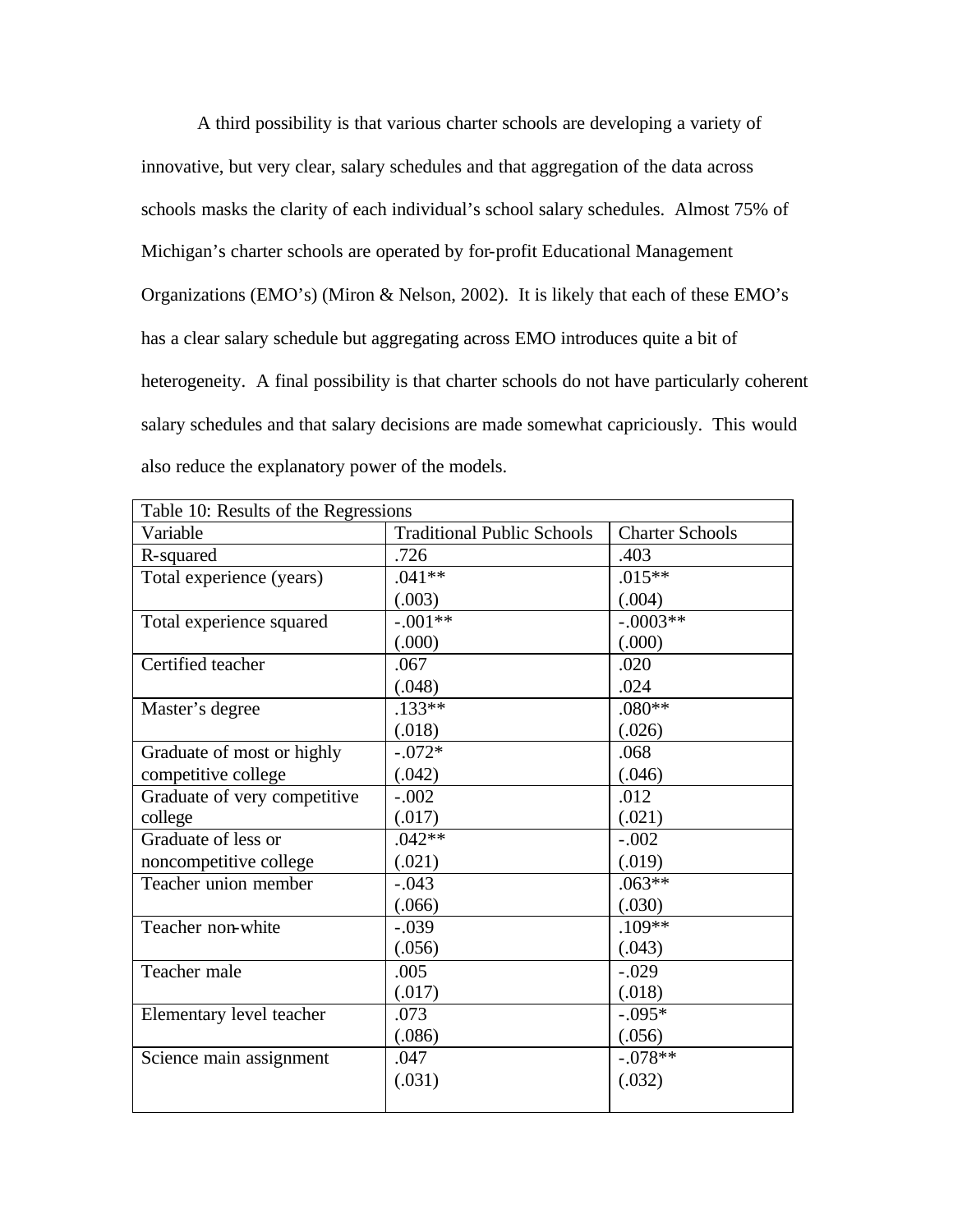| .033       | $-.045$    |
|------------|------------|
| (.042)     | (.051)     |
| $.073**$   | $-.022$    |
| (.023)     | (.045)     |
| $-.037$    | $.095**$   |
| (.029)     | (.030)     |
| $-.014$    | $-.042$    |
| (.050)     | (.058)     |
| .051       | $.062*$    |
|            | (.035)     |
| $-.046$    | $-.027$    |
| (.077)     | (.070)     |
| .031       | .022       |
| (.027)     | (.024)     |
| $-.090**$  | $-.0003$   |
| (.018)     | (.022)     |
| $-.001**$  | $.001**$   |
| (.000)     | (.000)     |
| $.001*$    | $-.001**$  |
| (.001)     | (.001)     |
| $-.0005$   | .0001      |
| (.000)     | (.000)     |
| $.015**$   | $.018**$   |
| (.004)     | (.008)     |
| $-.007$    | .004       |
| (.012)     | (.010)     |
| .016       | $-.009$    |
| (.011)     | (.013)     |
| .013       | $.023**$   |
| (.010)     | (.007)     |
| .016       | .019       |
| (.011)     | (.013)     |
| $10.160**$ | $10.139**$ |
| (.090)     | (.050)     |
|            | (.059)     |

Numbers in parentheses are robust standard errors. \*\* indicates significance at  $\alpha = .05$  and \* indicates significance at  $\alpha = .10$ .

### *Results of the Wage Decomposition*

The average charter school teacher in Michigan makes \$15,560 less than the average Michigan traditional public school teacher. We have seen that part of this pay difference can be explained by the fact that charter school teachers have different endowments of certain characteristics than traditional public school teachers. For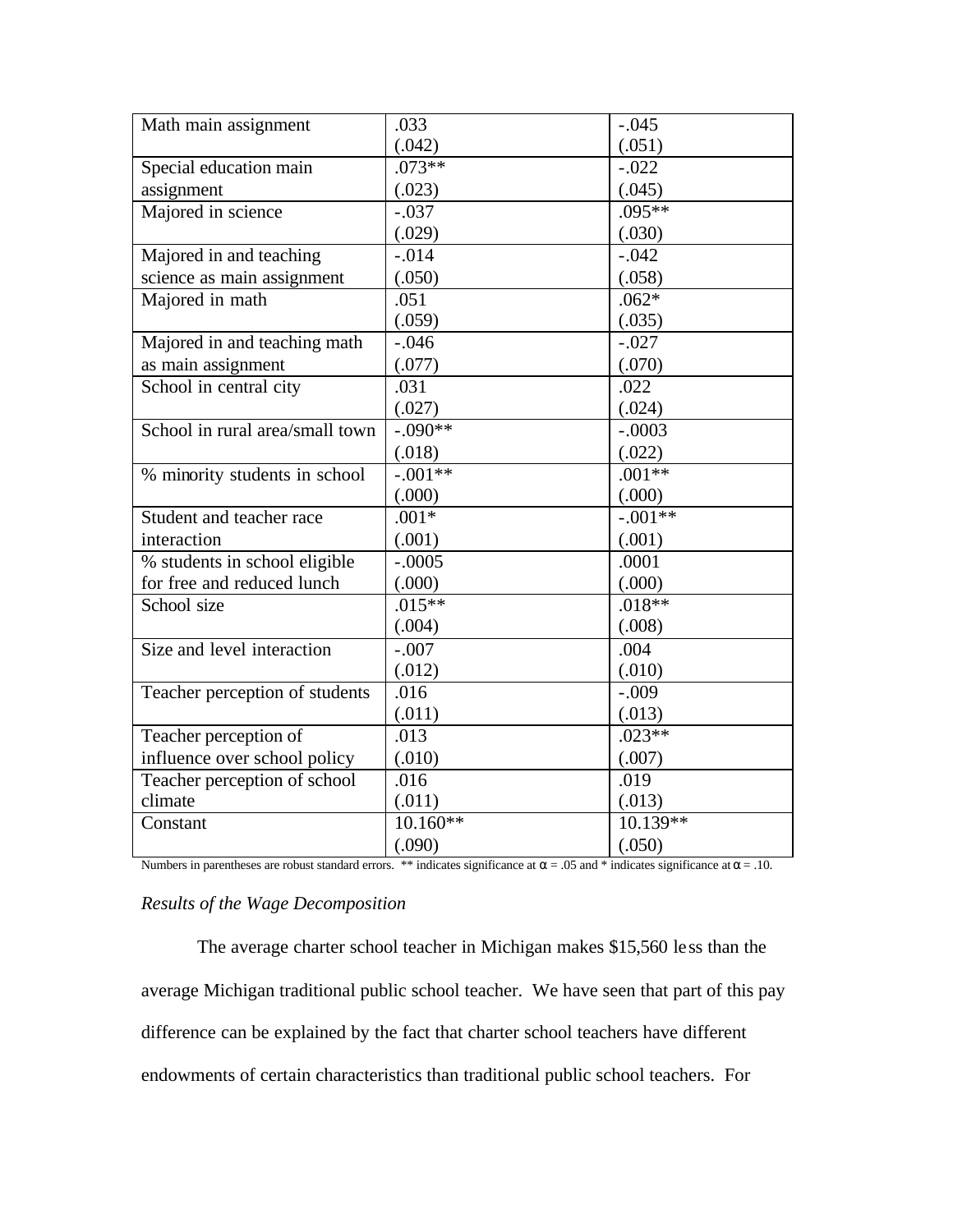example, they are less experienced, less likely to be certified, and less likely to possess master's degrees. They are also more likely to teach poor, minority, urban students but this does not seem to affect the wages paid to Michigan's traditional and charter public school teachers. Different endowments of observable characteristics of charter and traditional schools accounts for roughly 66% of the pay differential between charter and traditional public school teachers (see Table 11).

Another part of the pay difference may be the result of different types of reward structures in charter and traditional schools. We saw earlier that traditional public schools and charter schools both reward teachers for experience but traditional public schools reward this trait more heavily than charter public schools. We also noted in the regressions that charter schools value graduation from a selective college and will pay a premium for this characteristic – traditional public schools do not reward teachers for being alumni of highly selective colleges. This second set of differences – different reward structures -- accounts for approximately 34% of the pay differential between charter and traditional public school teachers.

Column one of Table 11 is the salary difference due to different average values for each observable characteristic among the two groups, traditional and charter school teachers. Column two is the portion of salary difference that is the result of a different reward structure being used for the two groups.

The log of wages for the average traditional public school teacher is 10.719; it is 10.342 for the average charter school teacher. It is this .377 difference in mean salaries that is being explained by a combination of different average values for various characteristics and different reward structures between the two groups. Positive signs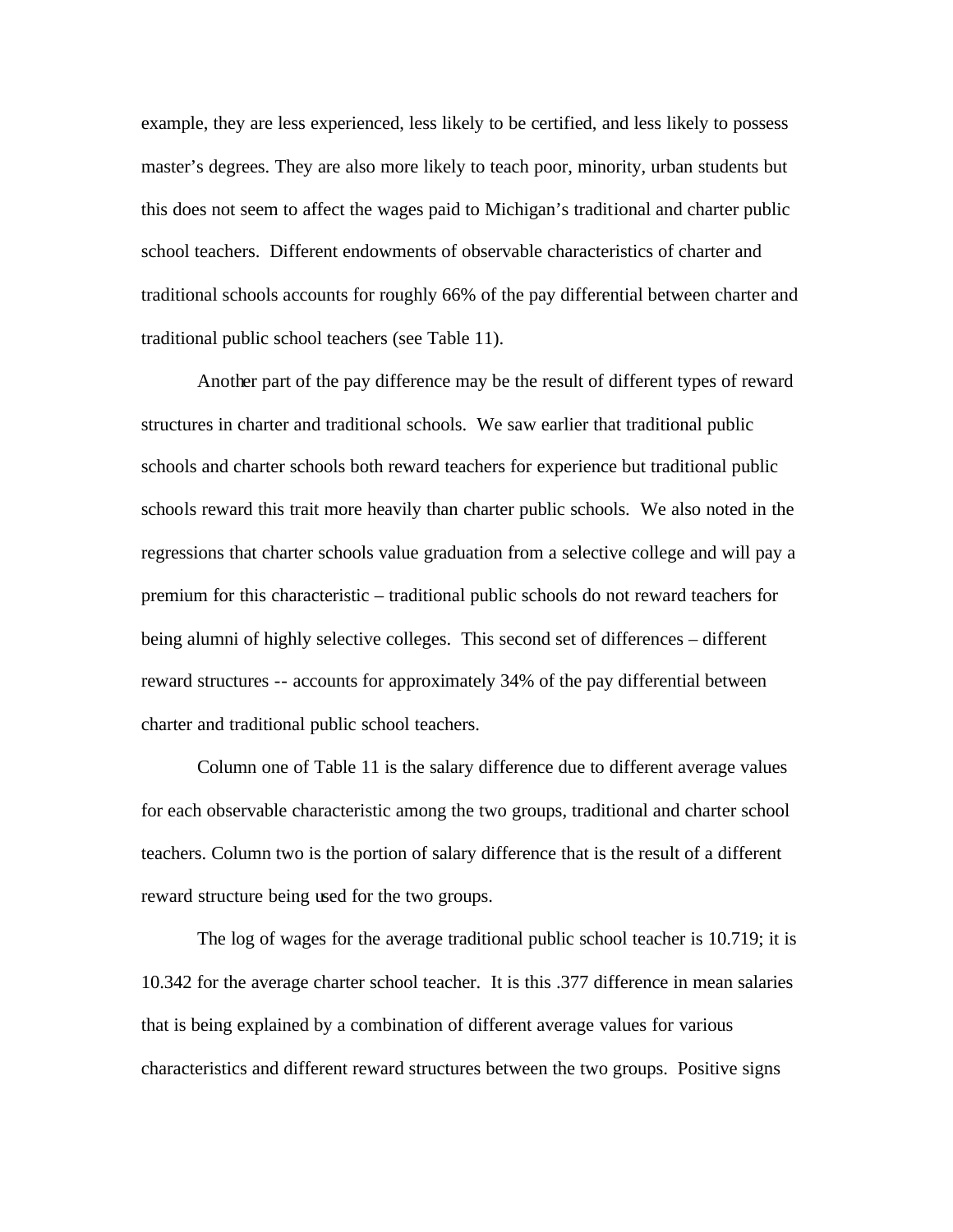indicate that traditional school teachers, the reference group, have more of a given characteristic (column one) or are rewarded more highly for a given characteristic (column two) than charter school teachers.

Variables were included in table 11 when there was enough variation in each sample for the individual regressions (from which Table 11 is derived) to be meaningful and the decomposition results yielded information that was practically significant or when the variable is of great interest to policymakers.

The difference in experience between traditional and charter public school teachers is substantial and explains a large portion of the salary differential. Using the regression coefficients for experience and experience squared for a traditional public school teacher (the reference group), the salary differential due to years of experience is .24 – almost the entire amount of the endowment differential. Adding to this endowment differential is the fact that traditional public school salary structures reward each year of experience more than charter schools. For a teacher with the mean number of years of experience (16 years, based on the traditional public school teacher sample), almost the entire difference due to reward structure can be explained by the experience difference

While the magnitude of the effects are smaller, the direction of the impact for certification and for possession of a master's degree is the same as experience – traditional school teachers are more likely to possess these characteristics than charter school teachers and they are more highly paid for them as well.

Traditional school teachers are less likely to be graduates of less or noncompetitive colleges than charter teachers. The positive coefficient in column two for that variable reflects the fact that schools in the traditional sample with higher salaries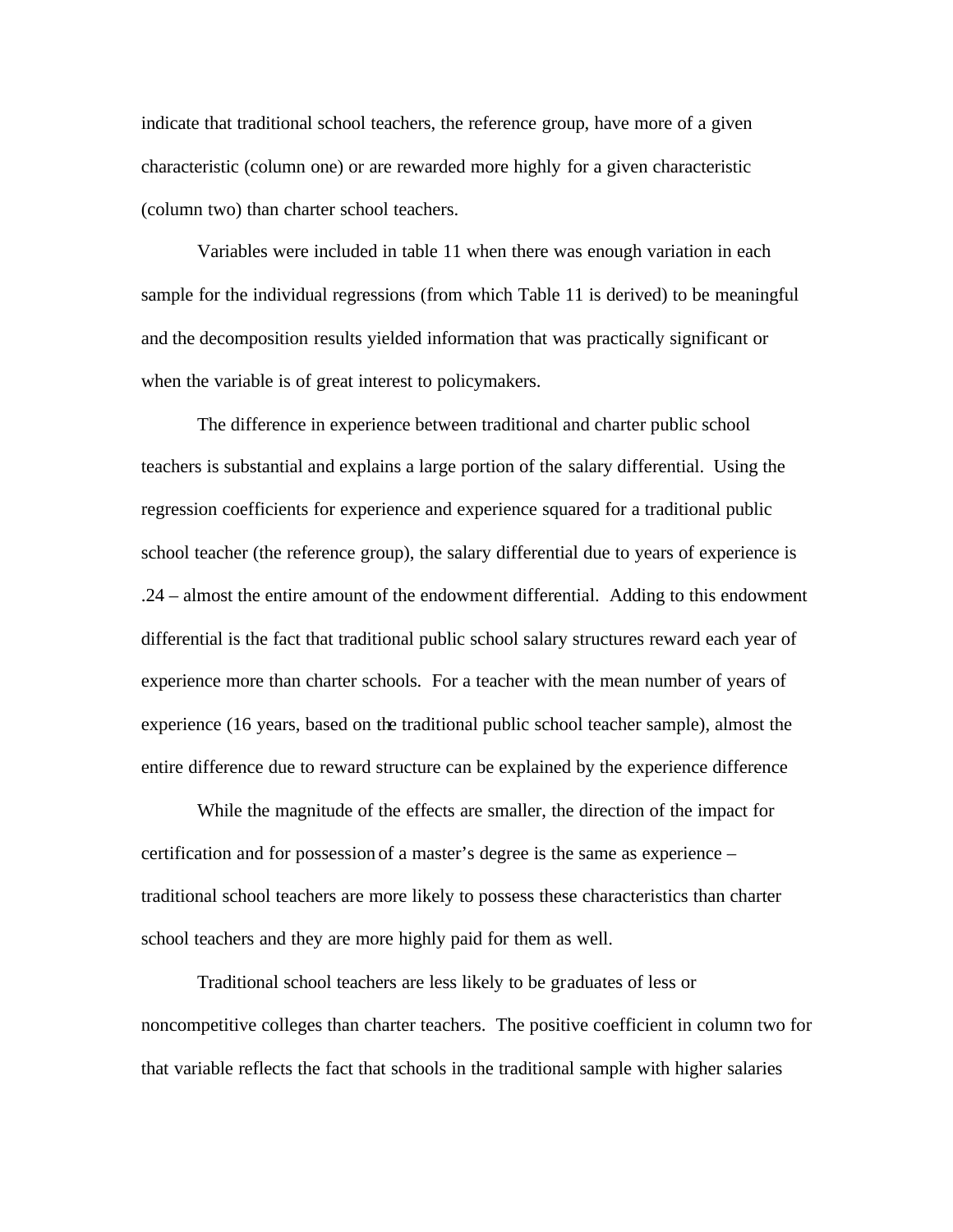were more likely to hire these graduates of less selective colleges than traditional schools with lower salaries. This perverse selection of graduates from less selective colleges did not appear to be a problem in charter schools.

Traditional school teachers are less likely to be non-white than charter school teachers. This is not surprising given that charters are willing to pay a premium (.034) for minority teachers that traditional public schools do not offer.

Traditional school teachers are less likely to be elementary school teachers than charter teachers. As discussed earlier, this is because most charter schools in Michigan focus on the elementary grades. When charters do offer secondary education, they are willing to pay a .095 premium to secondary school teachers. This is not true in traditional public schools.

Since science, math, and special education are considered shortage fields, we might have expected charter school administrators to be willing to pay a premium for teachers of those subjects, particularly those who majored in one of those subjects in college. This does not appear to be the case. None of the reward structure differences for these variables are practically significant.

The students in traditional schools are more likely to be white than charter students.<sup>4</sup> Traditional school teachers receive lower salaries as % minority enrollment increases in a school; charter schools pay teachers a premium as minority enrollment increases. The charter premium is probably a better reflection of market conditions than the traditional disincentive. The poverty variable, % students in school eligible for free

 $\overline{a}$ 

 $4$  The variable is % minority students in school. The positive sign on the endowment difference coefficient is the result of the negative sign on the regression coefficient for this variable multiplied by the negative sign that results from a lower average endowment. Endowment difference= -.001(17.656-52.095)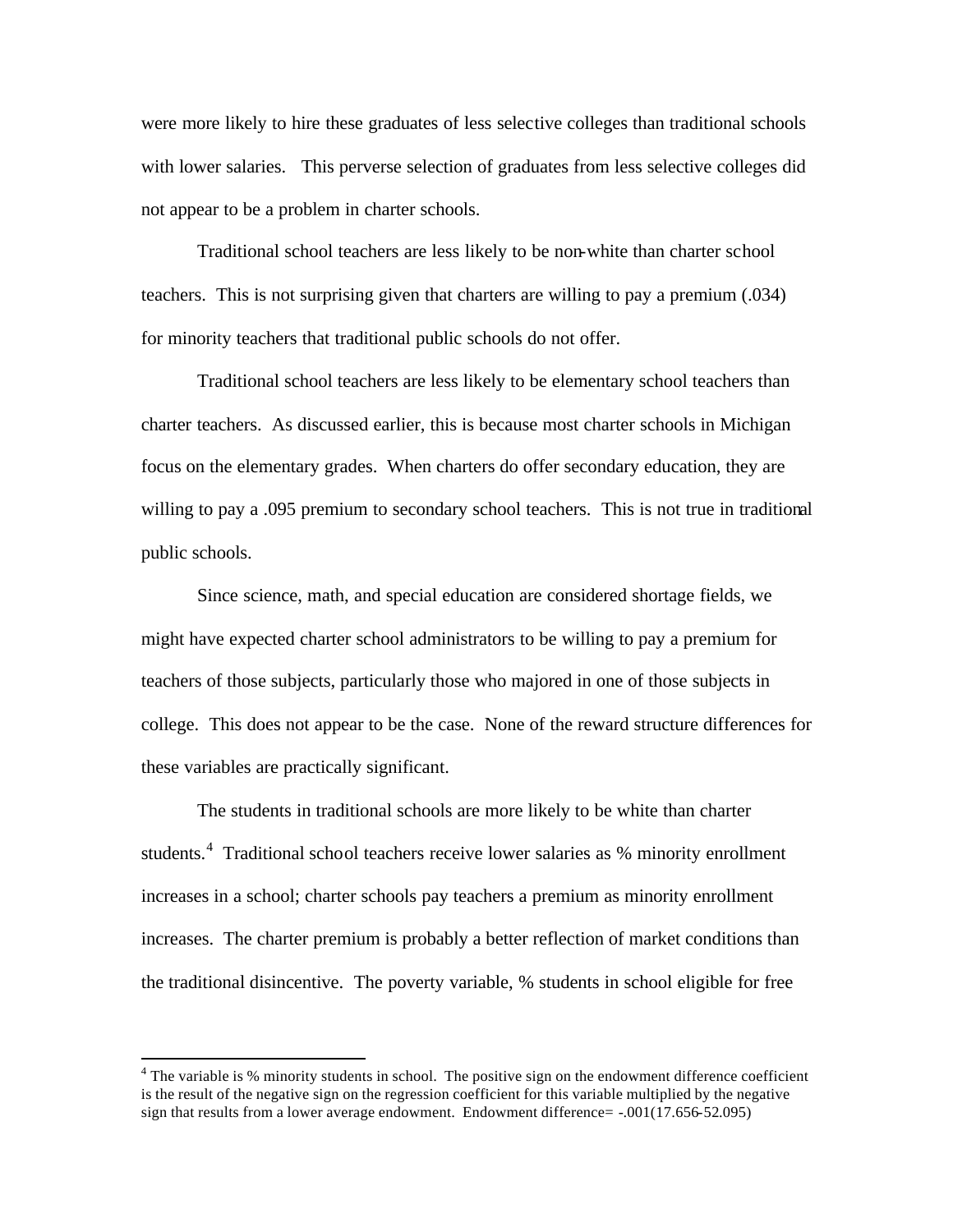and reduced lunch, shows a similar pattern but may be misleading because the underlying regressions were not statistically significant.

Traditional public schools tend to be larger than charter schools. This may reflect the fact that charters may not have added all of their grades yet (adding one grade per year is not unusual) or charters may deliberately trying to maintain a somewhat smaller size than traditional public schools because they feel that parents find that attribute attractive. As school size increases, traditional public schools pay a smaller salary premium than charter schools. Charters may be able to offer higher salaries when they are larger since they reap the benefits of economies of scale as they become larger and can choose to pass these benefits directly to the teachers in that school. Traditional public schools are embedded within larger districts so any benefits from economies of scale will be spread among all the schools in the district and any salary increases must be distributed to all teachers in the district through collective bargaining.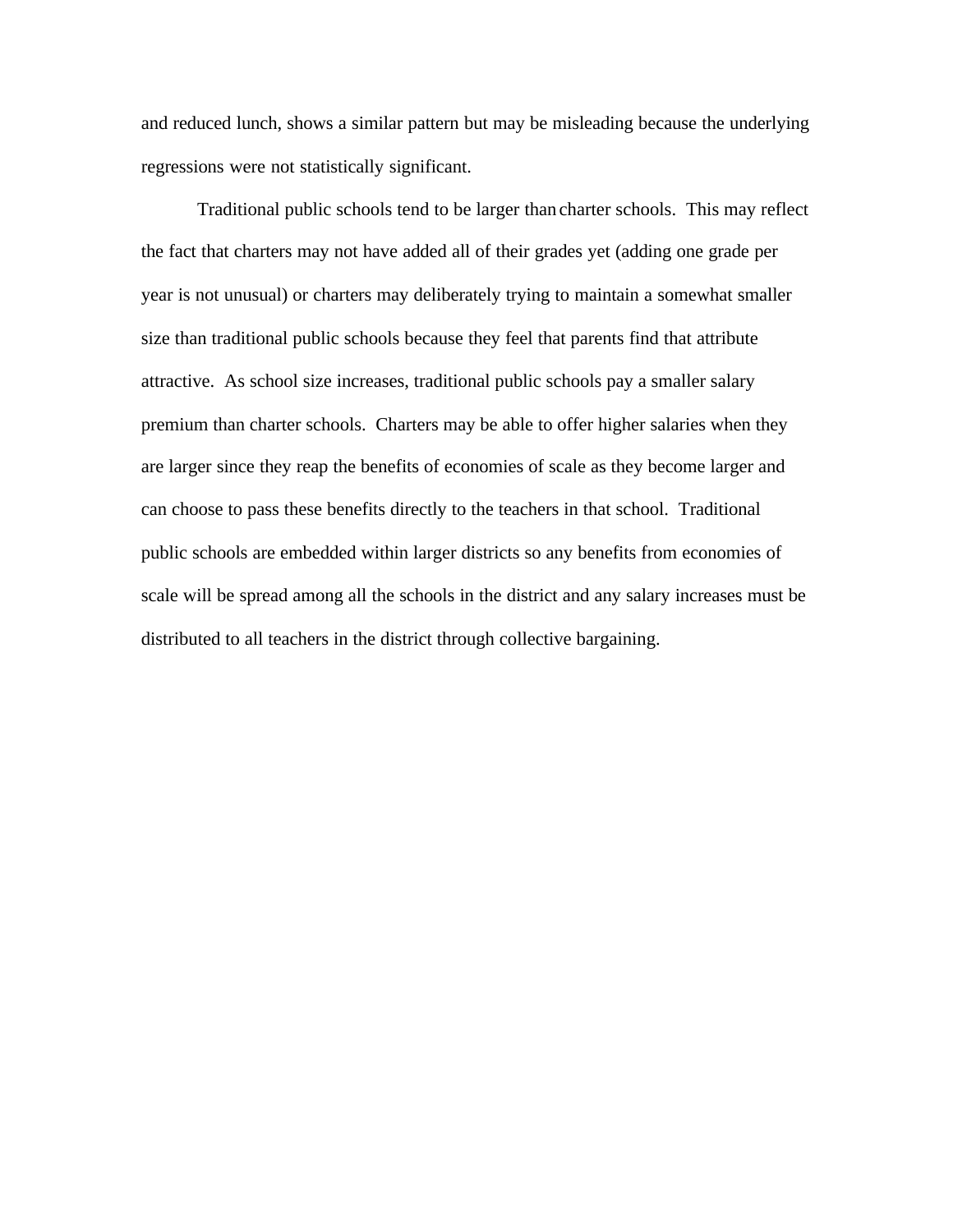| Table 11: Endowment and reward structure differences for selected variables |                          |                         |  |  |  |
|-----------------------------------------------------------------------------|--------------------------|-------------------------|--|--|--|
| Variable                                                                    | <b>Average Endowment</b> | <b>Reward Structure</b> |  |  |  |
|                                                                             | <b>Differences</b>       | Differences             |  |  |  |
| Decomposition of .377                                                       | .252                     | .129                    |  |  |  |
| difference                                                                  |                          |                         |  |  |  |
| Total experience (years)                                                    | .423                     | .141                    |  |  |  |
| Total experience squared                                                    | $-.214$                  | $-.028$                 |  |  |  |
| Certified teacher                                                           | .014                     | .034                    |  |  |  |
| Master's degree                                                             | .042                     | .012                    |  |  |  |
| Graduate of less or                                                         | $-.004$                  | .012                    |  |  |  |
| noncompetitive college                                                      |                          |                         |  |  |  |
| Teacher non-white                                                           | .005                     | $-.034$                 |  |  |  |
| Elementary level teacher                                                    | $-.020$                  | .096                    |  |  |  |
| Science main assignment                                                     | .002                     | .008                    |  |  |  |
| Math main assign.                                                           | .000                     | .007                    |  |  |  |
| Special education main                                                      | .007                     | .003                    |  |  |  |
| assign.                                                                     |                          |                         |  |  |  |
| Majored in science                                                          | $-.001$                  | $-.007$                 |  |  |  |
| Majored in math                                                             | .001                     | .000                    |  |  |  |
| % minority students in school                                               | .034                     | $-.092$                 |  |  |  |
| % students in school eligible                                               | .006                     | $-.024$                 |  |  |  |
| for free and reduced lunch                                                  |                          |                         |  |  |  |
| School size                                                                 | .033                     | $-.017$                 |  |  |  |

### Summary and Discussion of Results

One of the most obvious differences between traditional and charter public school teachers is the difference in their average salaries – charter school teachers are paid 33% less than the teachers in traditional schools. A portion of this salary difference can be explained by different characteristics of teachers in the two types of schools. Charter school teachers have less experience, fewer advanced degrees, and are less likely to be certified than traditional public school teachers and are paid less as a result. They are also more likely to have graduated from a less or noncompetitive college. On the positive side, charter school teachers are more likely to be members of minority groups than traditional public school teachers. While there is not a clear consensus on this point,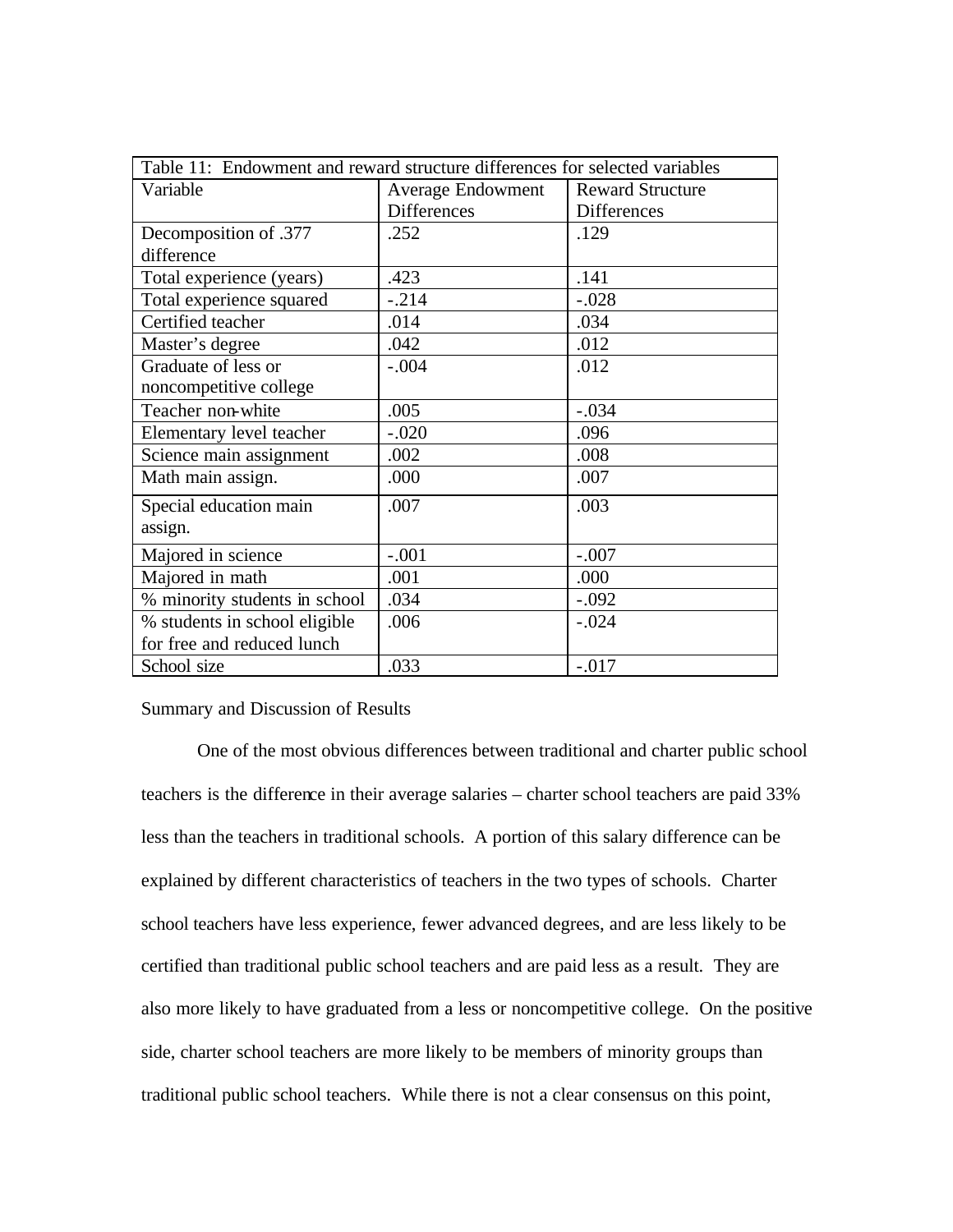most policymakers would like to see greater minority representation in the ranks of teachers.

The remainder of the salary difference can be explained by differences in the salary structures of traditional and charter schools. Charter school administrators are valuing some of the same characteristics as traditional school administrators when determining teacher salaries but are not valuing them to the same degree. Teachers are paid more for experience, advanced degrees, and certification but the magnitude of the reward for these characteristics is smaller than in traditional public schools. Unlike traditional public schools, charters do not appear to prefer teachers who are graduates of less selective colleges. While they have a greater proportion of these graduates, they do not pay them more than they pay graduates of more selective colleges. The generally lower salary levels may be making it difficult for charters to attract graduates of middle tier colleges, forcing them to hire graduates of less selective colleges, but they are not willing to pay more for them than for graduates of more selective colleges. In contrast, it appears that some traditional school administrators may prefer graduates of less selective colleges to graduates of middle tier colleges.

Charter school administrators are also willing to offer additional pay in some situations where traditional school administrators are unwilling or unable to do so. Charter teachers at the secondary level and charter teachers who are members of minority groups make more than their elementary level, white counterparts.

Charter schools with a high percentage of non-white students pay higher salaries than schools with fewer minority students; the reverse is true in traditional public schools. Given the oft-lamented fact that minority students in traditional public schools are more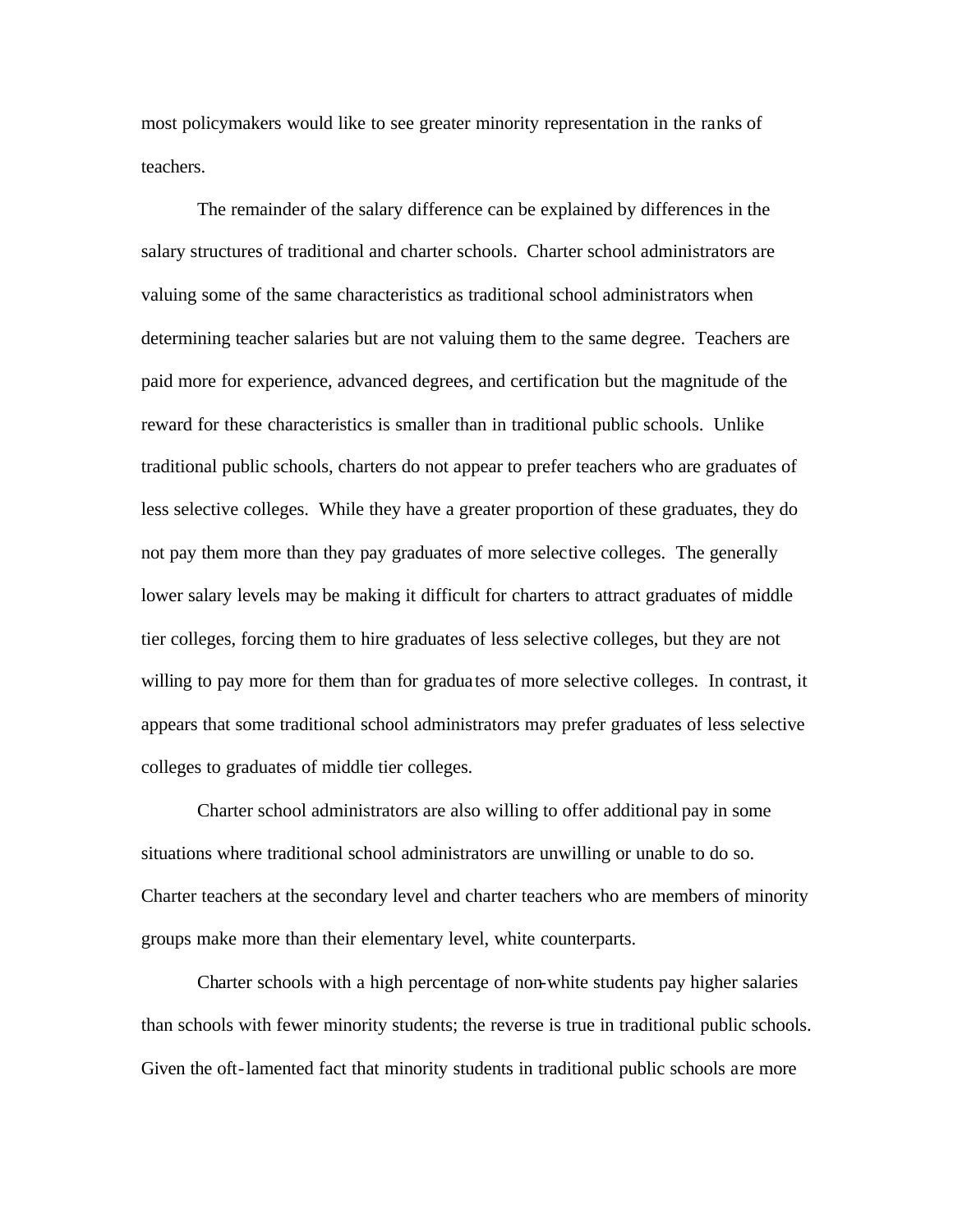likely to have low quality teachers than white students (by almost any measure of quality), the willingness of charters to provide a financial incentive to make these schools more attractive to teachers may have a positive impact on equity.

Analysis and Conclusions

In Michigan, current programs designed to increase parental choice appear to be in conflict with policymakers' goals for increasing teacher quality. The low salaries offered by charter public schools and the lack of participation in the public school retirement system discourage high quality teachers from teaching in the state's charter schools.

The lower salaries offered by charter public schools may not reflect the preference of charter school operators – charters may be forced to offer noncompetitive salaries since, unlike traditional public schools, Michigan's charter schools must pay for their capital needs out of operating funds or seek outside support. Charters cannot assess millages to fund their capital needs and the tendency of charters to pay lower salaries, focus on elementary age children, and not provide students with transportation to and from school may reflect attempts to free up operating funds for capital needs. The increasing availability of federal funds for charter school capital needs may make this less of an issue in the future.

Another characteristic of the current system that works against increasing teacher

quality is that parents do not have an easily accessible source of information about the quality of their children's teachers. Until the teacher quality provisions of No Child Left Behind are implemented by the state, charter school administrators are not required to offer parents information about the credentials of the school's teachers. The efficient operation of the market may be restricted by a lack of information available to the average consumer.

Most of Michigan's charter schools choose not to participate in the state's defined benefit pension plan for teachers, MPSERS. This discourages experienced teachers in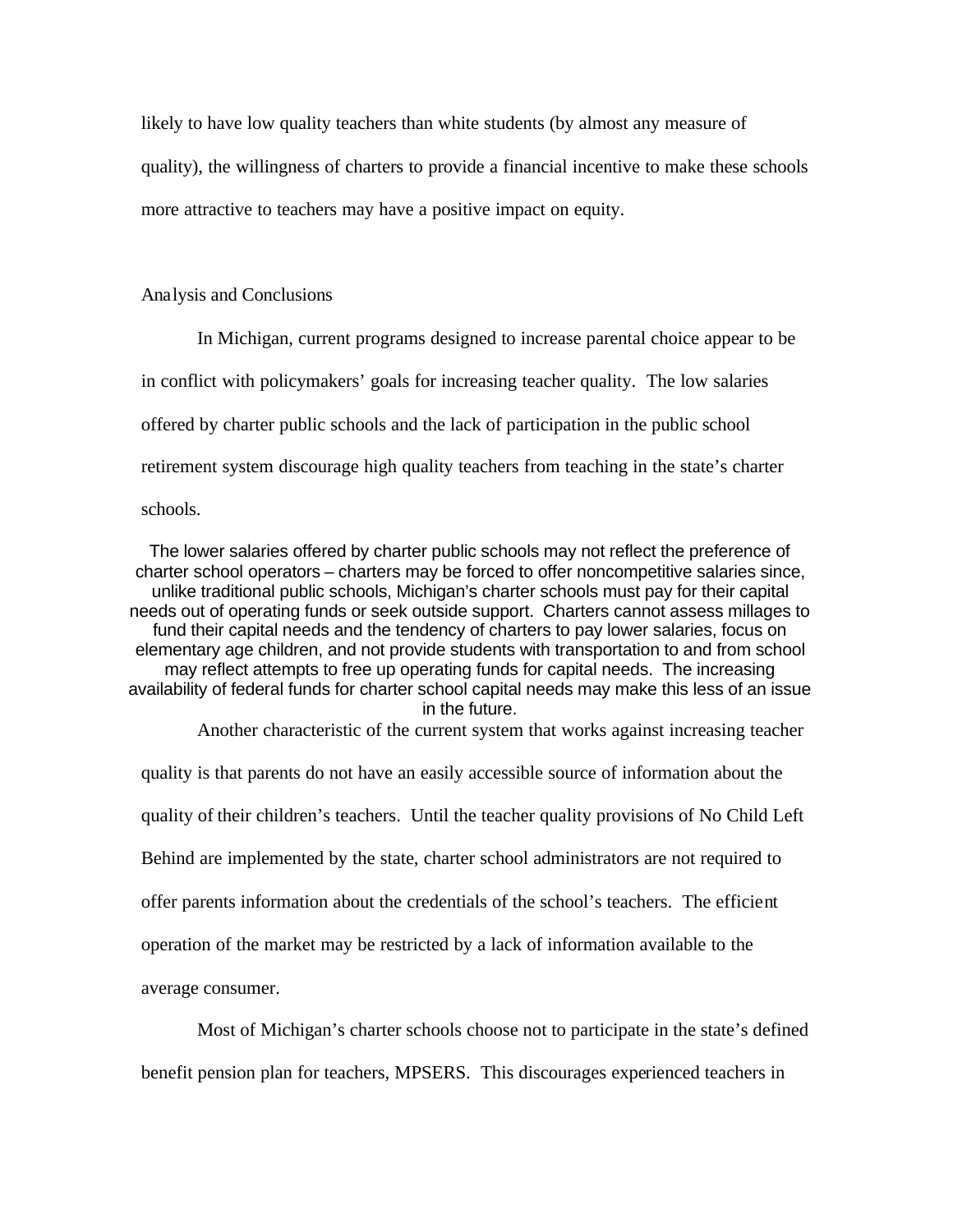traditional public schools from moving to charters. It may also make charters less attractive to high quality applicants choosing between traditional and charter public schools. If these applicants plan to remain in teaching for an extended period of time, MPSERS participation may give traditional public schools a competitive edge.

These problems – inequitable funding, the lack of accessible teacher quality information, and lack of participation in the state's teacher retirement system– are amenable to policy intervention. If the potential benefits of choice are to become a reality, policies must be put in place to ensure that charters are able to maintain a high quality teaching force and are encouraged to do so.

Michigan's charter schools are demonstrating innovation in their salary structures but the scope of these innovations appears to be limited. While the traditional determinants of teacher salaries -- experience and advanced degrees -- are less heavily emphasized in charter school salary structures, they are still the most heavily rewarded observable characteristics of charter school teachers.

There are signs that carefully designed choice programs could have a beneficial effect on teacher quality. Charter school administrators appear to be more responsive to teacher preferences than administrators in traditional public schools. Teachers who work in environments that are seen as less desirable are paid a premium to do so – the reverse is often the case in traditional public schools. There also seems to be a relationship between charter school salaries and alternative employment opportunities. While data limitations make some findings more robust than others, secondary school teachers and teachers who majored in math or science are paid a premium in charters. The omnipresent single salary schedule used by Michigan's traditional public schools does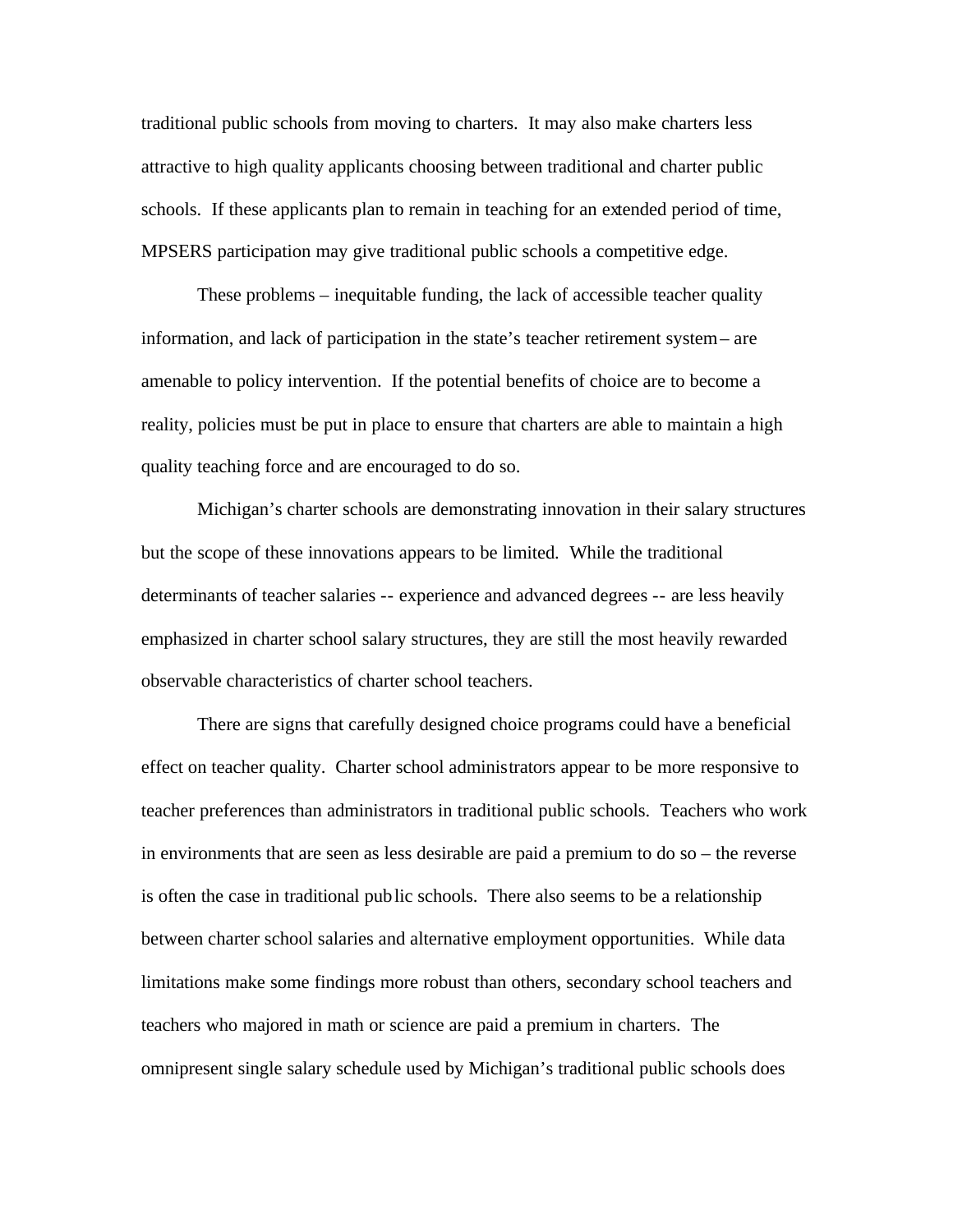not allow for differentials of this sort and may be discouraging some teachers from entering and remaining in teaching.

One important limitation of this analysis is the large amount of unexplained variation in the charter school model. If a significant portion of this unexplained variation is due to factors such as verbal ability or undergraduate GPA (factors not included in the data set), charter school administrators may be more innovative than they appear and their salary structures more coherent than indicated by this analysis.

Another limitation is that the aggregation of all charter schools together may be masking a variety of innovative practices and making them appear less coherent than they actually are. The within-school sample sizes for this data set do not allow for a careful analysis of this possibility but further case study research within schools and within EMOs would allow the testing of this hypothesis.

Charter schools are changing the educational landscape in Michigan and many other states. As choice programs evolve, it would behoove policymakers to consider the impact that these programs have on teacher quality. The details of choice programs matter a great deal. Even the most staunch supporter of choice would probably agree that poorly designed policy can force charters to make decisions that are not in the best interests of the school's children. It appears that this is the case in Michigan – on average, the quality of Michigan's charter public teachers is lower than the quality of the teachers in the state's traditional public schools. This may not be a reflection of poor decision making on the part of charter schools operators but may, instead, reflect policies in need of thoughtful reform.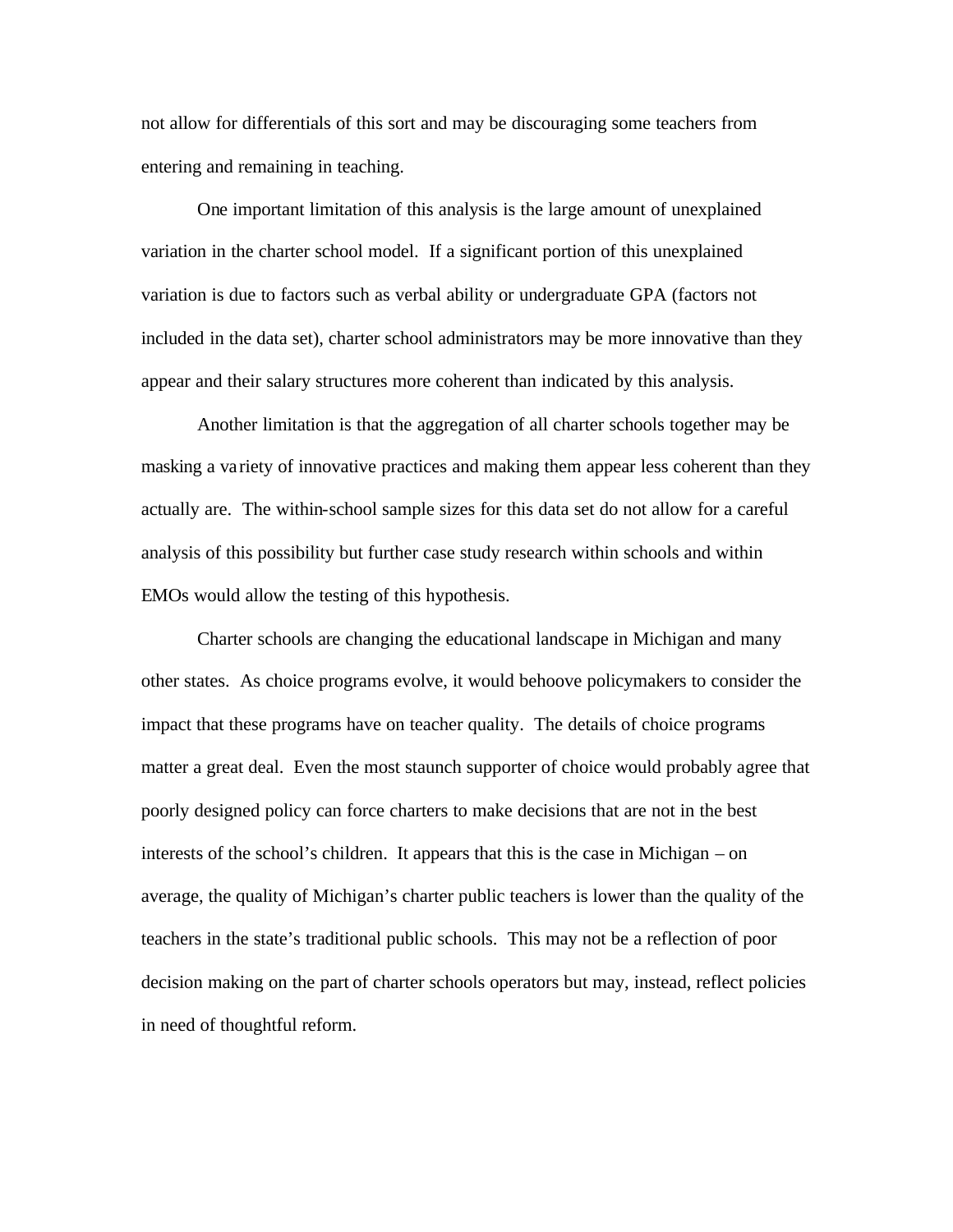References:

- Ballou, D. (1996). Do public schools hire the best applicants? *The Quarterly Journal of Economics, 111*(1), 97-133.
- Berliner, D. C. (1987). *Selecting for quality: What kinds of teachers do school districts seek or choose.* Paper presented at the Annual Meeting of the American Educational Research Association, Washington, DC.
- Blinder, A. S. (1973). Wage discrimination: Reduced form and structural estimates. *The Journal of Human Resources, 8*(4), 436-455.
- Bomotti, S., Ginsberg, R., & Cobb, B. (1999). Teacher in charter schools and traditional schools: A comparative study. *Education Policy Analysis Archives, 7*(22), 28.
- Buckley, K., & Fisler, J. (2002). *A decade of charter schools: From theory to practice* ( RB-35). Philadelphia, PA: Consortium for Policy Research in Education.
- *Charter school teachers* (ECS StateNote )(2002). Denver, CO: Education Commission of the States.
- Chubb, J. E., & Moe, T. M. (1990). *Politics, markets, and America's schools*. Washington, DC: Brookings Institution.
- Darling-Hammond, L., Berry, B., & Thoreson, A. (2001). Does teacher certification matter? Evaluating the evidence. *Educational Evaluation and Policy Analysis, 23*(1), 57-77.
- Ehrenberg, R. G., & Brewer, D. J. (1994). Do school and teacher characteristics matter? Evidence from *High School and Beyond*. *Economics of Education Review, 13*(1), 1-17.
- Ehrenberg, R. G., & Brewer, D. J. (1995). Did teachers' verbal ability and race matter in the 1960's? "Coleman" revisited. *Economics of Education Review, 14*(1), 1-21.
- Freeman, C., Scafidi, B., & Sjoquist, D. L. (2002). *Racial segregation in Georgia public schools, 1994-2002: Trands, causes, and impact on teacher quality.* Paper presented at the Resegregation of Southern schools? A crucial moment in the history (and the future) of public schooling in America, Chapel Hill, NC.
- Gill, B. P., Timpane, P. M., Ross, K. E., & Brewer, D. J. (2001). *Rhetoric versus reality: What we know and what we need to know about vouchers and charter schools*. Santa Monica, CA: Rand.
- Goldhaber, D. D. (2001). How has teacher compensation changed?, *Selected Papers in School Finance, 2000-2001*. Washington, D.C.: National Center for Educational Statistics.
- Goldhaber, D. D. (2002). The mystery of good teaching. *Education Next, 2*(1), 50-55.
- Goldhaber, D. D., & Brewer, D. J. (2000). Does teacher certification matter? High school teacher certification status and student achievement. *Educational Evaluation and Policy Analysis, 22*(2), 129-145.
- Gruber, K. J., Wiley, S. D., Broughman, S. P., Strizek, G. A., & Burian-Fitzgerald, M. (2002). *Schools and staffing survey, 1999-2000: Overview of the data for public, private, public charter, and bureau of Indian affairs elementary and secondary schools* ( NCES 2002-313). Washington, DC: U.S. Department of Education, National Center for Education Statistics.
- Hanushek, E. A., & Rivkin, S. G. (2001, May). *Does public school competition affect teacher quality?* Paper presented at the Economics of School Choice Conference, Islamorada, FL.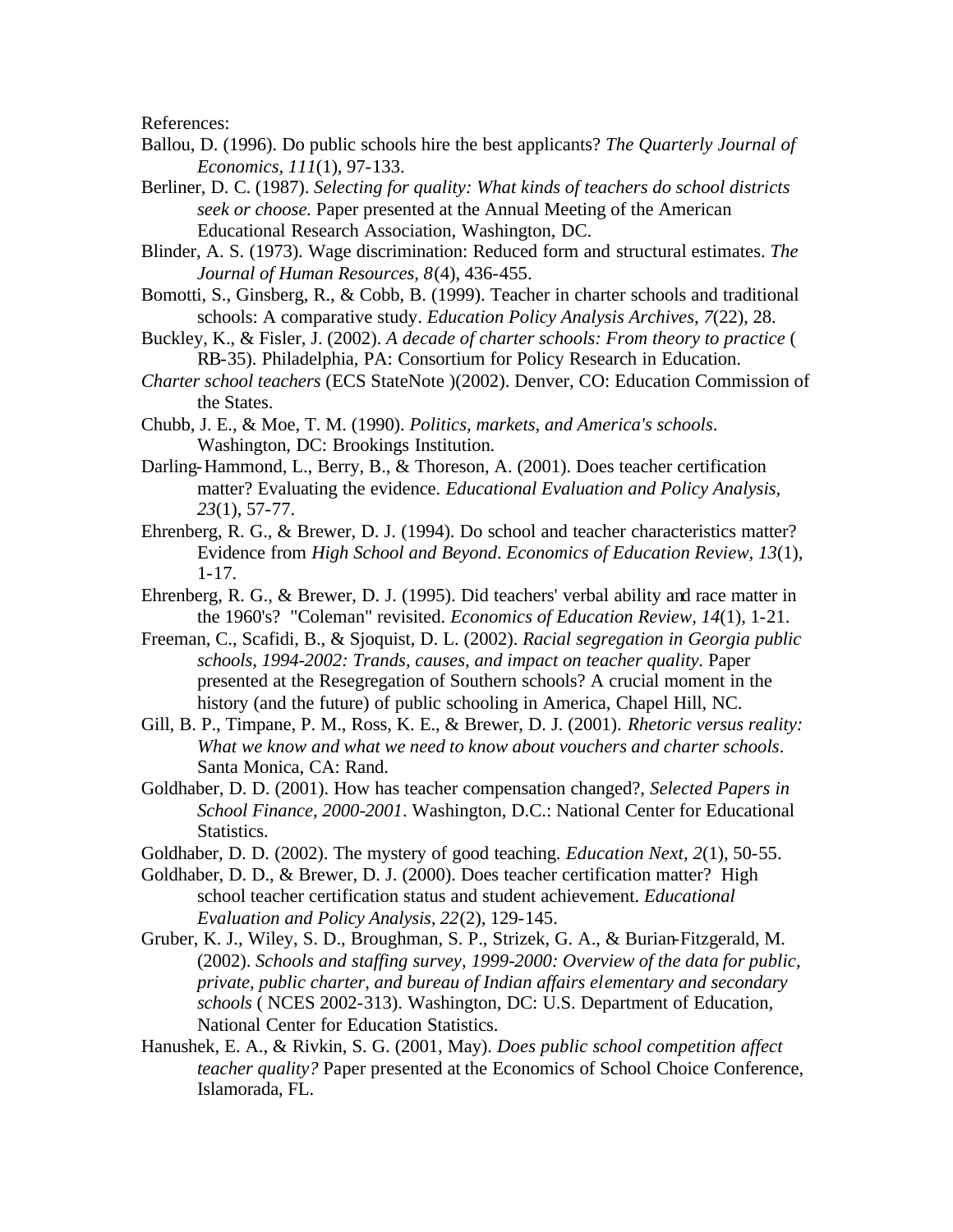Horn, J., & Miron, G. (1999). *Evaluation of the Michigan public school academy initiative*. Kalamazoo, MI: The Evaluation Center, Western Michigan University.

- Hoxby, C. M. (2000). *Would school choice change the teaching profession?* ( No. 7866). Cambridge, MA: National Bureau of Economic Research.
- Koppich, J. E., Holmes, P., & Plecki, M. L. (1998). *New rules, new roles? The professional work lives of charter school teachers: A preliminary study* ( ED461630). Annapolis Junction, MD: National Education Association.
- Labaree, D. F. (1989). Career ladders and the early public high school teacher: A study of inequality and opportunity. In D. Warren (Ed.), *American teachers: Histories of a profession at work*. New York: MacMillan.
- Linacre, J. M. (2002). *A user's guide to WINSTEPS/MINISTEP Rasch-model computer programs (Version 3.36)*. Chicago, IL: MESA Press.
- Miron, G., & Nelson, C. (2002). *What's public about charter schools? Lessons learned about choice and accountability*. Thousand Oaks, CA: Corwin Press.
- Monk, D. (1994). Subject area preparation of secondary mathematics and science teachers and student achievement. *Economics of Education Review, 13*(2), 125- 145.
- Oaxaca, R. (1973). Male-female wage differentials in urban labor markets. *International Economic Review, 14*(3), 693-709.
- Podgursky, M., & Ballou, D. (2001). *Personnel policy in charter schools*. Dayton, OH: Thomas B. Fordham Foundation.
- The Revised School Code, Article 1, part 6A, section 380.505 (1976).
- Rivkin, S. G., Hanushek, E. A., & Kain, J. F. (2000). *Teachers, schools and academic achievement*.Unpublished manuscript, Cambridge, MA.
- Sparks, D. (2000). Issues at the table: Teacher quality and student achievement become bargaining matters: An interview with Julia Koppich. *Journal of Staff Development, 21*(2).
- Summers, A. A., & Wolfe, B. L. (1977). Do schools make a difference? *The American Economic Review, 67*(4), 639-652.
- Wise, A. E., Darling-Hammond, L., & Berry, B. (1987). *Effective teacher selection: From recruitment to retention* (R-3462-NIE/CSTP). Santa Monica, CA: RAND Corporation.
- Wolfe, E. W., Ray, L. M., & Harris, D. C. (2003). *A Rasch analysis of three measures of teacher perception*.Unpublished manuscript, East Lansing, MI.
- Wright, B. D., & Masters, G. N. (1982). *Rating scale analysis: Rasch measurement*. Chicago, IL: MESA Press.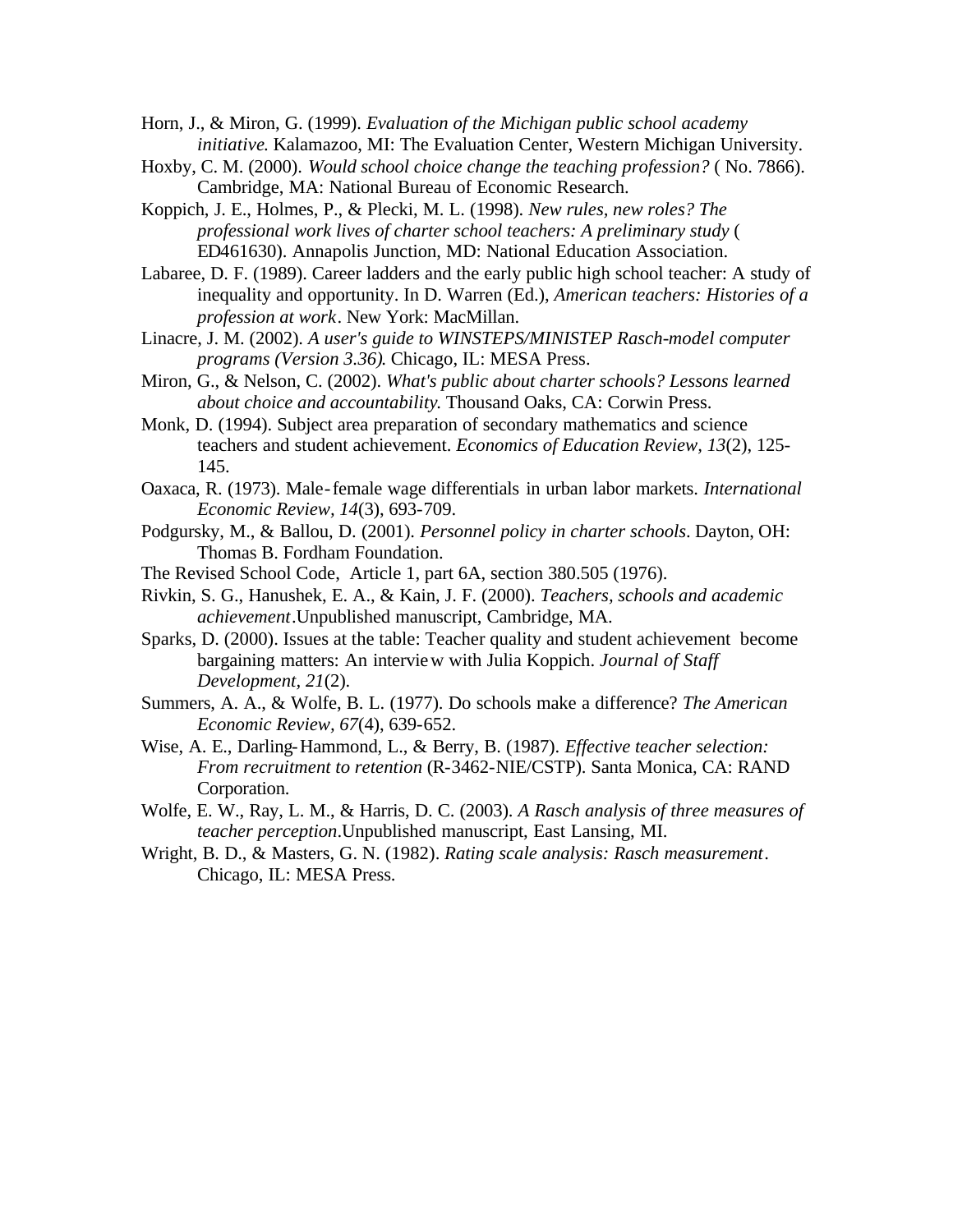# Appendix  $A^5$

# Description of Measures

*Perception of Teacher Influence*. Teachers were asked 7 questions about their perceptions of teacher influence in their school. The questions were all presented with a five response option Likert scale and all questions were polarized to be positive (high scores indicate higher perceptions of influence). Teachers indicated the degree to which they exerted influence over each aspect of school policy presented. The text of the questions for this scale is as follows:

| Using the scale of 1-5 where 1 means "No influence"<br>and 5 means "A great deal of influence," how much<br>actual influence do you think teachers have over<br>school policy AT THIS SCHOOL in each of the<br>following areas? | N <sub>0</sub><br>influence |                                 | A great<br>deal of<br>influence |              |        |
|---------------------------------------------------------------------------------------------------------------------------------------------------------------------------------------------------------------------------------|-----------------------------|---------------------------------|---------------------------------|--------------|--------|
| Setting performance standards for students at this<br>school                                                                                                                                                                    | $\mathbf{1}$                | $\mathcal{D}$                   | $\overline{3}$                  | $\mathbf{A}$ | $\leq$ |
| Establishing curriculum                                                                                                                                                                                                         | $\mathbf{1}$                | $\mathcal{D}$                   | $\mathcal{L}$                   |              | $\leq$ |
| Determining the contents of in-service professional<br>development programs                                                                                                                                                     | 1                           | $\mathcal{L}$                   | $\mathcal{R}$                   |              | $\leq$ |
| Evaluating teachers                                                                                                                                                                                                             | $\mathbf{1}$                | $\blacksquare$<br>$\mathcal{L}$ | $\blacksquare$<br>$\mathcal{R}$ | $\vert$      | $\leq$ |
| Hiring new full-time teachers                                                                                                                                                                                                   | $\mathbf{1}$                | $\mathcal{L}$                   | $\vert$ 3                       | $4 \Box$     | $\leq$ |
| Setting discipline policy                                                                                                                                                                                                       | $\mathbf{1}$                | $\mathcal{L}$                   | $\vert$ 3                       | $4 \mid$     | $\leq$ |
| Deciding how the school budget will be spent                                                                                                                                                                                    |                             | <sup>2</sup>                    | $\mathbf{3}$                    |              | 5      |

 5 This appendix was co-authored by Lisa Ray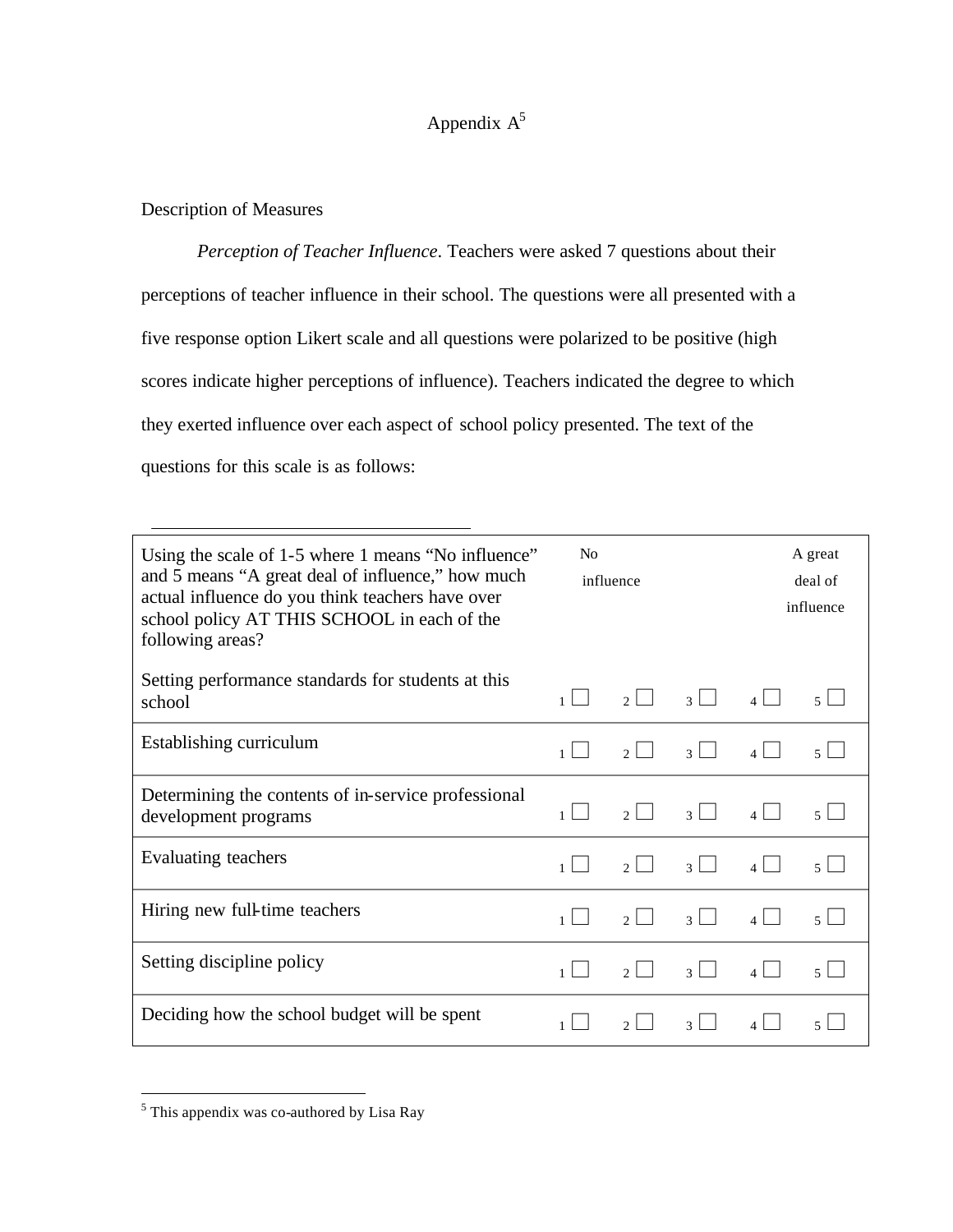*Perception of Problems*. Teachers were asked to indicate whether they believed that various problems were prevalent within their school. The 22 problems focused on undesirable student behaviors and challenging home situations. Response choices were presented with a four-point Likert scale ranging from being a serious problem to not a problem, and all items on this scale were polarized so that low scores indicated serious student problems. Item text for the Perception of Problems scale is presented below:

To what extent is each of the following matters a problem in this school? Indicate whether it is a serious problem, a moderate problem, a minor problem, or not a problem in this school.

|                                   | Serious                        | Moderate                 | Minor                       | Not a<br>problem   |
|-----------------------------------|--------------------------------|--------------------------|-----------------------------|--------------------|
| Student tardiness                 | $\mathbf{I}$<br>1              | $2\Box$                  | $\sim 10$<br>3 <sup>1</sup> | $\vert$            |
| Student absenteeism               | $\mathbf{I}$<br>1              | 2 <sup>1</sup>           | $\overline{3}$              |                    |
| Teacher absenteeism               | $\blacksquare$<br>$\mathbf{1}$ | $2 \Box$                 | 3 <sup>1</sup>              |                    |
| Students cutting class            | $\mathbf{1}$                   | $\overline{\mathcal{Z}}$ | $\overline{\mathcal{E}}$    | $\Delta$           |
| Physical conflicts among students | $\mathsf{L}$<br>1              | $2$                      | 3                           | $\vert$            |
| Robbery or theft                  | $\blacksquare$<br>$\mathbf{1}$ | $2 \Box$                 | $\overline{3}$<br>$\sim 10$ | $4 \Box$           |
| Vandalism of school property      | $\blacksquare$<br>$\mathbf{1}$ | 2 <sup>1</sup>           | $\vert$ 3                   | $\mathbf{\Lambda}$ |
| Student pregnancy                 | $\mathbf{1}$                   | 2 <sub>1</sub>           | $\mathcal{R}$               |                    |
| Student use of alcohol            |                                | $\mathfrak{D}$           | $\mathcal{F}$               |                    |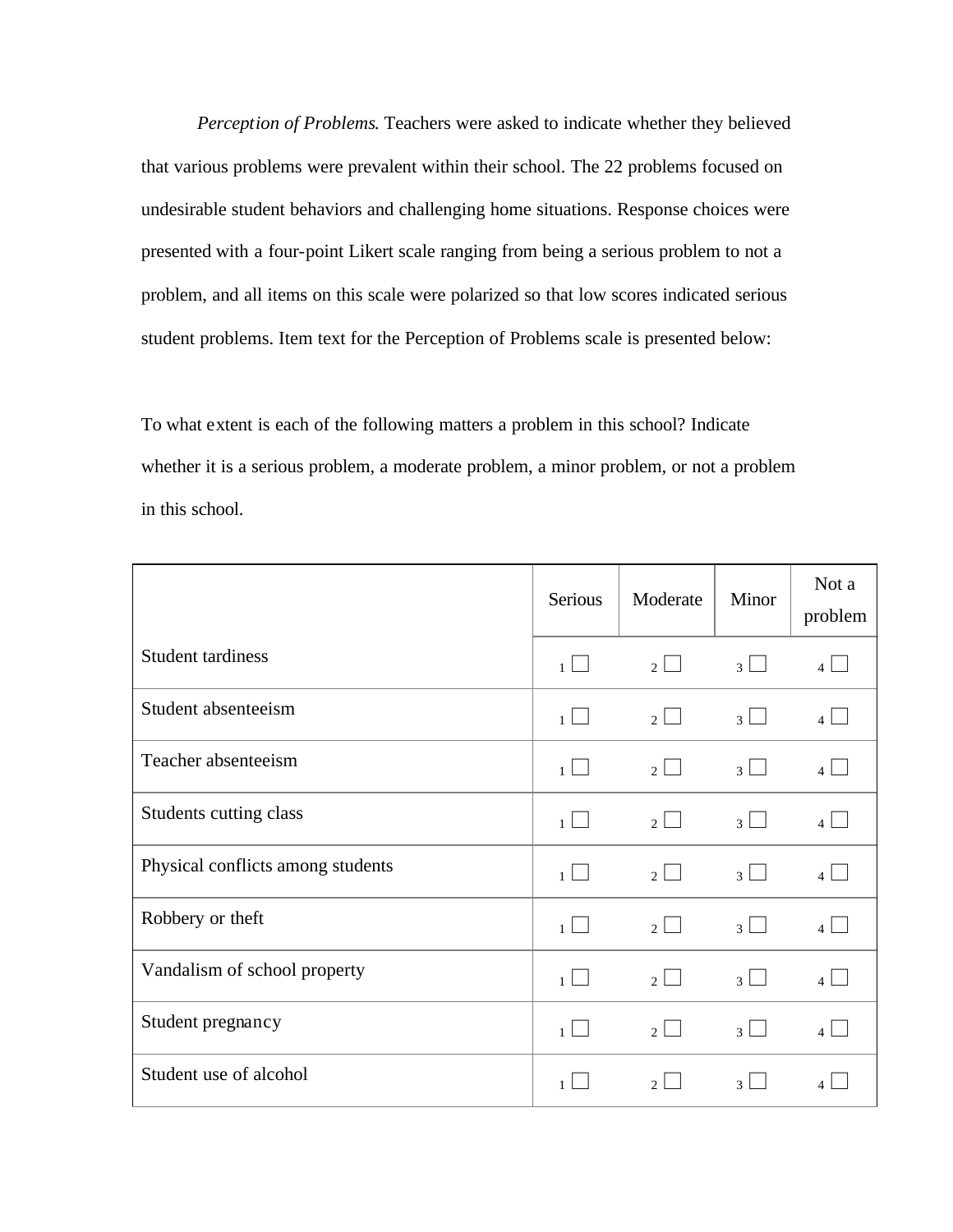| Student drug abuse                          | $\mathbf{1}$                     | $\mathcal{P}$ | 3                           |                         |
|---------------------------------------------|----------------------------------|---------------|-----------------------------|-------------------------|
| Student possession of weapons               | $1$                              | $2 \Box$      | $\overline{3}$<br>a s       |                         |
| Student disrespect for teachers             | $1 \perp$                        | $2 \Box$      | $\overline{3}$              |                         |
| Students dropping out                       | $\sim 10$<br>1                   | $\mathcal{P}$ | $\mathcal{R}$               |                         |
| Student apathy                              | $\blacksquare$<br>1 <sup>1</sup> | $\mathcal{D}$ | $\mathcal{R}$               |                         |
| Lack of parent involvement                  | $1 \Box$                         | $2 \Box$      | $\overline{3}$<br>$\sim 10$ | $\overline{4}$          |
| Poverty                                     | $1$                              | $2 \Box$      | 3 <sup>1</sup>              | $\vert$ $\vert$ $\vert$ |
| Students come to school unprepared to learn |                                  | $2 \Box$      | $\vert$ 3                   |                         |
| Poor student health                         |                                  | $\mathcal{D}$ | $\mathcal{F}$               |                         |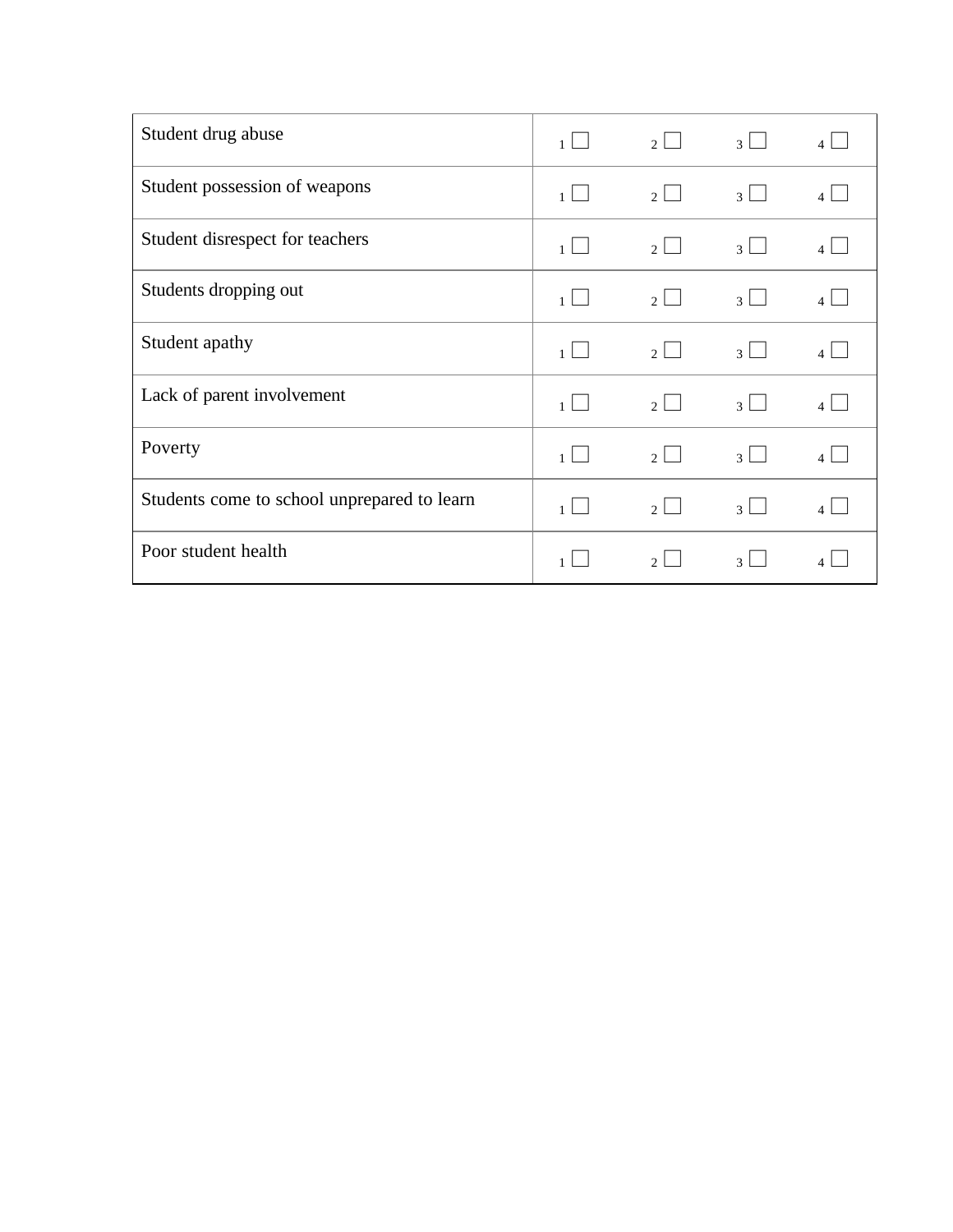*Perception of School Climate*. Teachers were asked 18 questions concerning their perceptions of school climate. The four-point Likert scale presented response options that allowed teachers to indicate the strength of their agreement with hypothetical statements about their school. Sixteen of the statements were negatively polarized so that lower scores indicated better school climate, and 5 of the items were positively polarized (indicated by an asterisk) so that higher scores indicated better school climate. The text of the questions for this scale is as follows:

| Mark $(X)$ one box on each line.                                                                                                                                       | Strongly<br>Agree | Somewhat<br>Agree | Somewhat<br>Disagree        | Strongly<br>Disagree |
|------------------------------------------------------------------------------------------------------------------------------------------------------------------------|-------------------|-------------------|-----------------------------|----------------------|
| The principal lets staff members know what is<br>expected of them.                                                                                                     | $1$               | $2 \lfloor$       | $\vert$ 3<br>$\blacksquare$ |                      |
| The school administration's behavior toward<br>the staff is supportive and encouraging.                                                                                | $1 \Box$          | $2 \Box$          | $3 \Box$                    |                      |
| I am satisfied with my teaching salary.                                                                                                                                | $1 \mid$          | 2 <sub>1</sub>    | $\overline{\mathcal{E}}$    |                      |
| The level of student misbehavior (such as<br>noise, horseplay or fighting in the halls,<br>cafeteria or student lounge) in this school<br>interferes with my teaching. | $1\vert$          | $\mathcal{P}$     | $3 \mid$                    |                      |
| I receive a great deal of support from parents<br>for the work I do.                                                                                                   | $1 \mid$          | $\mathfrak{g}$    | $\sim 10$<br>$\vert$ 3      |                      |
| Necessary materials such as textbooks,<br>supplies, copy machines are available as<br>needed by the staff.                                                             | $1 \mid$          | $\mathcal{P}$     | $\vert$ 3                   |                      |
| Routine duties and paperwork interfere with<br>my job of teaching.                                                                                                     | $\mathbf{1}$      | $\mathcal{D}$     | $\mathcal{F}$               |                      |

Do you agree or disagree with each of the following statements?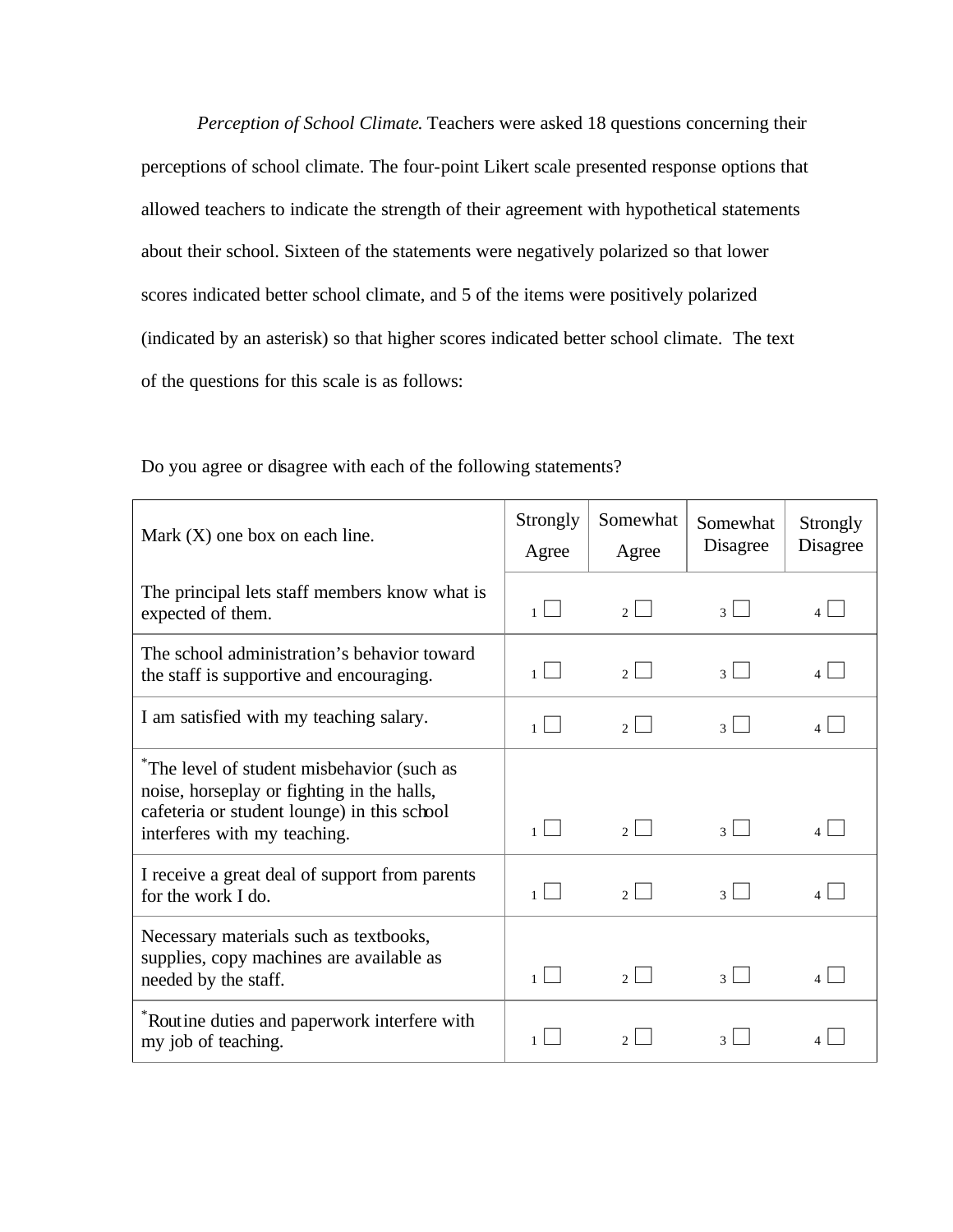| My principal enforces school rules for student<br>conduct and backs me up when I need it.                                              | 1 <sup>1</sup>                   | 2 <sup>1</sup>                   | $\overline{\mathcal{E}}$ | $\overline{4}$  |
|----------------------------------------------------------------------------------------------------------------------------------------|----------------------------------|----------------------------------|--------------------------|-----------------|
| The principal talks with me frequently about<br>my instructional practices.                                                            | 1 <sup>1</sup>                   | $\overline{2}$                   | $\mathcal{E}$            | $\overline{4}$  |
| Rules for student behavior are consistently<br>enforced by teachers in this school, even for<br>students who are not in their classes. | $1$                              | 2 <sup>1</sup>                   | $\overline{3}$           | 4 <sup>1</sup>  |
| Most of my colleagues share my beliefs and<br>values about what the central mission of the<br>school should be.                        | $1 \sqcup$                       | 2 <sub>1</sub>                   | $\overline{3}$           | 4               |
| The principal knows what kind of school<br>he/she wants and has communicated it to the<br>staff.                                       | $1$                              | 2 <sup>1</sup>                   | $\overline{\mathcal{E}}$ | $\vert$ $\vert$ |
| There is a great deal of cooperative effort<br>among the staff members.                                                                | 1 <sup>1</sup>                   | $\mathfrak{D}$                   | $\overline{\mathcal{E}}$ |                 |
| In this school, staff members are recognized<br>for a job well done.                                                                   | $\blacksquare$<br>1 <sup>1</sup> | $\mathcal{D}$                    | $\overline{\mathcal{E}}$ | 4               |
| <sup>*</sup> I worry about the security of my job because<br>of the performance of my students on state or<br>local tests.             | 1                                | $\sim$<br>2 <sub>1</sub>         | $\overline{\mathcal{E}}$ | $\vert$         |
| I am given the support I need to teach students<br>with special needs.                                                                 | 1 <sup>1</sup>                   | $\overline{2}$                   | $\mathcal{F}$            | 4 <sup>1</sup>  |
| I am satisfied with my class size(s).                                                                                                  |                                  | $\mathcal{D}$                    |                          |                 |
| I make a conscious effort to coordinate the<br>content of my courses with that of other<br>teachers.                                   | $1$                              | $2 \lfloor$                      | $3 \lfloor$              |                 |
| The amount of student tardiness and class<br>cutting in this school interferes with my<br>teaching.                                    | $1 \mid$                         | $\blacksquare$<br>2 <sup>1</sup> | $3$ $\Box$               | $\overline{4}$  |
| If sometimes feel it is a waste of time to try to<br>do my best as a teacher.                                                          | 1 <sup>1</sup>                   | 2 <sup>1</sup>                   | $\overline{3}$           | $\overline{4}$  |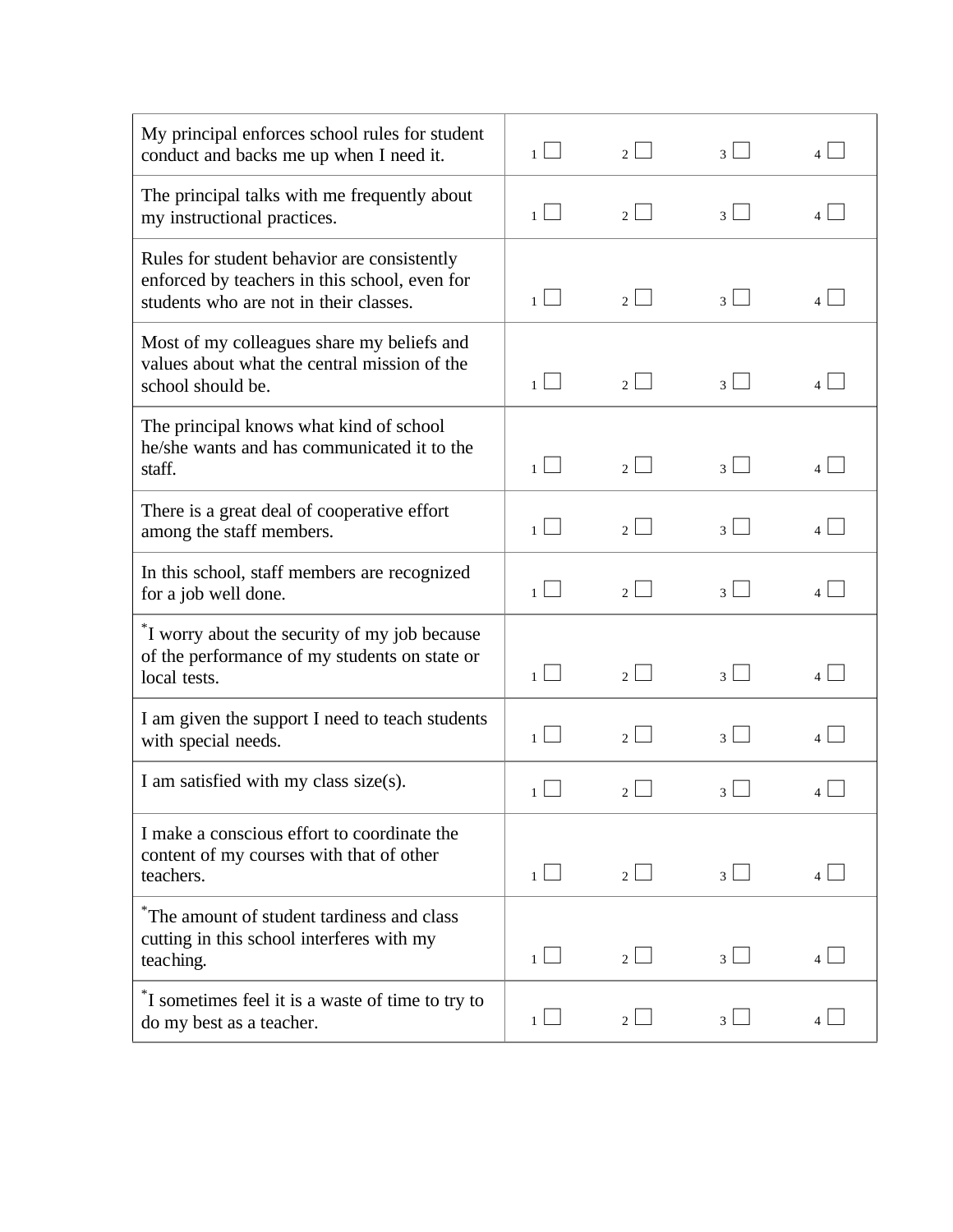| I plan with the library media specialist/librarian<br>for the integration of library media services<br>into my teaching. | $2 \mid$ | $\overline{2}$ |  |
|--------------------------------------------------------------------------------------------------------------------------|----------|----------------|--|
| I am generally satisfied with being a teacher at<br>this school.                                                         | $\gamma$ |                |  |

### Scaling Procedure and Measure Quality

Data for each instrument were scaled using a Rasch Rating Scale Model (RRSM). This model depicts the logit value of a respondent  $(\theta_n)$  responding with a category that requires exceeding *k* category thresholds (τ<sub>k</sub>) versus *k*-1 to an item (δ<sub>i</sub>) as a linear function of three parameters that locate the respondent, item, and category threshold onto the same underlying continuum,

$$
\ln\left(\frac{\pi_{nik}}{\pi_{nik-1}}\right) = \theta_n - \delta_i - \tau_k.
$$

Parameters for this model were estimated using joint maximum likelihood estimation procedures as implemented in *Winsteps* (Linacre, 2002; Wright & Masters, 1982). In the current case, the respondent measure refers to the respondent's tendency to endorse items as being descriptions of their perceptions of their own influence, their students, or their school's climate. The item calibration refers to the difficulty of endorsing a particular item, and the threshold calibration refers to the difficulty of assigning a rating of *k* versus  $k-1$  on the rating scale in question. Standard errors for these estimates were also estimated (e.g.,  $SE_{\theta}$ ), and the mean of the square of these standard errors is the mean squared error of the data from the RRSM  $(MSE_\theta)$ , for example). A more detailed description of the scales and measure quality is presented in Wolfe, et al. (2003). Suffice